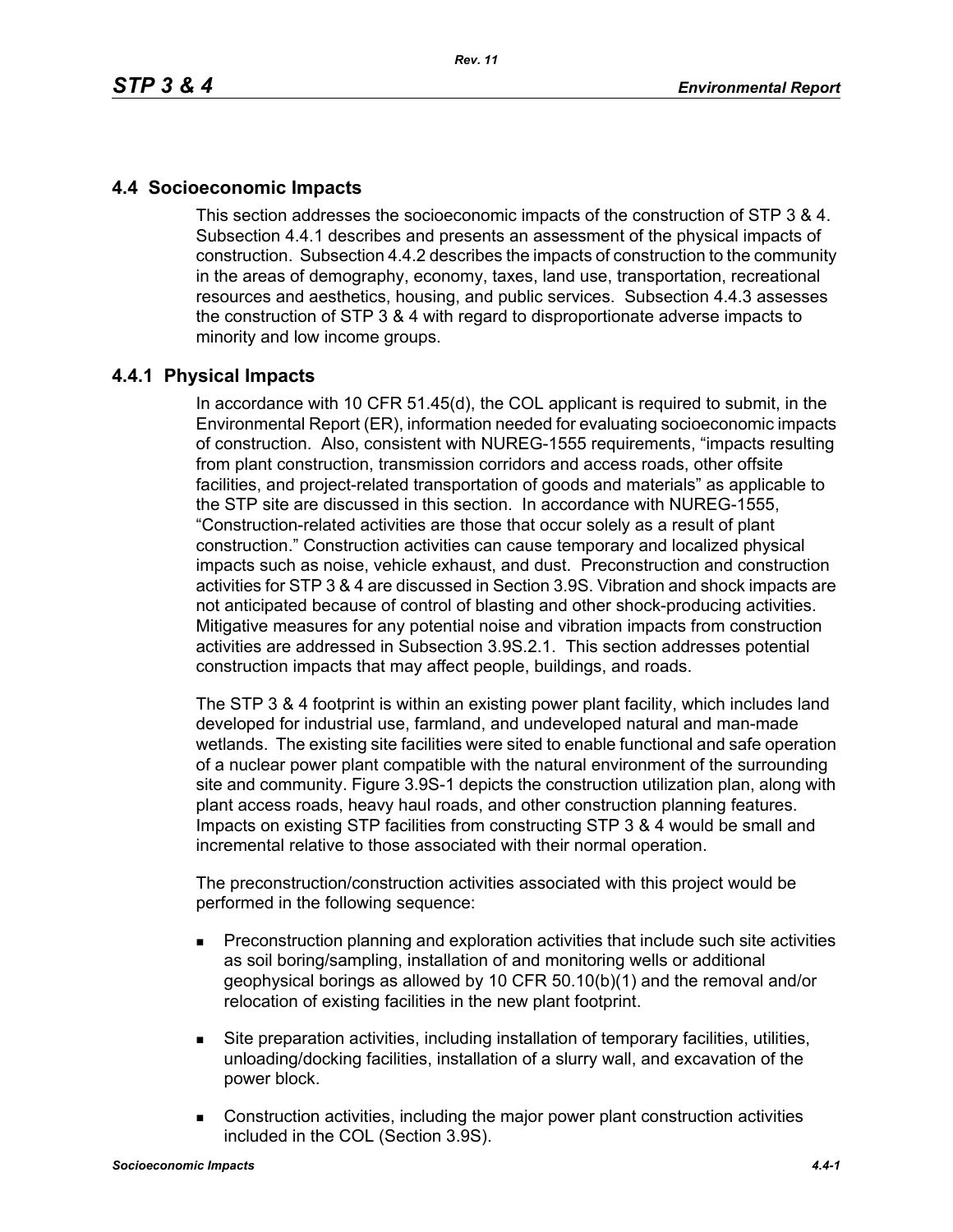# **4.4.1.1 Groups or Physical Features Vulnerable to Physical Impacts**

## **4.4.1.1.1 People**

According to 2005 census data, approximately 5170 people live within 10 miles of STP (Table 2.5-2). Population distribution details are given in Subsection 2.5.1. The nearest full-time residence is approximately 1.5 miles (west-southwest) from the Exclusion Area Boundary (EAB). There are 10 residences within a 5-mile radius of STP 1 & 2 (Reference 4.4-1). The Lower Colorado River Authority (LCRA) Park (FM 521 River Park) is approximately 6 miles east of the STP site. Road systems in the vicinity of the site are discussed in Subsection 2.2.1. The vicinity is predominantly rural and characterized by farmland with occasional wooded tracts. There are three offsite industrial facilities within the 10-mile radius.

People who could be vulnerable to noise, fugitive dust, and gaseous emissions resulting from construction activities are listed below in order of most vulnerable to least vulnerable:

- *(1)* Construction workers and personnel working on site
- *(2)* People working or living immediately adjacent to the site
- *(3)* Transient populations (i.e., temporary employees, recreational visitors, tourists)

Construction workers would have required training and would don personal protective equipment to minimize the risk of potentially harmful exposures. As presented in Subsection 3.9S.2.1, procedures related to mitigating noise and vibration impacts from construction activities may include measures such as restricting noise and vibration generating activities to daylight hours, prohibiting construction traffic from driving on specific roads and through specific neighborhoods, use of less vibration producing equipment and/or methods (e.g., dampeners, staggering activities), and verifying that noise control equipment on vehicles and equipment is in proper working order. Notifications to regulatory agencies (e.g., Texas Commission on Environmental Quality [TCEQ]) and nearby residents regarding atypical noise and vibration events (e.g., pile driving, steam/air blows) may also be performed.

Emergency first-aid care would be available at the construction site, and regular health and safety monitoring would be conducted during construction. Also, in an effort to minimize traffic congestion and any potential accidents resulting from STP 3 & 4 construction-related activities, the construction labor force would use the existing south extension from Farm-to-Market (FM) 521 to access STP 3 & 4 (see Figure 3.9S-1). The construction labor force would avoid the existing East Site Access Road to minimize disruption of traffic patterns to STP 1 & 2 (Subsection 3.9S.3.2).

People working on site or living near the STP site would not experience any physical impacts greater than those that would be considered an annoyance or nuisance. In the event that atypical or noisy construction activities would be necessary, public announcements or notifications may be provided. These construction activities would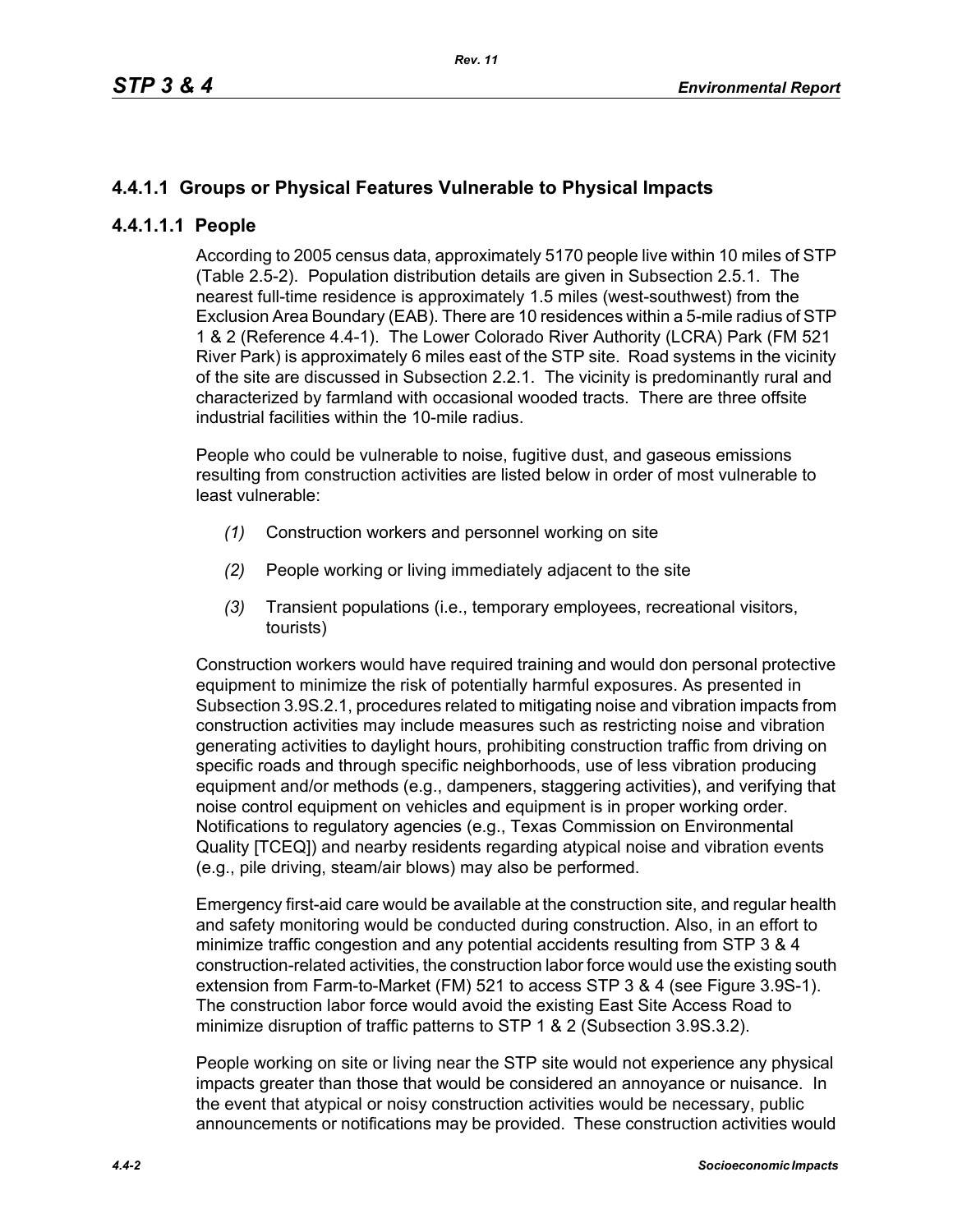be performed in compliance with local, state, and federal regulations, and site-specific permit conditions.

Fugitive dust and odors could be generated as a result of normal construction activities. Odors could result from exhaust emissions and would dissipate on site.

Mitigation measures to minimize fugitive and vehicular emissions (including paving disturbed areas, water suppression, covering truck loads and debris stockpiles, reduced material handling, limiting vehicle speed, and visual inspection of emission control equipment) would be instituted. Additional mitigation control measures would address any nuisance issues case by case.

All equipment would be serviced regularly and operated in accordance with local, state, and federal emission requirements discussed in detail in Subsection 4.4.1.3. Given the fugitive/exhaust emission control measures discussed above, it is anticipated that no discernible impact on the local air quality would be realized.

As discussed in Subsections 2.2.2 and 4.1.2, no new transmission corridors would be constructed for STP 3 & 4; however, some upgrading of transmission line conductors and replacement of towers would be necessary in the STP to Hillje transmission line corridor. This kind of work normally involves a crew with several flatbed "conductor trucks" (carrying large cable spools) and large bucket trucks. There would be a small impact associated with noise/movement of construction equipment and workers involved in changing out conductors.

Any effects of physical impacts to people from construction activities would be SMALL and would not warrant mitigation other than that discussed above.

## **4.4.1.1.2 Buildings**

Construction activities would not impact any offsite buildings because of distance to any such structures. The nearest full-time residence is approximately 1.5 miles from the EAB (Figure 2.1-1). In the event that pile-driving is necessary, the building(s) most vulnerable to shock and vibration would be those within the STP site boundary. Onsite buildings have been constructed to safely withstand possible impacts, including shock and vibration, from construction activities associated with the proposed activity.

Table 3.9S-2 presents data on attenuated noise levels expected from operation of construction equipment. Applying the Inverse-Square Law to the highest level listed in Table 3.9S-2 (84 dBA) at 400 feet), a decrease in noise levels of over 20 decibels would be expected at the EAB, with even greater decreases occurring at the site boundary.

Although there are cultural resources located within the 10-mile radius of the site (see Subsection 2.5.3), none are located adjacent to the STP site. The closest historical landmark is the St. Francis Catholic Church, which is located 6 miles to the east of the site. No impacts due to vibration or shocks from construction activities would be expected.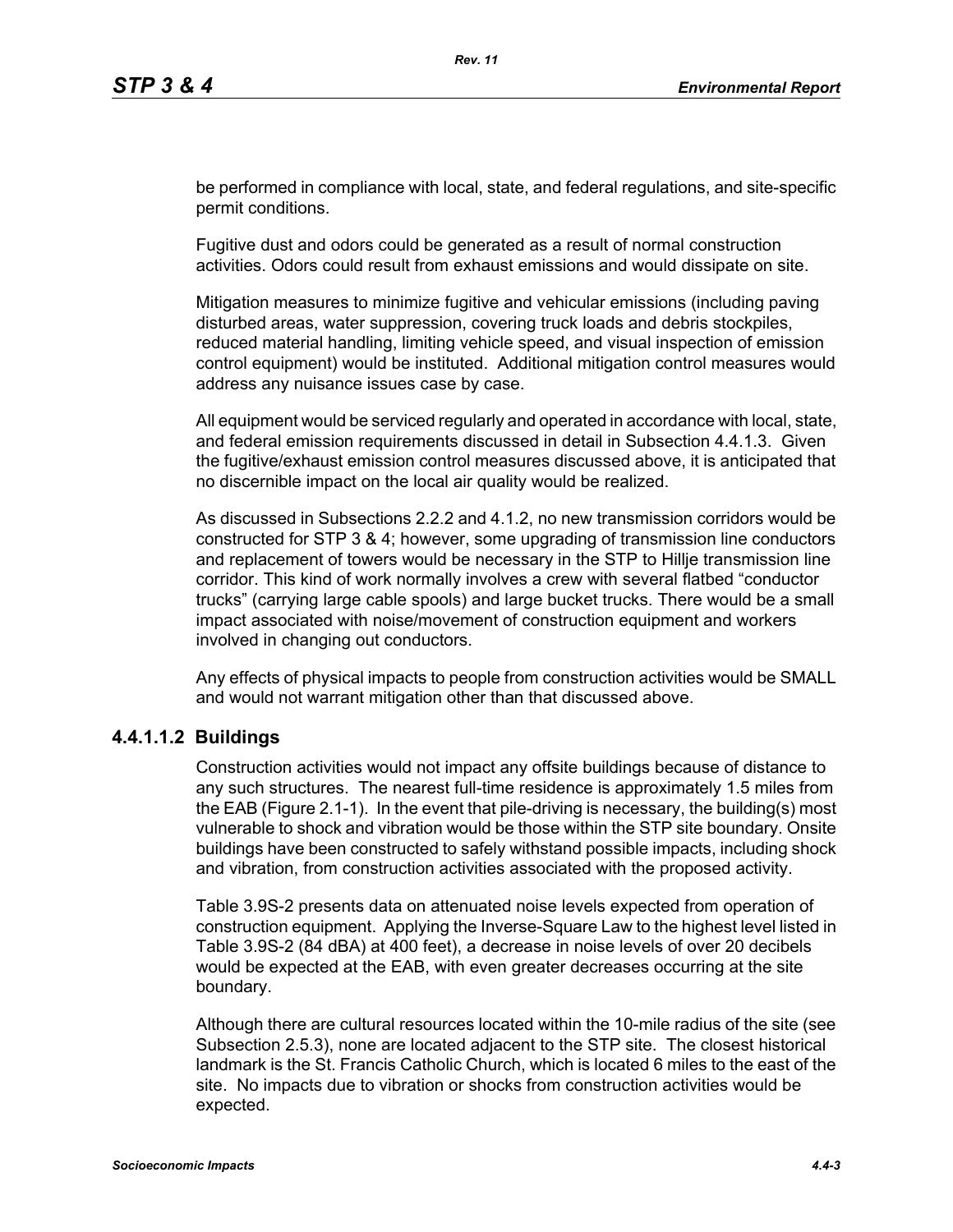Any effects of physical impacts to buildings from construction activities would be SMALL and would not warrant mitigation.

# **4.4.1.1.3 Transportation Routes**

The transportation network in Matagorda and Brazoria counties is rural, fed by traffic from urban roadways. Material transportation routes (haul routes) would be selected based on equipment accessibility, existing traffic patterns, and noise restrictions, logistics, distance, and costs. Methods to mitigate potential impacts include: (1) avoiding routes that could adversely affect sensitive areas (e.g., housing, hospitals, schools, retirement communities, businesses) to the extent possible, and (2) restricting activities and delivery times to daylight hours.

As discussed in Subsection 4.4.2.2.4, it has been determined that construction workers would have a MODERATE to LARGE impact on the two-lane roadways in Matagorda County, particularly FM 521 and its feeder roads. Mitigation may be necessary to accommodate the additional vehicles on Matagorda County roads, particularly FM 521.

Mitigation measures would be included in a construction management traffic plan developed before the start of construction. Potential mitigation measures could include installing turn lanes at the construction entrance, establishing a centralized parking area away from the site and shuttling construction workers to the site in buses or vans, encouraging carpools, and staggering construction shifts so they do not coincide with operational shifts. STPNOC could also establish a shuttle service from the Bay City area, where many of the construction labor force is likely to reside. The operations work force would continue to enter the plant at the current entrance on FM 521 (Subsection 3.9S.3.2).

No new public roads would be required as a result of construction activities. Public roads may be altered (e.g., widened, turn lanes installed) as a result of construction activities. Minor road repairs and improvements in the vicinity of STP (e.g., patching cracks and potholes, adding turn lanes, reinforcing soft shoulders) may be necessary to enable equipment accessibility and reduce safety risks. Any damage to public roads, markings, or signs caused by construction activities would be repaired to preexisting conditions or better. The construction site exit onto FM 521 would be marked clearly with signs maintained such that they are clear of debris and markings are visible.

A heavy haul route from the barge facility on the Colorado River would support construction activities (Figure 3.9S-1). This road would be private and fully contained within the existing site boundary. If barge shipments of Nuclear Steam Supply System heavy components are consistent with STP 1 & 2 levels (approximately 10 shipments). impacts on river traffic would be minimal (Reference 4.4-2). Refurbishment of the rail spur would result in minimal impacts.

As stated above, the impact construction workers would have on the two-lane roadways in Matagorda County, particularly FM 521 and feeder roads, would be a MODERATE to LARGE impact and mitigation would be required. The effects of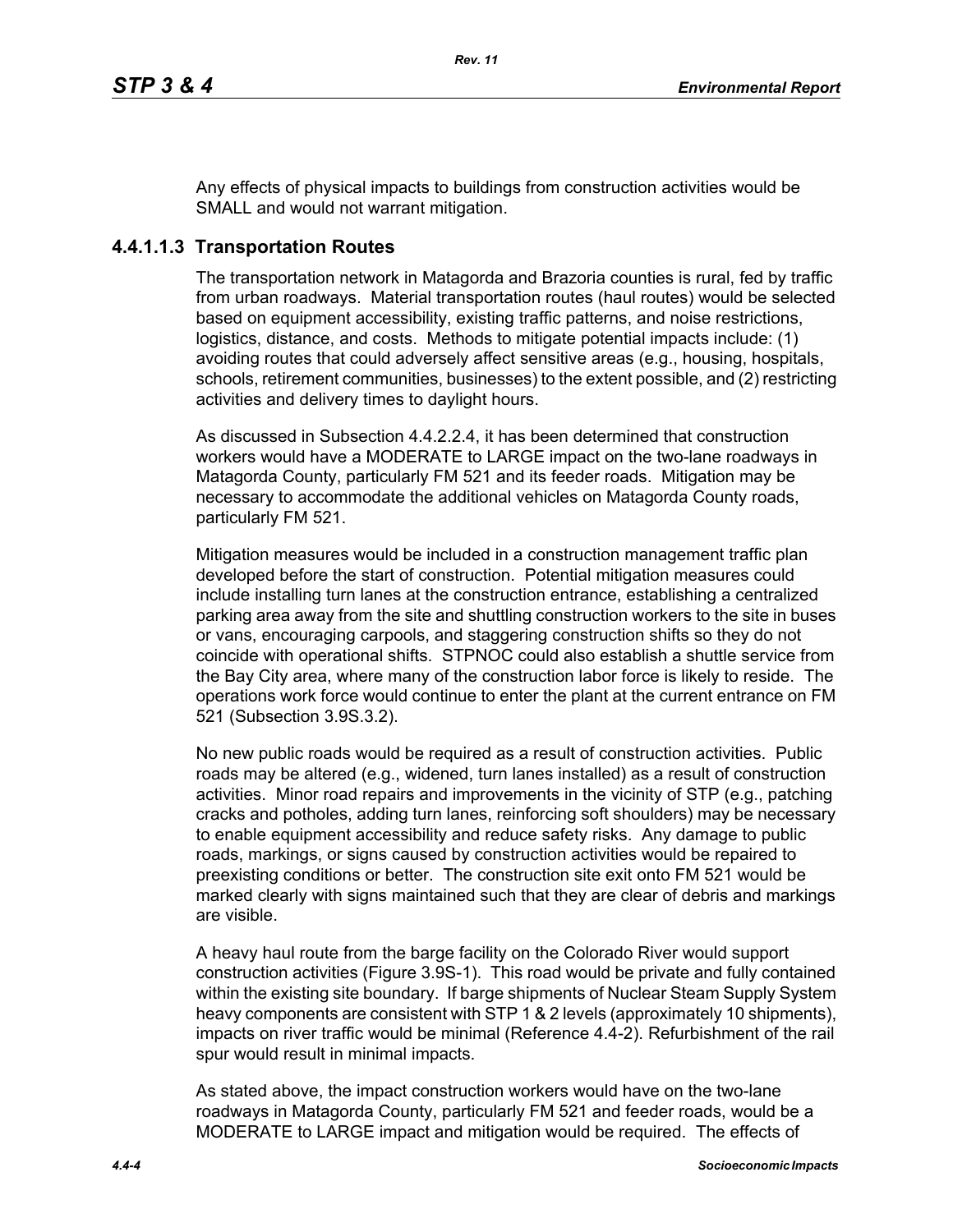physical impacts from other transportation routes would be SMALL and would not warrant mitigation.

## **4.4.1.2 Predicted Noise Levels**

As presented in Section 2.2, Matagorda and Brazoria counties are predominantly rural and characterized by farmland with occasional wooded tracts. Areas that are subject to farming are prone to seasonal noise-related events such as planting and harvesting. Wooded areas provide natural noise control to reduce noise propagation. Table 4.4.1 identifies expected noise levels in the immediate vicinity (less than 10 feet) of a variety of construction tools that might be used (Reference 4.4-3).

Noise level attenuates with distance. A 3-decibel (dBA) decrease is perceived as roughly halving loudness; a 3 dBA increase doubles the loudness. The noise from an earthmover can be as high as 94 dBA from 10 feet away, and 82 dBA from 70 feet away. A crane lifting a load can make 96 dBA of noise; when idling, it may make less than 80 dBA. Moderate auto traffic at a distance of 100 feet (30 m) rates about 50 dBA. To a driver with a car window open or a pedestrian on the sidewalk, the same traffic rates about 70 dBA (Reference 4.4-3); that is, it sounds four times louder. The level of normal conversation is about 50 to 60 dBA.

Section 3.9S discusses noise levels during construction, which could be as high as 113 dBA in the immediate area of the equipment listed. Construction workers would use hearing protection in accordance with good construction practices. Noise attenuates quickly with distance (see Table 3.9S-2) so that the loudest construction noise would register 55–85 dBA 400 feet from the source, and would continue to attenuate with distance.

The EAB is greater than 1,000 feet in all directions from the STP 3 & 4 footprint. No major roads, public buildings, or residences are located within the exclusion area. Attenuation of noise, through distance, associated with STP 3 & 4 construction activities is expected to result in noise levels less than 65 dBA to the EAB. As reported in NUREG-1437 (Reference 4.4-4), and referenced in NUREG-1555 (Reference 4.4- 5), noise levels below 65 dBA are considered of small significance.

The following controls or similar ones could be incorporated into activity planning to further minimize noise and associated impacts:

- Regularly inspecting and maintaining equipment to include noise aspects (e.g., mufflers)
- Restricting noise-related activities (e.g., pile-driving) to daylight hours
- Restricting delivery times to daylight hours

Impacts from the noise of construction activities would be SMALL and temporary and would not require mitigation.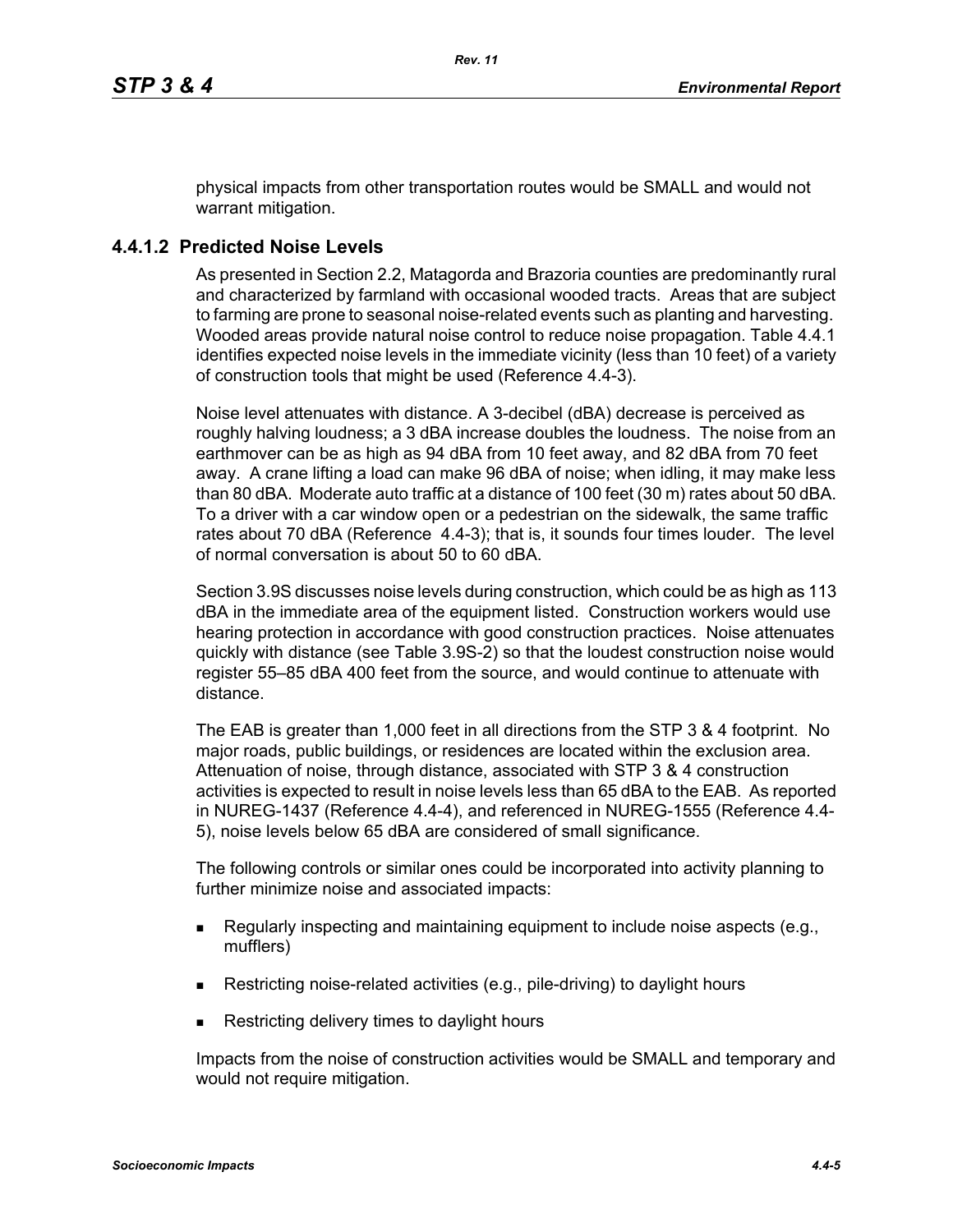## **4.4.1.3 Air Quality**

Matagorda and Brazoria Counties are part of the Metropolitan Houston-Galveston Intrastate Air Quality Control Region (AQCR) (Reference 4.4-6). All areas within the Metropolitan Houston-Galveston AQCR are classified as achieving attainment with the National Ambient Air Quality Standards (NAAQS), with the exception of the Houston-Galveston-Brazoria 8-Hour Ozone Non-attainment Area (Reference 4.4-7). A discussion of current and projected regional air quality conditions is contained in Subsection 2.7.2.

The NAAQS define ambient concentration criteria for sulfur dioxide  $(SO<sub>2</sub>)$ , particulate matter with aerodynamic diameters of 10 microns or less ( $PM_{10}$ ), particulate matter with aerodynamic diameters of 2.5 microns or less ( $PM<sub>2.5</sub>$ ), carbon monoxide (CO), nitrogen dioxide (NO<sub>2</sub>), ozone (O<sub>3</sub>), and lead (Pb). These pollutants are generally referred to as "criteria pollutants." Areas of the United States having air quality as good as, or better than, the NAAQS are designated by the U.S. Environmental Protection Agency (EPA) as attainment areas. Areas having air quality that is worse than the NAAQS are designated by EPA as non-attainment areas (Reference 4.4-8). The Houston-Galveston-Brazoria area holds non-attainment status for ground-level ozone under the 8-hour standard, which became effective June 15, 2005. Counties affected under this status are Brazoria, Chambers, Fort Bend, Galveston, Harris, Liberty, Montgomery, and Waller. The region was classified as being in "moderate" nonattainment of the 8-hour standard and was given a maximum attainment date of June 15, 2010.

Temporary and minor impacts to local ambient air quality could occur as a result of normal construction activities. Fugitive dust and fine particulate matter emissions–including those less than 10 microns  $(PM_{10})$  in size, would be generated during earth-moving and material-handling activities. Construction equipment and offsite vehicles used for hauling debris, equipment, and supplies also produce emissions. The pollutants of primary concern include  $PM_{10}$  fugitive dust, reactive organic gases, oxides of nitrogen, carbon monoxide, and, to a lesser extent, sulfur dioxides. Variables affecting construction emissions (e.g. type of construction vehicles, timing and phasing of construction activities, and haul routes) cannot be accurately determined until the project is initiated. Actual construction-related emissions cannot be effectively quantified before the project begins. General estimates are available and the impacts on air quality can be minimized by compliance with all federal, state, and local regulations that govern construction activities and emissions from construction vehicles.

Specific mitigation measures to control fugitive dust would be identified in the Construction Environmental Controls Plan, which implements TCEQ requirements and would be prepared before project construction. Mitigation measures could include any or all of the following:

- **Stabilize construction roads and spoil piles**
- **EXECUTE:** Limit speeds on unpaved construction roads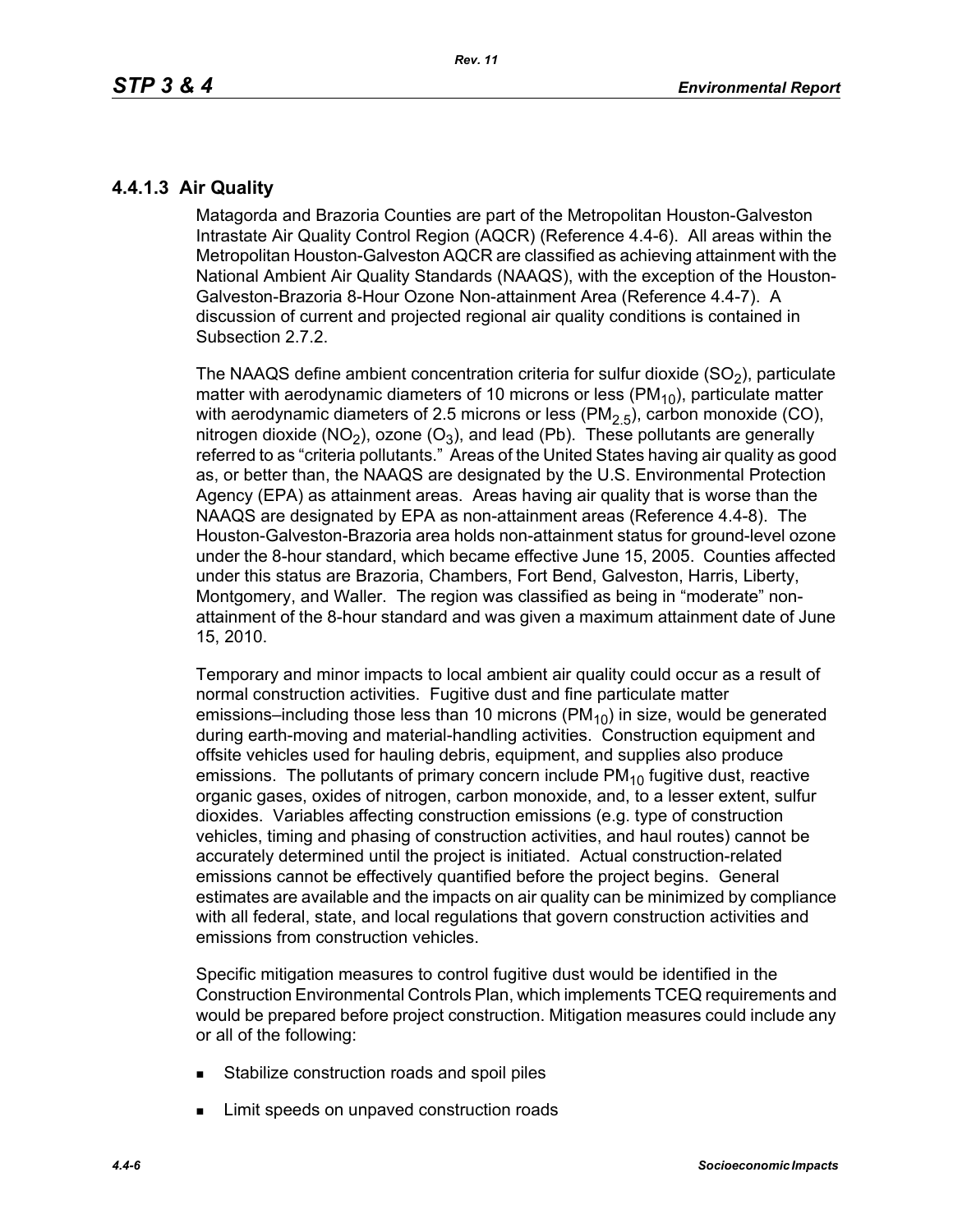- **Periodically water unpaved construction roads to control dust**
- **IMPLEMENT USE OF SOIL ADDES** (i.e., soil cement) to stabilize loose dirt surfaces
- $\blacksquare$  Perform housekeeping (e.g., remove dirt spilled onto paved roads)
- **Cover haul trucks when loaded or unloaded**
- **Minimize material handling (e.g., drop heights, double-handling)**
- Cease grading and excavation activities during high winds and during extreme air pollution episodes
- Phase grading to minimize the area of disturbed soils
- Revegetate road medians and slopes

While emissions from construction activities and equipment would be unavoidable, some methods, such as those mentioned above, could minimize impacts to local air quality and the nuisance impacts to the public in proximity to the project. To this effect, the Construction Environmental Controls Plan would contain environmental management controls strategy including:

- **Phase construction to minimize daily emissions**
- **Performance of proper maintenance of construction vehicles to maximize** efficiency and minimize emissions

[Given the control measures discussed above, impacts to air quality from construction](http://factfinder.census.gov/)  would be SMALL and would not warrant mitigation.

## **4.4.2 Social and Economic Impacts**

This section evaluates the demographic, economic, infrastructure, and community impacts to the region as a result of constructing STP 3 & 4. The evaluation assesses impacts of construction-related activities and of the construction labor force on the region.

The assumed construction schedule projects a construction start date in 2009, and commercial operation dates of 2015 and 2016 for STP 3 & 4, respectively. STPNOC anticipates employing 5950 construction workers at peak construction activity with a 79% to 21% proportion of manual labor to non-manual labor (Table 3.10-2). Figure 3.10-1 illustrates the distribution of the construction labor force over the anticipated construction period.

[Major factors in determining socioeconomic impacts are the number of workers that](http://factfinder.census.gov/)  relocate into the area and where they settle. In determining a methodology to use to determine this information for construction of STP 3 & 4, STPNOC evaluated related [NRC studies for other sites: Malhotra \(Reference 4.4-9\), Mountain West \(References](http://factfinder.census.gov/)  [4.4-10, 4.4-11, 4.4-12, 4.4-13, and 4.4-14\), and the Generic Environmental Impact](http://factfinder.census.gov/)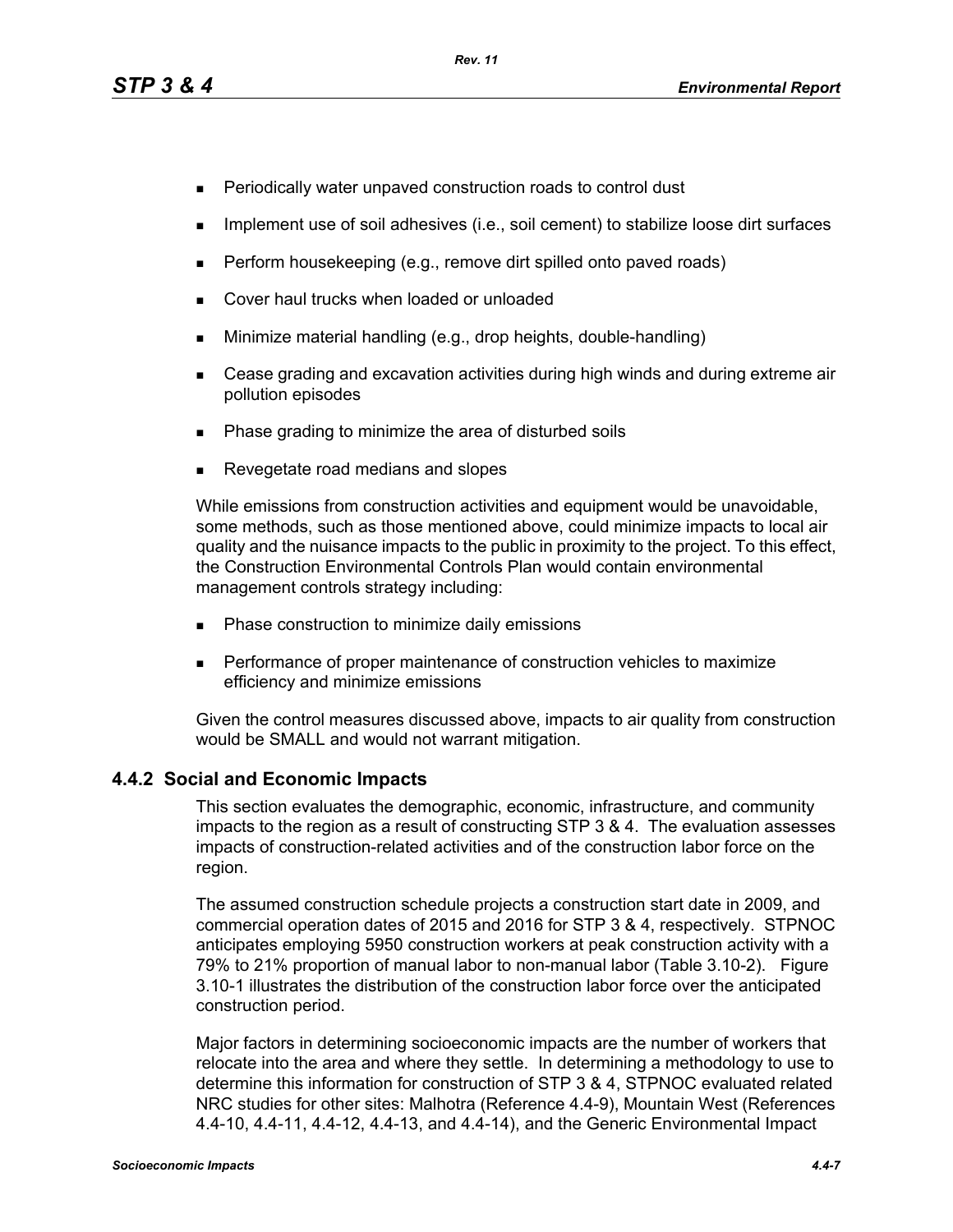[Statement \(GEIS\) for License Renewal \(References 4.4-15 and 4.4-16\). The Malhotra](http://factfinder.census.gov/)  study was based on 28 surveys of 49,000 workers during construction at 13 sites. The Mountain West study was based on post-licensing data from 12 sites. The GEIS study was prepared in support of rulemaking for license renewal and analyzed impacts of constructing and operating the existing fleet and used several case studies in its socioeconomic analysis.

STPNOC has determined that changes in the industry since publication of the studies may call into question the applicability of study results to future plant construction. Principal among these changes are new licensing procedures (10 CFR 52) and improved construction technologies such as prefabrication, preassembly, modularization, and offsite assembly, which may affect the number of workers and skills mix needed. The changes dictate caution in applying the results of the studies to STP 3 & 4. However, the studies provide insights from at least 30 sites representing a broad sampling of socioeconomic conditions and therefore warrant consideration. STPNOC has used study input, together with site-specific information, in predicting worker relocations and settlement patterns.

The studies showed that usually less than 50% of the labor force relocated to work on the job sites, with sites located in denser population areas having the least inmigration. The remaining workers already lived within daily commuting distance. STPNOC chose to use the 50% value as a reasonable estimate to avoid underestimating impacts caused by in-migration and because the STP site is located in a less-dense population area. Malhotra evaluated settlement patterns within a specified distance to sites (e.g., highway miles or radius), whereas Mountain West and the GEIS focused on geopolitical boundaries (e.g., counties). STPNOC evaluated both approaches and found them to reasonably approximate the residential locations of the workers at STP 1 & 2. For this reason, STPNOC used the residential locations of the existing workers to predict the settlement patterns for the new workers. Based on these data and considerations, STPNOC has made the assumptions presented in Table 4.4-2 for construction labor force migration and residential distribution patterns at STP.

Please note the following:

- *(1)* For all socioeconomic analyses, a "mover" is defined by NRC (Reference 4.4- 9) as a worker who changes residence to work at the construction site. Workers who do not change residence to work at the site are classified as "nonmovers." This definition is sufficiently broad to include the small percentage who would move from one place within the 50-mile radius to another place within the 50-mile radius, possibly to improve their access to the site. However, in an effort to be conservative, STPNOC has assumed that all movers would be migrating into the 50-mile region.
- *(2)* In Subsection 4.4.2, STPNOC has identified the significance of the impacts as either small, moderate, or large, consistent with the criteria that NRC established in 10 CFR 51, Appendix B, Table B-1, Footnote 3, as follows: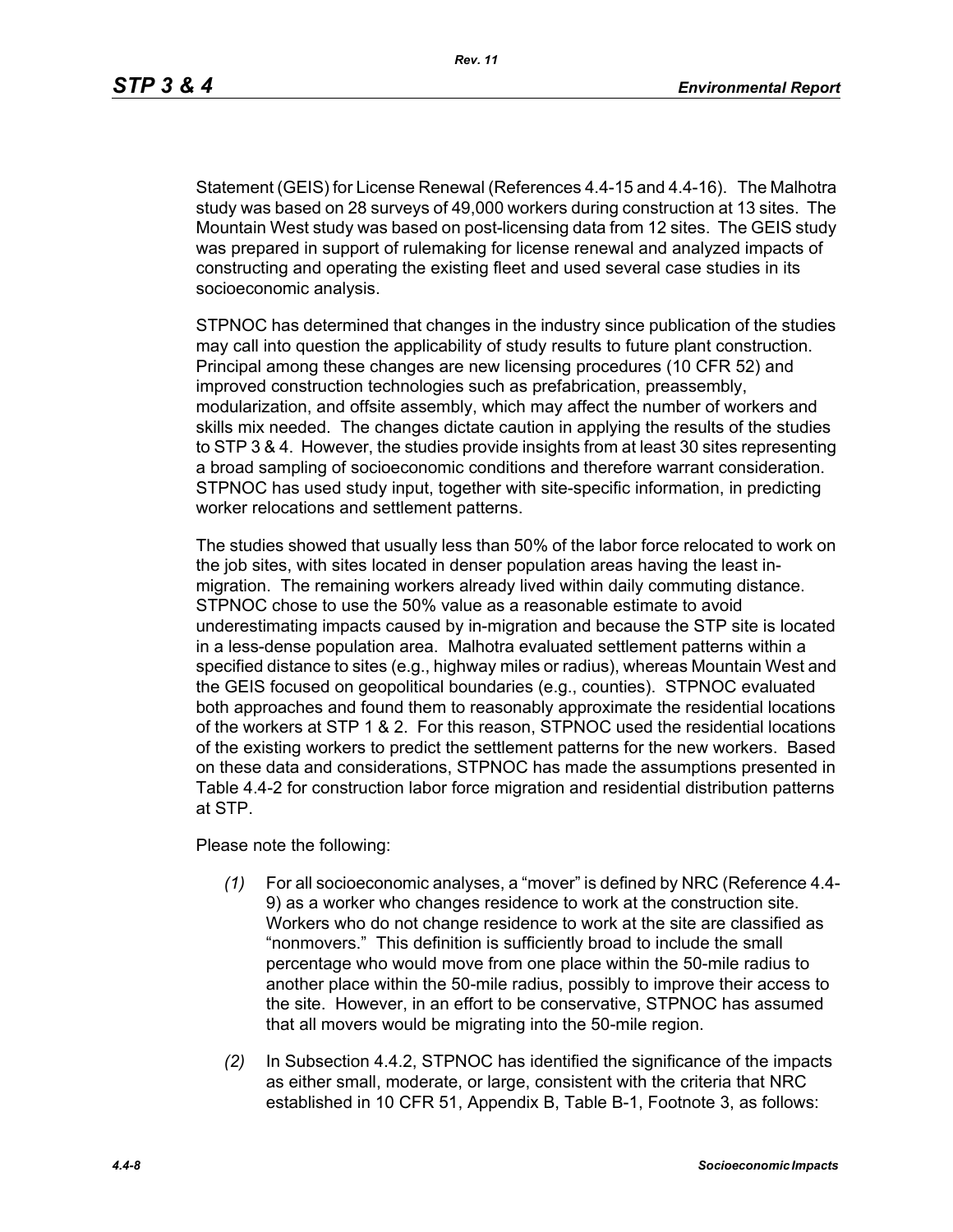SMALL — Environmental effects are not detectable or are so minor that they will neither destabilize nor noticeably alter any important attribute of the resource. For the purposes of assessing radiological impacts, NRC has concluded that those impacts that do not exceed permissible levels in the NRC's regulations are considered small.

MODERATE — Environmental effects are sufficient to alter noticeably, but not to destabilize, any important attribute of the resource.

LARGE — Environmental effects are clearly noticeable and are sufficient to destabilize any important attributes of the resource.

## **4.4.2.1 Demography**

STPNOC based this analysis on the estimated peak construction labor force. STPNOC assumed that approximately 50% of the construction labor force would change their residence to work at the STP site (movers), and that they would relocate to approximately the same areas and in the same proportion as the existing operations labor force. Therefore, this analysis is restricted to the two counties expected to be most affected by the construction labor force, Matagorda and Brazoria Counties.

STPNOC estimates that the construction of both units would be completed by 2016. The 2000 population within the 50-mile radius was approximately 258,960 and is projected to grow to approximately 321,809 by 2020, for an average annual growth rate during the construction period of 1.1% (see Table 2.5-2). STPNOC anticipates employing 5950 construction workers at peak construction activity (Table 3.10-2). STPNOC anticipates that approximately 2975 workers (movers) would relocate to the same areas and in the same proportion as the existing operations labor force: 60.7% (or 1806 workers) in Matagorda County, 22.4% (or 666 workers) in Brazoria County, and the remainder would locate to one of the other counties within the 50-mile radius.

The in-migration of approximately 2975 movers would create new indirect jobs in the area because of the multiplier effect. In the multiplier effect, each dollar spent on goods and services by a mover becomes income to the recipient who saves some but re-spends the rest. In turn, this re-spending becomes income to someone else, who in turn saves part and re-spends the rest. The number of times the final increase in consumption exceeds the initial dollar spent is called the "multiplier." The U.S. Department of Commerce Bureau of Economic Analysis, Economics and Statistics Division provides multipliers for industry jobs and earnings (Reference 4.4-17). The economic model, RIMS II, incorporates buying and selling linkages among regional industries and was used to estimate the impact of new nuclear plant-related expenditure of money in the two-county region of interest. For every mover, an estimated additional 0.61 jobs would be created in the two-county area (Table 4.4-4 and Reference 4.4-17). For every dollar spent by a mover, an estimated additional 0.50 dollars would be injected into the regional economy (Reference 4.4-17). Construction would create approximately 4790 permanent (direct + indirect) jobs in the 50-mile region.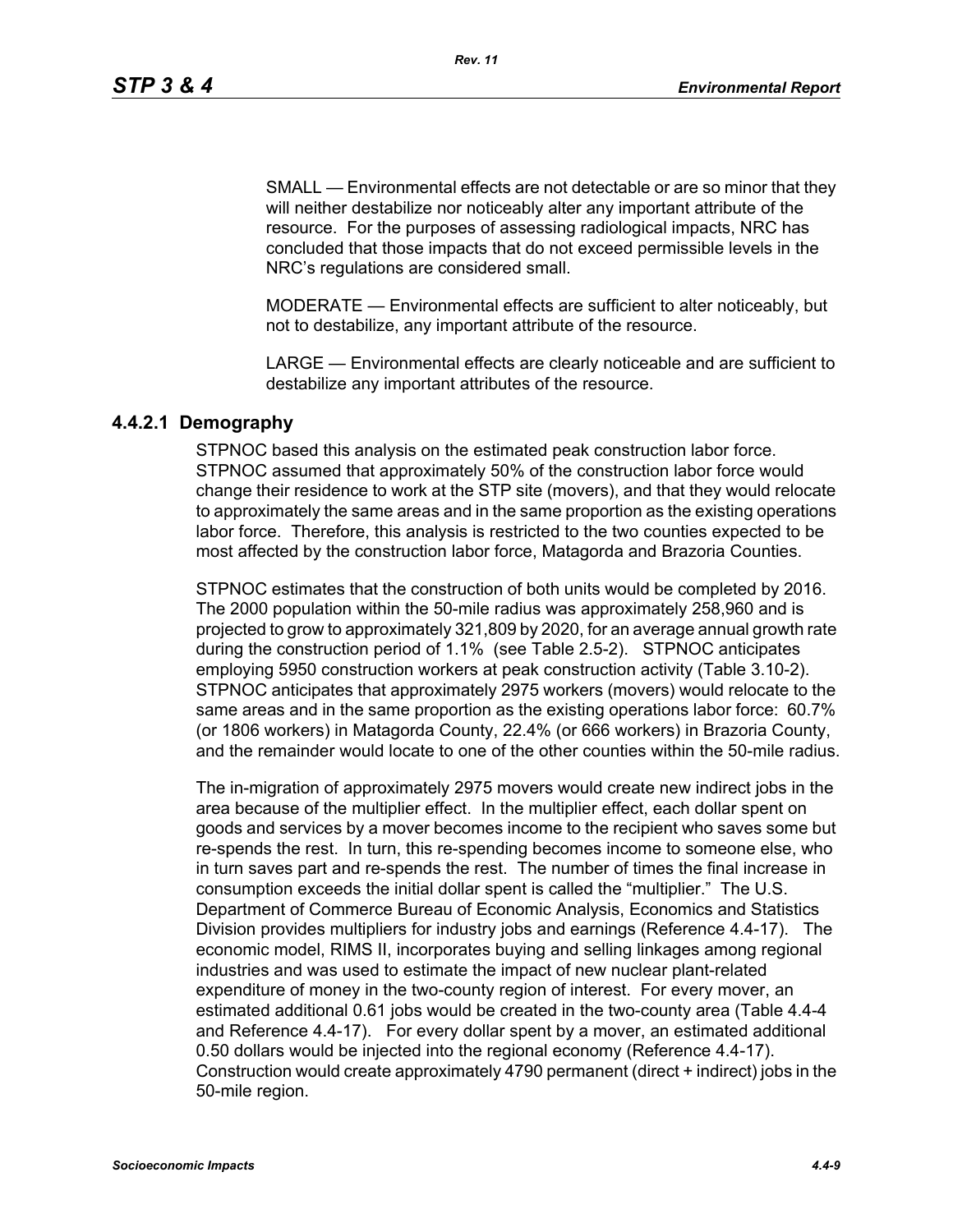Most indirect jobs are service-related and not highly specialized, so, for this analysis, STPNOC has assumed that most indirect jobs would be filled by the existing labor force within the 50-mile region, particularly the two-county area, because 83% of the labor force is expected to settle there. Using the Bureau of Economic Analysis employment multiplier would produce a total number of indirect jobs generated by construction of 1815 (2,975 × 0.61). This number represents approximately 20% of the unemployed persons in the two-county region in 2005 (Table 4.4-4).

According to the Malhotra study (Reference 4.4-9), approximately 80% of nuclear plant construction workers are likely to bring families. Therefore, of 2975 movers, 2380 would bring families into the 50-mile region and 595 movers would not. Assuming that the workers would relocate in approximately that same proportion as the existing operations labor force, approximately 1445 (60.7% of 2380) of those would locate to Matagorda County and 533 (22.4% of 2380) would locate to Brazoria County (Table 4.4-2). Approximately 361 of the workers without families (60.7% of 595) would locate to Matagorda County and 133 (22.4% of 595) would locate to Brazoria County.

According to the Malhotra study, the average household size of a nuclear plant construction worker is 3.25 people. Therefore, construction would increase the population in the 50-mile region by 8330 people  $((2,380 \times 3.25) + (595$  construction workers without families)). Of those, 5056 people (60.7% of 8330) would locate to Matagorda County and 1866 (22.4% of 8330) people would locate to Brazoria County (Table 4.4-2). These numbers constitute 13.3% and 0.8% of the 2000 Census populations of Matagorda and Brazoria Counties, respectively. They constitute 11.3% and 0.6% of the projected 2020 populations of Matagorda and Brazoria Counties, respectively.

The movers and their families would represent a moderate increase in Matagorda County's total population, a small increase in Brazoria County's total population, and smaller increases in the total populations of the other counties in the 50-mile region.

Based on the Malhotra study, STPNOC estimates that 50% of the movers (1488) would remain in the 50-mile region and the remainder would migrate back out of the 50-mile region after construction is complete. Including families, the number of people remaining in the 50-mile radius would be 4165. Applying the same percentage to the movers residing in Matagorda County and Brazoria Counties, STPNOC estimates that 903 and 333 movers, respectively, would remain in these counties. In Matagorda and Brazoria Counties, the remaining workers and their families plus workers without families would number 2528 and 933, respectively.

#### **4.4.2.2 Impacts to the Community**

This section evaluates the social, economic, infrastructure, and community impacts to the two-county area and 50-mile region as a result of constructing STP 3 & 4. It is expected that site preparation and construction activities would continue for approximately 7 to 8 years, be completed by 2016, and employ as many as 5950 construction workers at peak employment.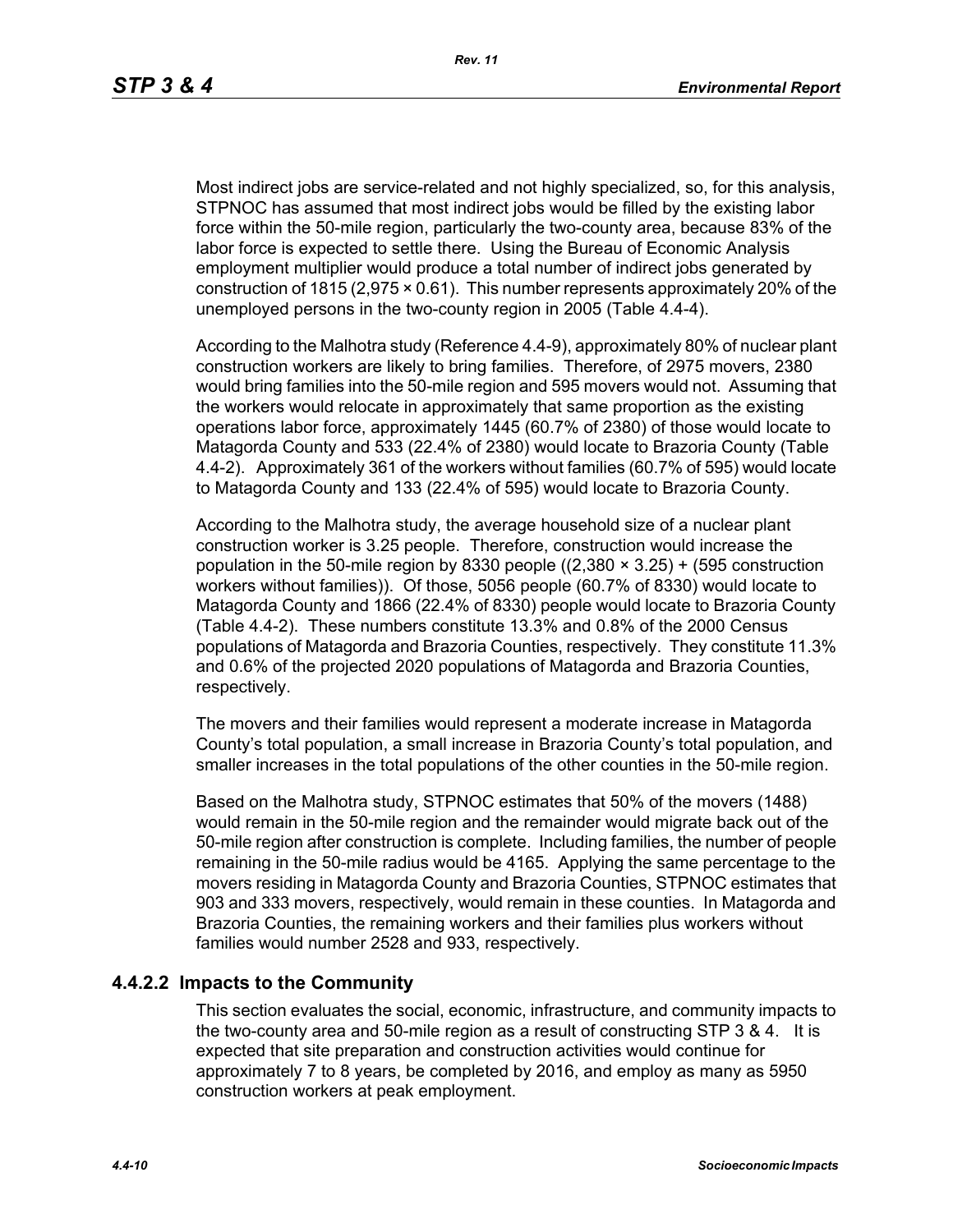## **4.4.2.2.1 Economy**

The impacts of construction on the local and regional economy depend on the region's current and projected economy and population.

As stated earlier in Subsection 4.4.2, approximately 2975 construction workers (50% of the peak construction labor force) would already reside within a 50-mile radius of the STP site. STPNOC believes that the regional construction labor force can support this estimate, based on the size of the construction labor force in the area. In 2005, there were 16,718 construction workers in Matagorda and Brazoria Counties (Table 2.5-7). Including the construction labor forces from the other counties within a 50-mile radius, the peak number of movers—2975—would represent less than 18% of the pool of construction workers within the 50-mile radius.

As stated in Subsection 4.4.2, 2975 construction workers would be considered movers who would migrate into the 50-mile radius. This in-migrating labor force would create additional direct jobs in the region. The expenditures of the construction labor force in the region for shelter, food, and services would, through the multiplier effect of expenditures, also create a number of new indirect jobs. An influx of 2975 movers would create 1815 indirect jobs, for a total of 4790 jobs (Table 4.4-4).

The employment of up to 2975 movers over a 7- to 8-year period could have SMALL to LARGE economic impacts on the surrounding region. The creation of these jobs could inject between \$100.3 and \$1,003.3 million dollars into the regional economy during the life of the construction project, reduce unemployment by up to 20%, and create business opportunities for housing and service-related industries. However, after construction completion, a total of 50% of the movers would be expected to migrate back out of the 50-mile region, and the income associated with construction of Units 3 & 4 would cease. The estimated economic impact of this out-migration could be as high as \$9,930,175 per month (during peak). These estimates are analyzed below.

Table 4.4-5 lists the estimated number of movers on site, by month, during construction. The number of movers is 50% of the total labor force on site per month. STPNOC obtained construction worker wage data for Matagorda and Brazoria Counties from the Department of the Interior's Bureau of Labor Statistics. In 2005, the average annual pay for a construction worker in Matagorda County was \$35,988, and, in Brazoria County, \$40,640 (Subsection 2.5.2.1). In 2006, the average annual for a heavy and civil engineering construction worker in Matagorda County was \$43,639, and in Brazoria \$53,746. To be conservative, STPNOC used the weighted average annual wage of a heavy and civil engineering construction worker in the two counties (weighted based on the number of heavy and civil engineering construction workers in each county) \$53,406 in its analysis. In Table 4.4-5, the average annual wage was divided by 12 to calculate an average monthly wage—\$4,450. The monthly wage was multiplied by the number of movers each month and then summed to calculate total dollars earned by the movers.

A sensitivity analysis, as shown in Table 4.4-5, was performed to further assess the impacts of the mover wages on the region. Because of uncertainty surrounding the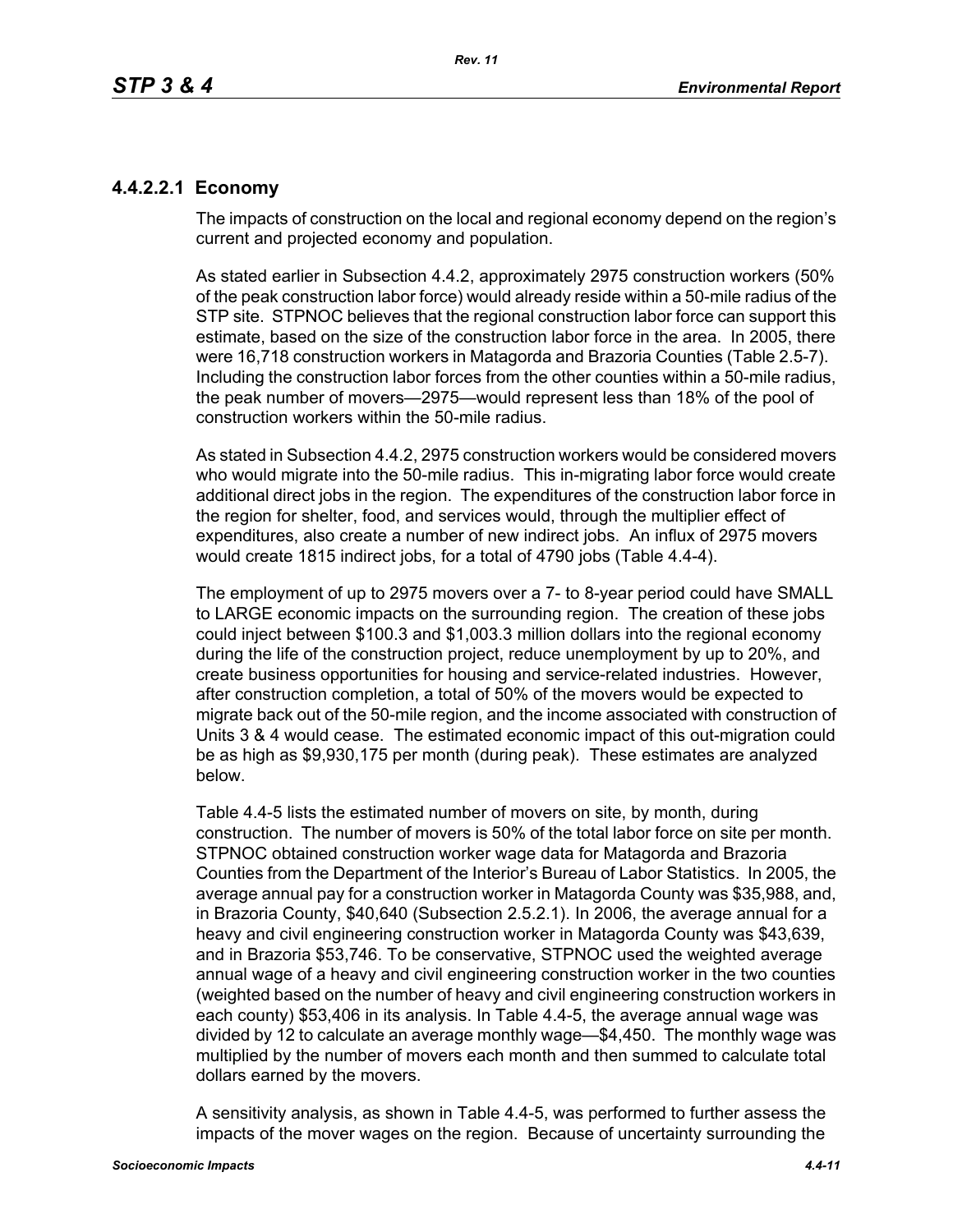amount of mover wages that would be spent in the 50-mile region, STPNOC provided a table depicting the dollar impact on the 50-mile region by percentage of the wages spent within the region. Additionally, an earnings multiplier for the construction industry in the two-county region was applied to the wages. According to these calculations, the total economic impact of mover wages on the 50-mile region would be between \$100.3 million and \$1,003.3 million dollars over the life of the construction project. (Note: STPNOC acknowledges that, although this earnings multiplier is for the two-county region, it reasonably represents the balance of counties within the 50 mile radius.) At construction peak, wages would total \$13,240,233 dollars per month. Multiplying \$13,240,233 by the earnings multiplier (1.5) would generate a monthly economic impact during peak construction activity of \$19,860,350 (if 100% of the earnings were spent within the region). This would be considered a positive impact.

After construction is completed, approximately 50% of the movers would remain in the 50-mile radius and the remainder would migrate out. Assuming a 50% decrease in the mover labor force, there would be a corresponding decrease in the economic impact to the 50-mile region. Any movers remaining in the ROI would continue to contribute to economic impacts in the ROI, but these impacts would not be associated with STP 3 & 4 construction. As noted above, monthly earnings during construction peak total \$13,240,233 per month. With the earnings multiplier applied, impacts could be as high as \$19,860,350 in the unlikely case that all earnings were spent within the ROI (Table 4.4-5). This out-migration would be considered a negative impact. However, Figure 3.10-1 indicates that the out-migration would occur gradually over a 2-year period. The gradual reduction in the construction labor force and the in-migration of operations workers during the construction period, would assist in mitigating the impact to the community from the destabilizing effects of a sudden decrease in households. In addition to the gradual nature of the decline in the construction workforce, the incoming operations workers and their families would help to mitigate the negative impacts of the decreasing construction workforce. Another mitigating factor would be the substantially higher average annual wages expected for the operations workers. These higher wages, combined with larger multipliers for both earnings and employment, suggest that each operations worker would have a greater impact on the ROI economy than each construction worker.

Because of the estimated distribution of the movers, Brazoria County would experience approximately 22.4% of this economic activity and Matagorda County would experience 60.7% of the activity. Matagorda County would be the most affected. Beyond Matagorda County, the impacts would become more diffuse as a result of interacting with the larger economic base of other counties, particularly Brazoria County, which contains a portion of the outskirts of Houston.

The magnitude of the positive economic impacts would be less discernible, diffused in the larger economic base of Brazoria County. Matagorda County, as the site of the construction and the county where most of the construction labor force would reside, would be affected more than Brazoria County. STPNOC concludes that the impacts of construction on the economy of the region would be SMALL everywhere in the region, except Matagorda County, where the positive impacts of an in-migrating construction labor force and the negative impacts of the departing labor force (upon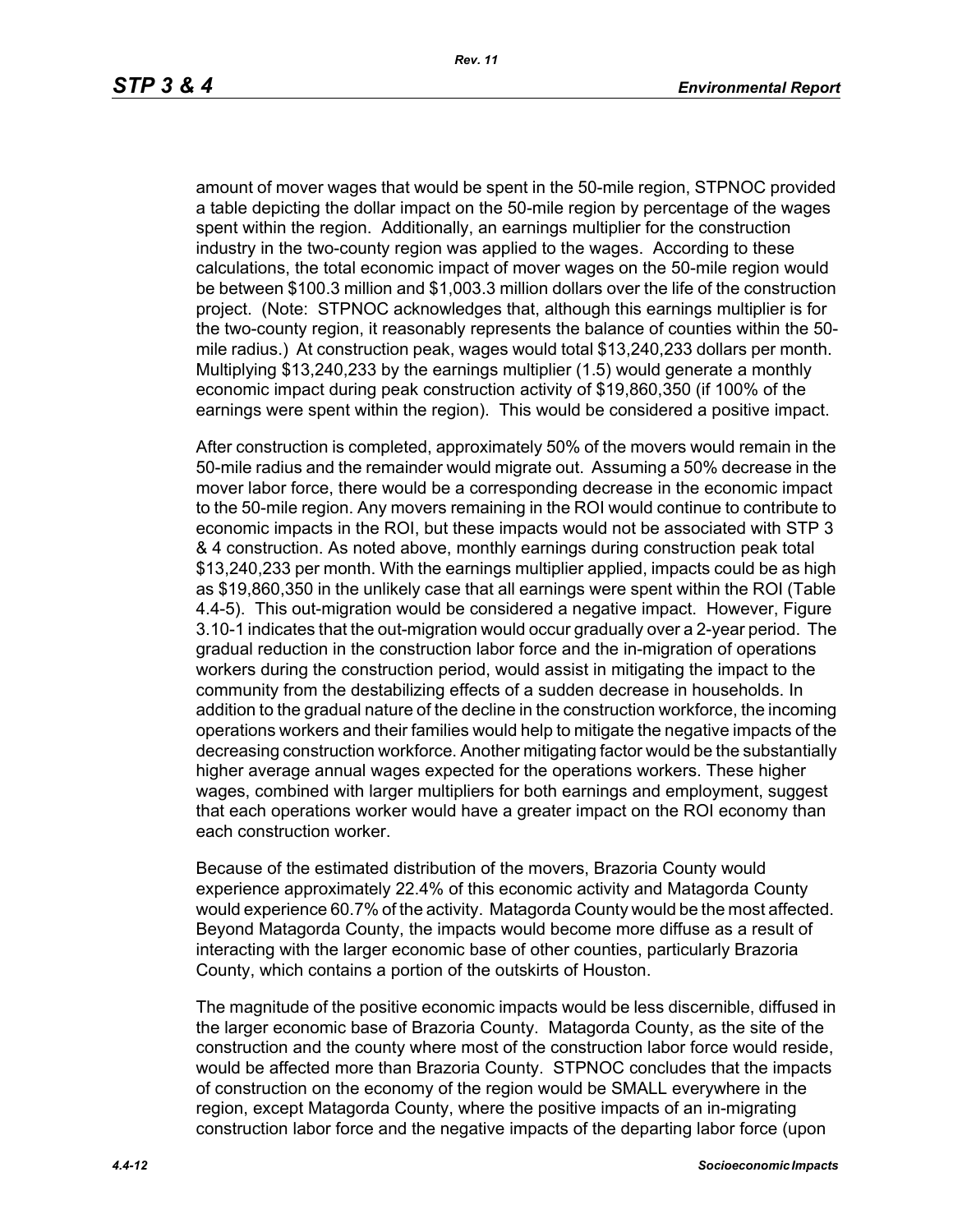construction completion) could be MODERATE to LARGE. Mitigation would be warranted. To mitigate these impacts, STPNOC would maintain communication with local and regional government authorities including the Matagorda County Commissioners Court, County Judge and nongovernmental organizations to disseminate project information that could have socioeconomic impacts in the community in a timely manner. These organizations would be given the opportunity to perform their decision-making regarding economic choices with the understanding that approximately half of the positive economic impacts of the construction project would be temporary and could disappear when the construction project is complete.

## **4.4.2.2.2 Taxes**

Construction-related activities, purchases, and labor force expenditures would generate several types of taxes, including corporate franchise taxes, sales and use taxes, and property taxes. Increased taxes collected are viewed as a benefit to the state of Texas and to the local jurisdictions in the region.

In the GEIS for License Renewal of Nuclear Plants (NUREG-1437), the NRC presents its method for defining the impact significance of tax revenue impacts during refurbishment (i.e. large construction activities). STPNOC reviewed this methodology and determined that the significance levels were appropriate to apply to an assessment of tax impacts as a result of new construction.

In NUREG-1437, the NRC concluded that changes in tax revenues (during refurbishment) at nuclear plants would be:

- SMALL When new tax payments by the nuclear plant constitute less than 10% of total revenues for local taxing jurisdictions. The additional revenues provided by direct and indirect plant payments on refurbishment-related improvements result in little or no change in local property tax rates and the provision of public services.
- MODERATE When new tax payments by the nuclear plant constitute 10% to 20% of total revenues for local taxing jurisdictions. The additional revenues provided by direct and indirect plant payments on refurbishment-related improvements result in lower property tax levies and increased services by local municipalities.
- LARGE When new tax payments by the nuclear plant represent more than 20% of total revenues for local taxing jurisdictions. Local property tax levies can be lowered substantially, the payment of debt for any substantial infrastructure improvements made in the past can easily be made, and future improvements can continue.

## **Personal Income and Corporate Franchise Taxes**

As noted in Subsection 2.5.2.3, Texas has no personal income tax, but recently amended the law to extend coverage of the franchise tax on corporations; the changes take effect January 1, 2008.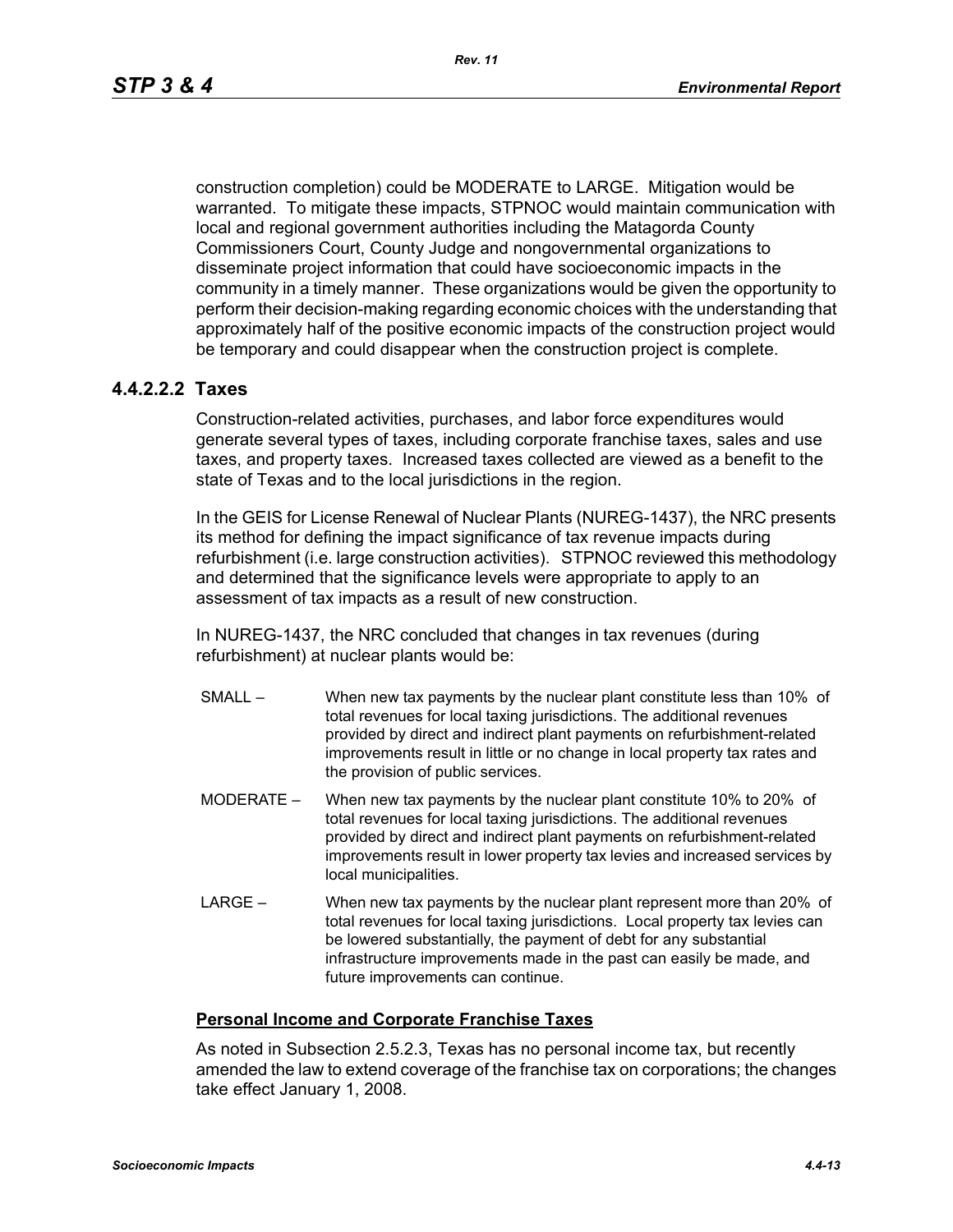The franchise tax is a gross margin tax, meaning that it is calculated on revenues less allowable operating costs. Therefore, no franchise taxes would be assessed during the construction period for STP 3 & 4 because there would be no revenues during that time. In addition to direct taxes from the private owners of STP, local construction expenditures and purchases by the construction labor force would have a multiplier effect in the local economy, where money would be spent and re-spent within the region. Because of this multiplier effect, businesses in Matagorda County and adjacent areas, particularly retail and service sector firms, could experience revenue increases, and there could be prospects for new startup firms and additional job opportunities for local workers. Existing and new firms would generate additional profits, which would further contribute to increased franchise taxes, although the exact amount is unknown. Impacts would be positive and SMALL.

#### **Sales and Use Taxes**

#### **Expenditures by Construction Labor force**

STPNOC estimates a peak construction labor force of 5950 workers, and further estimates that 5056 workers and family members would settle in Matagorda County during the construction period (Subsection 4.4.2 and Table 4.4-2). Their retail expenditures (restaurants, hotels, merchant sales, and other items) would yield an increase in sales and use tax revenues. As an indirect impact, the multiplier effect of the new jobs in the area (see Subsection 4.4.2.1) would also result in higher personal income for current residents in the region, more disposable income, and greater expenditures by individuals and families for items subject to sales or use taxes.

Taxable goods or services purchased anywhere within the state of Texas are subject to the current state sales tax of 6.25%. These revenues are remitted to the state of Texas, which received \$18.3 billion in sales tax revenues (accounting for 25% of state tax collections) in 2006 (Reference 4.4-18). Direct and indirect taxable purchases associated with the construction labor force would yield a relatively SMALL but beneficial impact to the state as a whole. Although sales tax revenues are not returned directly to the counties where the tax was collected, the state uses the sales tax revenues, along with other revenues, to fund numerous services within counties (as discussed in Subsection 2.5.2.3.2), and thus Matagorda County (and other Texas counties) would receive a SMALL positive indirect impact from the expected increase in taxable expenditures by construction workers.

Purchases made within Bay City and Palacios are currently subject to a 2% sales tax above the state's rate of 6.25%; these revenues are returned to the respective cities and are used to fund a variety of city services (see Subsection 2.5.2.3.2). Because of the small populations of these cities, revenues from worker purchases would provide a SMALL to MODERATE positive impact to these jurisdictions.

Purchases within cities outside of Matagorda County that impose an additional sales tax would also yield relatively SMALL to MODERATE beneficial impacts to those cities, with the magnitude depending on the size of the jurisdiction, the amount and variety of goods and services available for purchase, and the actual amount of purchases made within the jurisdiction.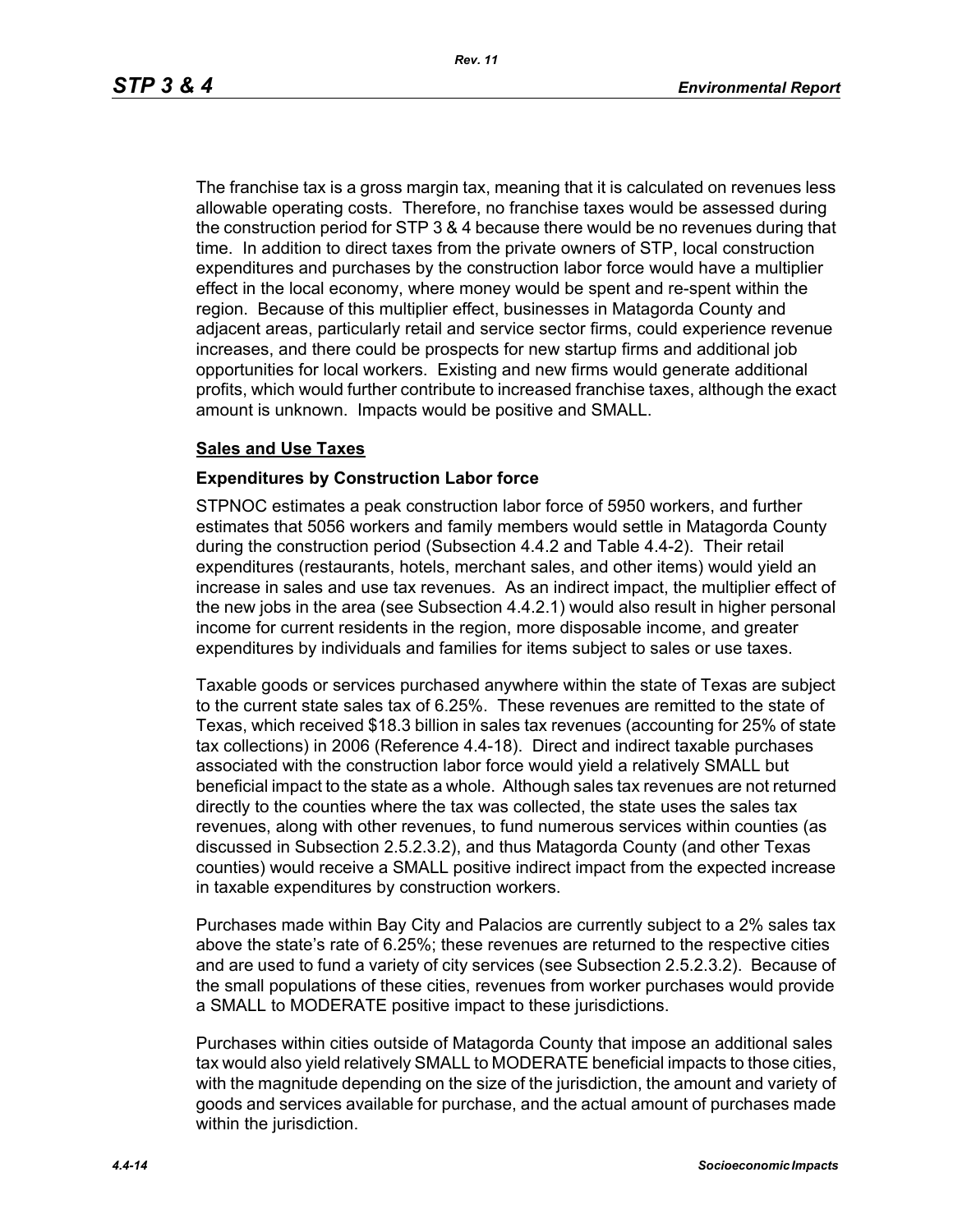#### **Expenditures for Construction Goods and Services**

In addition to sales taxes paid by construction workers and families, the region would also experience an increase in the sales and use taxes collected from project expenditures for construction materials, supplies, and services. To the extent possible, STPNOC obtains goods and services from the local economy, including Bay City. Project expenditures are subject to sales tax in proportion to the percent of investor ownership (e.g., for STP 1 & 2, 44% of STPNOC's taxable purchases are currently subject to sales tax).

According to "Texas Sales Tax Frequently Asked Questions," (Reference 4.4-19), "manufacturers may claim a Texas sales tax exemption for tangible personal property directly used or consumed in or during the actual manufacturing, processing, or fabrication of tangible personal property for ultimate sale if the use or consumption of the property is necessary or essential to the manufacturing, processing, or fabrication operation and directly makes or causes a chemical or physical change to the product being manufactured, processed, or fabricated for ultimate sale."

This exemption applies to the production of electric power and would exempt approximately 90% of the materials used to construct STP 3 & 4, leaving approximately 10% of the construction costs subject to sales tax (6.25% to the state of Texas and 2.0% to Bay City). The owners of STP 3 & 4 have projected the sales tax payments on these expenditures at an estimated \$23.9 million per unit, with \$5.8 million due to Bay City and \$18.1 million to the state of Texas over the construction period. These payments would provide a total of \$11.6 million to Bay City over the 7-year construction period.

To determine the impact of these tax payments, Bay City sales taxes were projected from 2006 to 2015 based on the average annual growth rate of 2.2% between 1996 and 2005. The projected rate of increase in Bay City sales tax is conservative in that it does not take into account likely increases in population or business activity that could occur as a result of STP construction.

For the purpose of this analysis, it was assumed that taxable expenditures would occur evenly during the 6-year construction period for each unit, with construction on STP 3 beginning in 2009 and construction on STP 4 concluding in 2015. As Table 4.4-3 shows, Bay City sales tax collections would be 21% of the total Bay City sales tax revenue collected in 2009. STPNOC tax payments between 2010 and 2014, while both units are under construction, would increase from 38% to 41% of Bay City sales tax revenue. In 2015, the final year of construction for STP 4, the STPNOC sales tax payments would be only 18% of Bay City sales tax revenue. Therefore, the positive impacts to Bay City sales tax revenues would be positive and MODERATE during 2009 and 2015, the first and last years of construction, and positive and LARGE between 2010 and 2014, and the city would be able to provide a higher level of services to its citizens and visitors.

Purchases made in Matagorda County outside of Bay City and Palacios would provide sales tax revenues to the state of Texas, and would constitute a relatively SMALL but beneficial impact. Purchases from taxing jurisdictions outside Matagorda County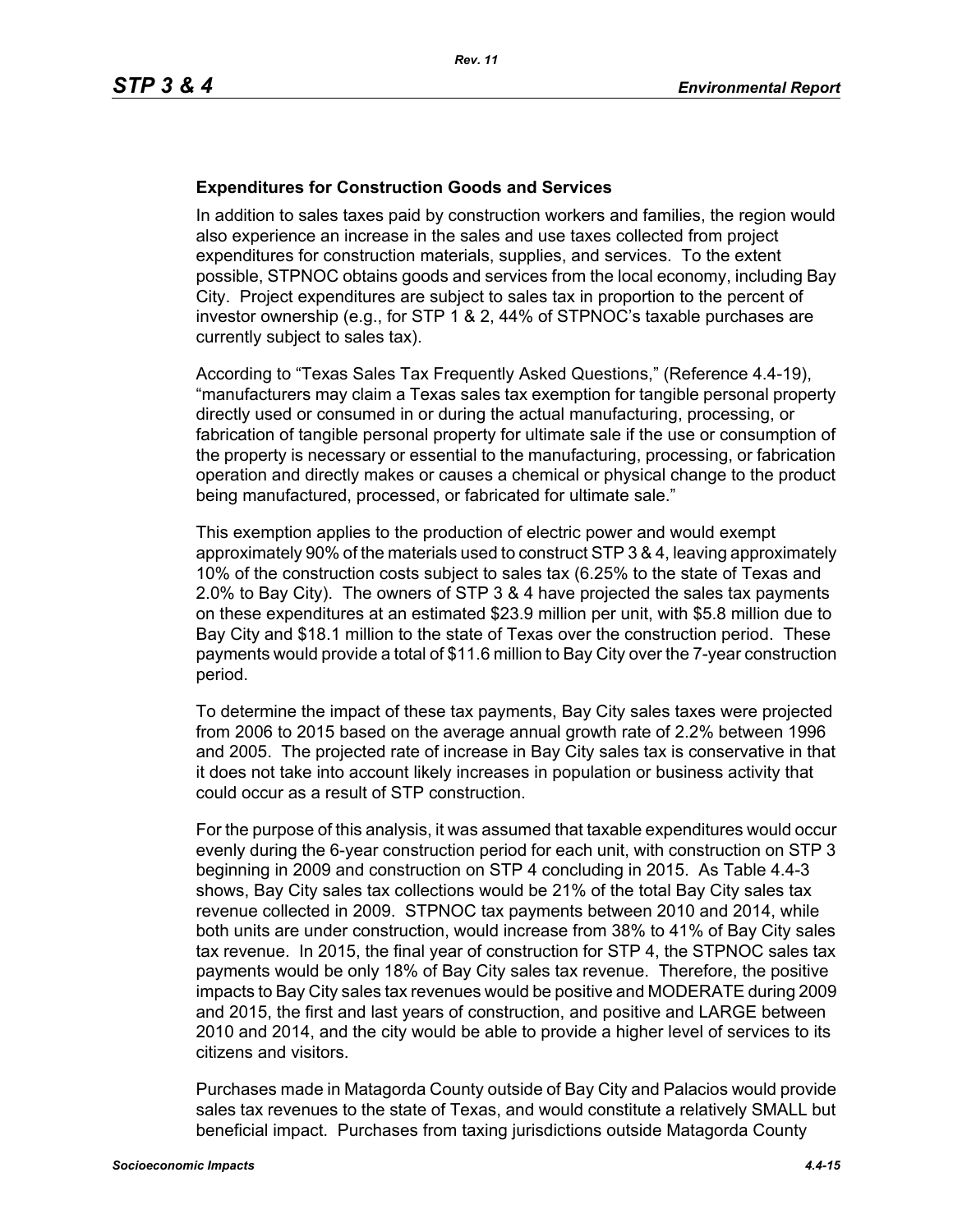would yield relatively SMALL to MODERATE beneficial impacts, depending on the overall size of such jurisdictions. In more heavily populated nearby jurisdictions such as Brazoria County, the positive impacts would be relatively SMALL. It is not possible to assess which counties and local jurisdictions would be most affected, but all taxing entities would receive a SMALL to MODERATE positive impact.

In addition to the construction expenditures noted above, STPNOC has estimated expenditures for goods and services during the construction period, at \$212.7 million for construction-related items and \$13.4 million for office or administrative items. To approximate the impact on state and local sales tax revenues, the total of \$226.1 million was divided by 7 (years in construction period) to obtain an average annual expenditure amount (\$32.3 million), which was then taken as a percentage of increase over the latest year for which actual sales tax revenues were available. It was assumed that none of the items is exempt from sales tax, and that all are subject to Texas sales or use tax. Because of the limited retail opportunities in Bay City and Palacios, a sensitivity analysis was performed to assess the range of impacts from spending 10% to 100% in each jurisdiction. The analysis also addressed the uncertainty regarding private/public ownership of STP 3 & 4 (as noted above, STP 1 & 2 are currently 44% investor-owned and 56% publicly-owned). Only the privately-owned segment is subject to sales tax. Therefore, scenarios for 44%, 60%, 80%, and 100% private ownership were assessed. The analysis is presented in Table 4.4-8.

Depending on the ownership scenario, annual Texas sales tax revenues would range from \$888,230 to \$2.0 million, representing an increase over 2006 sales tax revenues from 0.005% to 0.011%, a SMALL and positive impact.

Annual impacts to Bay City or Palacios tax revenues were estimated to range from a low of \$28,423 (44% private ownership with only 10% subject to local taxation) to \$645,986 (100% private ownership and 100% spent in either city). (Both cities impose a 2% sales tax, so the potential sales tax revenues are identical.) The associated increases over Bay City's 2005 sales tax revenues (\$3.7 million) range from 0.8% to 17.5%, while the increases over Palacios' 2006 sales tax revenues (\$219,500) could range from 12.9% to 294.3%. However, because of the limited availability of goods and services, it is unlikely that a major proportion of expenditures would occur in Bay City. At the present time, it is not possible that more than a small proportion of purchases would occur in Palacios, whose population is roughly one-fourth of Bay City's. Based on current retail opportunities, it is likely that impacts to either locale would be positive and SMALL to MODERATE. However, if additional STP suppliers were to locate within either city, sales tax revenue impacts could range from SMALL to LARGE.

#### **Other Sales- and Use-Related Taxes**

Matagorda County imposes a hotel occupancy tax of 6% on the cost of each room. The revenues from this tax benefit tourism and convention marketing, programs to enhance the arts, and historic preservation projects that benefit tourism. Visitors during the construction period, as well as many construction workers themselves, would use local hotels and pay this tax. Although the exact number of visitors and workers who would use hotels is unknown, it is expected to be large during the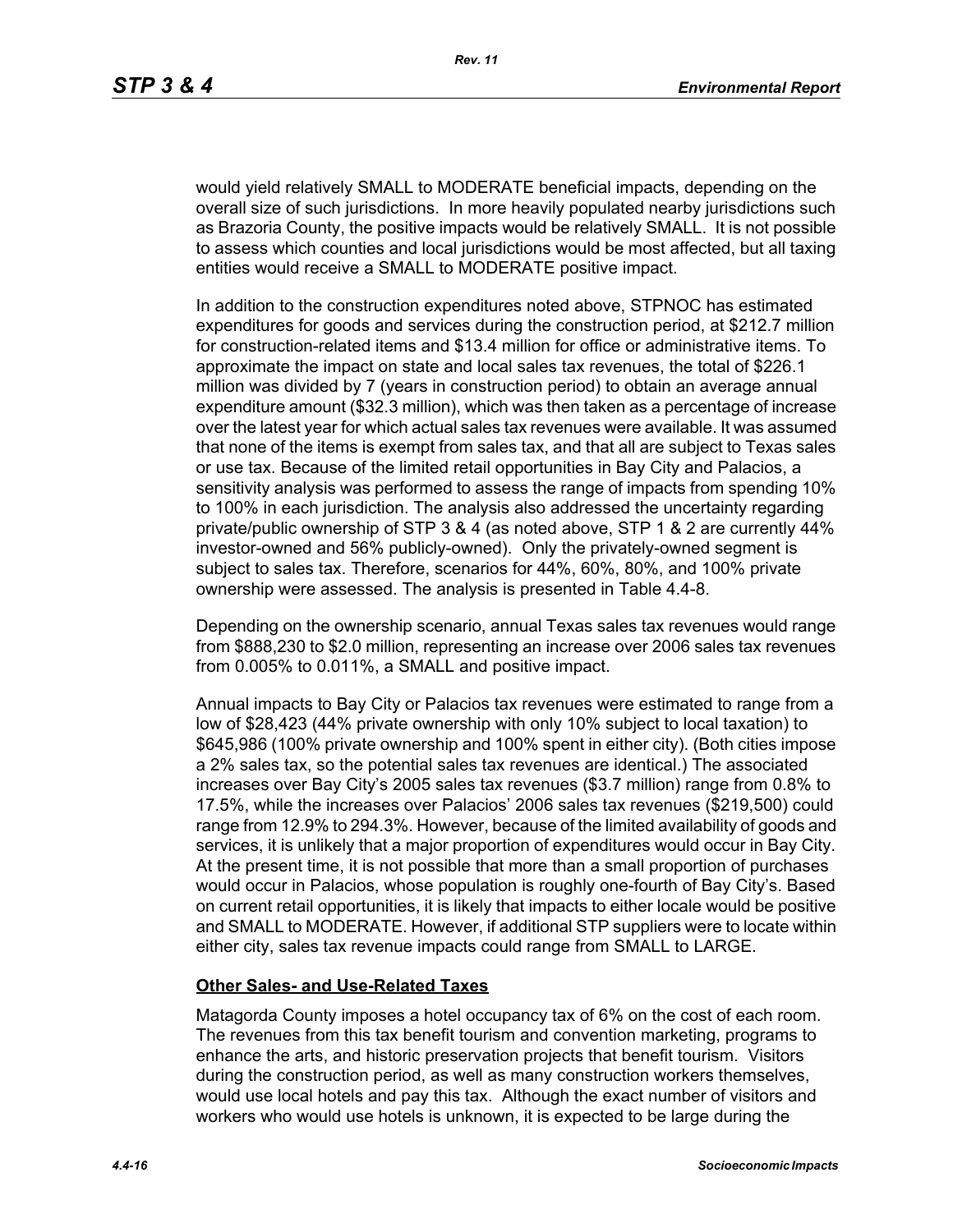construction period. Because of Matagorda County's small population, MODERATE positive benefits to the county would result from these tax collections.

The cities of Bay City and Palacios also tax telecommunications services; calls within Texas are subject to a 2% city tax in these locations, while the state sales tax applies to all calls. Both cities also impose their 2% sales tax on the residential use of gas and electricity. These cities would receive positive impacts from increased collections during an influx of construction workers and their families residing in those communities, with the actual impacts dependent on residence choices and usage patterns for telephone, gas, and electricity. The amounts are unknown at this time but are expected to be relatively SMALL and positive.

#### **Property Taxes — Counties and Special Districts**

As discussed in Subsection 2.5.2.3, Texas property tax assessments are made by the county appraisal district, which bases its appraisal on a consideration of cost, income, and market value. This appraisal is used by all taxing jurisdictions within the county, including special districts and independent school districts (ISDs), which apply their individual mileage rates to determine the taxes owed.

In addition to Matagorda County itself, the special districts who receive property taxes from NRG for STP include the Matagorda County Hospital District, Navigation District #1, Drainage District #3, the Palacios Seawall District, and the Palacios ISD (see Subsection 2.5.2.3).

During construction of STP 3 & 4, STP's additional tax valuation would be based on the cost of construction, and determined in accordance with state law and appraisal formulas or some mutually agreed-upon valuation. Some inputs to the formulas would be discussed or negotiated between the appraisal district and the owners who participate in STP 3 & 4 (municipal utilities do not pay property taxes).

Matagorda County's status as a federal Historically Underutilized Business Zone (HUBZone) and Texas Strategic Investment Area makes tax abatements available for qualifying new businesses or expansions. Nuclear electric power generating facilities are now eligible for this abatement. To receive this abatement, NRG (as the only current owner subject to property tax) would apply to the Matagorda County Commissioners Court, the county governing body. NRG's eligibility and the terms of the abatement would be determined by the Commissioners Court. The amount of any such abatement, the likelihood of NRG's applying for it, and the abatement's possible impact to the affected taxing jurisdictions are not known at this time.

Property tax payments to Matagorda County for STP 1 & 2 represented approximately 75% of the total county property tax revenues between 2000 and 2005. During the 7 year construction period for STP 3 & 4, NRG would likely pay additional property taxes to the taxing districts listed above. Although the amount of these payments is unknown at this time, it is likely that such payments would represent an increase over current payments, resulting in a MODERATE to LARGE positive impact to those taxing jurisdictions and a SMALL to MODERATE positive impact on the local economy.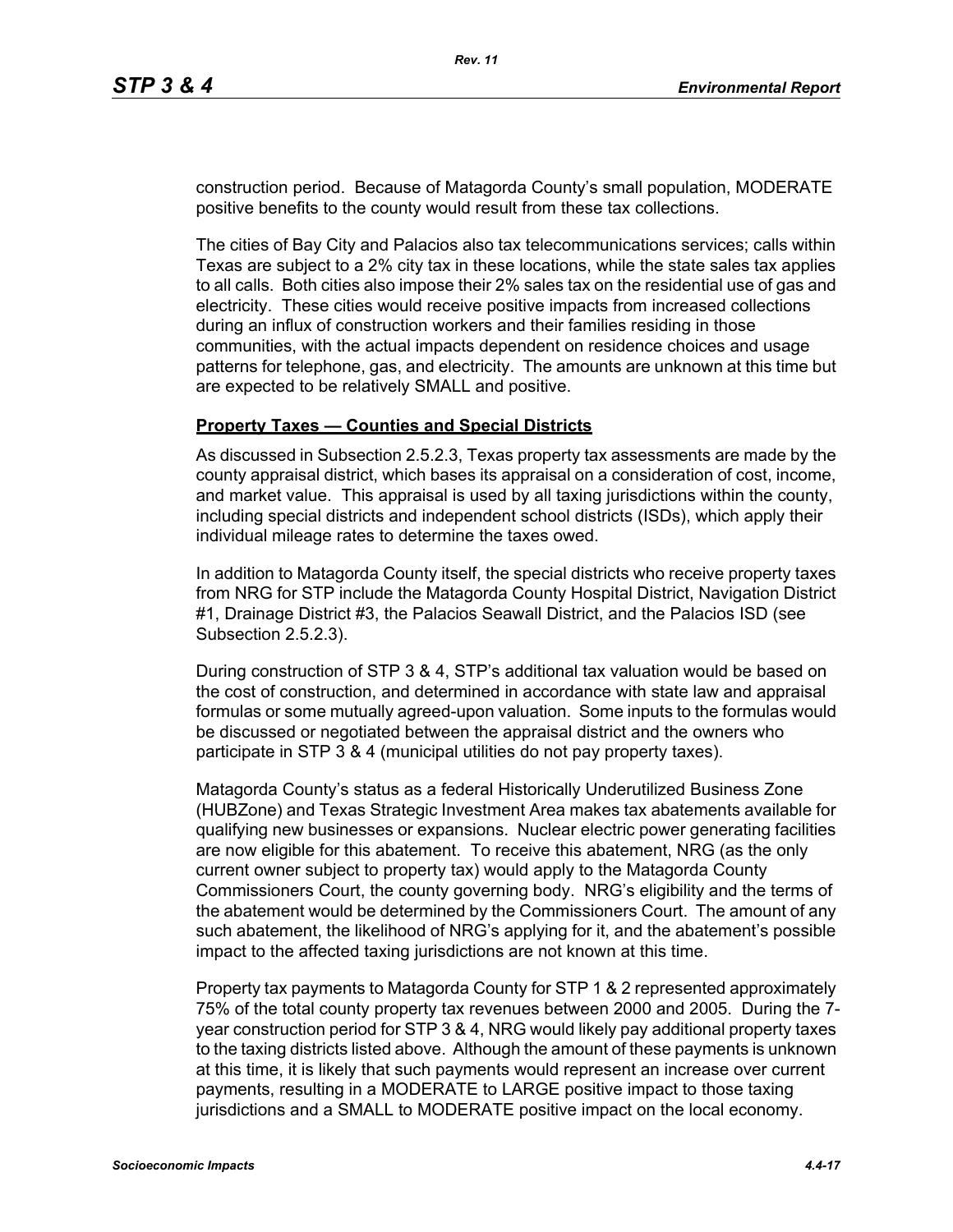A second source of revenue would be from property taxes resulting from housing purchases by the construction labor force. Developers would construct new housing or there would be an increase in the demand for existing housing, which would likely drive housing prices up, thus increasing values, assessments, and property taxes levied and collected. The change in tax revenues is not known at this time and would depend on worker choices regarding home location and home value. The increased housing demand would have relatively SMALL impacts on tax revenues in more heavily populated jurisdictions such as Brazoria County, but in Matagorda County, with a much smaller population, the relative impacts would be SMALL to MODERATE.

#### **Property Taxes — Independent School Districts**

The Palacios ISD encompasses the southwestern portion of Matagorda County and a small portion to the west in Jackson County. It is a largely rural district, containing the town of Palacios, a few smaller communities, and the STP site (see Figure 2.5-8 for a map of the school districts in Matagorda County).

School districts in Texas may tax only entities within their borders, so the owners of the STP facility pays school-related property taxes only to the Palacios ISD, and is the ISD's largest taxpayer. Between 2000 and 2005, between 71% and 99% of the ISD's property tax revenues (see Table 2.5-16) was attributable to STP 1 & 2. As noted in Subsection 2.5.2.3.3, the Palacios ISD received approximately 60% of its revenue from local property taxes for the 2004–2005 school year. The expected increases in the appraised valuation of the STP facility during the construction of STP 3 & 4 would result in larger tax payments to the taxing jurisdictions listed above and in Table 2.5-15.

The state of Texas has established funding guidelines to equalize wealth across school districts, and sets a statewide wealth limit per student each year (\$319,500 in 2006). This limit is multiplied by an ISD's weighted average daily attendance to obtain the total wealth limit for that district. If the ISD's property tax revenues exceed that amount, the district is considered "property-rich"; if revenues are below that amount, it is considered "property-poor." Revenues in excess of the wealth limit are returned to the State for redistribution to property-poor districts (see also Subsection 2.5.2.3.3).

Under the wealth equalization guidelines, additional revenues paid to Palacios ISD would not directly benefit the ISD, since their level of funding is based on a fixed perpupil amount; therefore, the ISD's property tax revenues that remain in the district would increase only if its attendance increased. Property tax revenues exceeding that year's wealth limit would flow to the state of Texas for redistribution to property-poor school districts. Although the amount of the increased tax payments is unknown at this time, the larger payments, while MODERATE to LARGE in absolute terms, would provide a relatively SMALL positive impact to the state of Texas as a whole and to those property-poor districts receiving the reallocated funds.

The influx of construction workers and their families could result in larger enrollments in Palacios schools (see Subsection 4.2.2.8). As explained in Subsection 2.5.2.3.3, the Texas school funding formula is based on weighted average daily attendance. While increases in the number of students could result in additional expenses, the ISD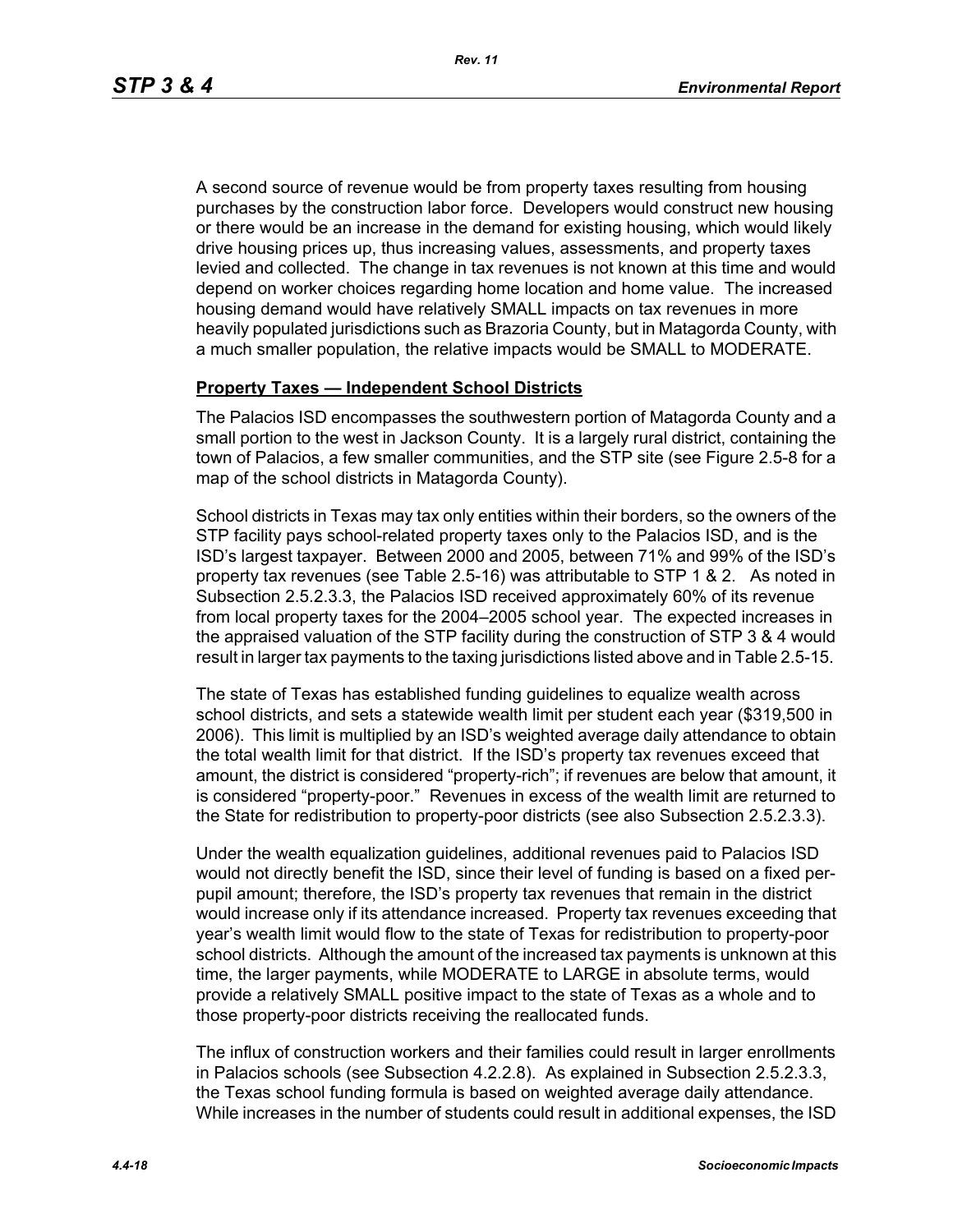would receive increased revenues, and fiscal impacts to the Palacios ISD would be SMALL.

Other school districts in the area do not receive property tax revenues from STP, but could experience larger enrollments during the construction period. Fiscal impacts to these districts would vary from SMALL to MODERATE, depending on the size of their existing enrollment, the amount of enrollment increases, their existing property tax revenues, and their status as a property-rich or property-poor school district under Texas school funding wealth equalization guidelines (discussed in Subsection 2.5.2.3.3). The possible impacts to other school districts in the area are addressed in Subsection 4.2.2.2.8.

In its 2007 session, the Texas Legislature enacted legislation (House Bill 2994) that would expand the existing tax abatement laws (the "Property Redevelopment and Tax Abatement Act" and the "Texas Economic Development Act") to include nuclear electric power generation facilities (Reference 4.4-20). The legislation was signed into law by the Governor of Texas on June 15, 2007 (Reference 4.4-21), and essentially will allow school districts to reduce the taxable value of new construction of nuclear plants, and allow the plants to defer the effective date of an abatement agreement for up to 7 years after the date the agreement was made. Negotiations for this abatement between the owners of STP 3 & 4 and the Palacios ISD are underway. The law would also allow STP's investor-owned participant, NRG, to enter into a payment agreement with the Palacios ISD, whereby NRG could "share" some of its tax savings with the Palacios ISD. This payment would not be considered ISD tax revenue and would not be subject to recapture by the state of Texas (Reference 4.4-22). Passage of this bill may decrease NRG's tax obligations to the Palacios ISD for its share of the STP 3 & 4. Under current state funding formulas to maintain wealth equalization (described above and in Subsection 2.5.3.3.3), the Palacios ISD's overall revenues would not decline (Reference 4.4-23). The amount of any tax reduction and of any "sharing" payment on STP 1 & 2 from NRG to the Palacios ISD are unknown at this time, as are any tax arrangements between the Palacios ISD and the investor-owned operators of STP 3 & 4. However, any additional funds received by the Palacios ISD that would not be subject to wealth-equalization limits (and could thus remain within the ISD) would have a SMALL to MODERATE beneficial impact on the school district.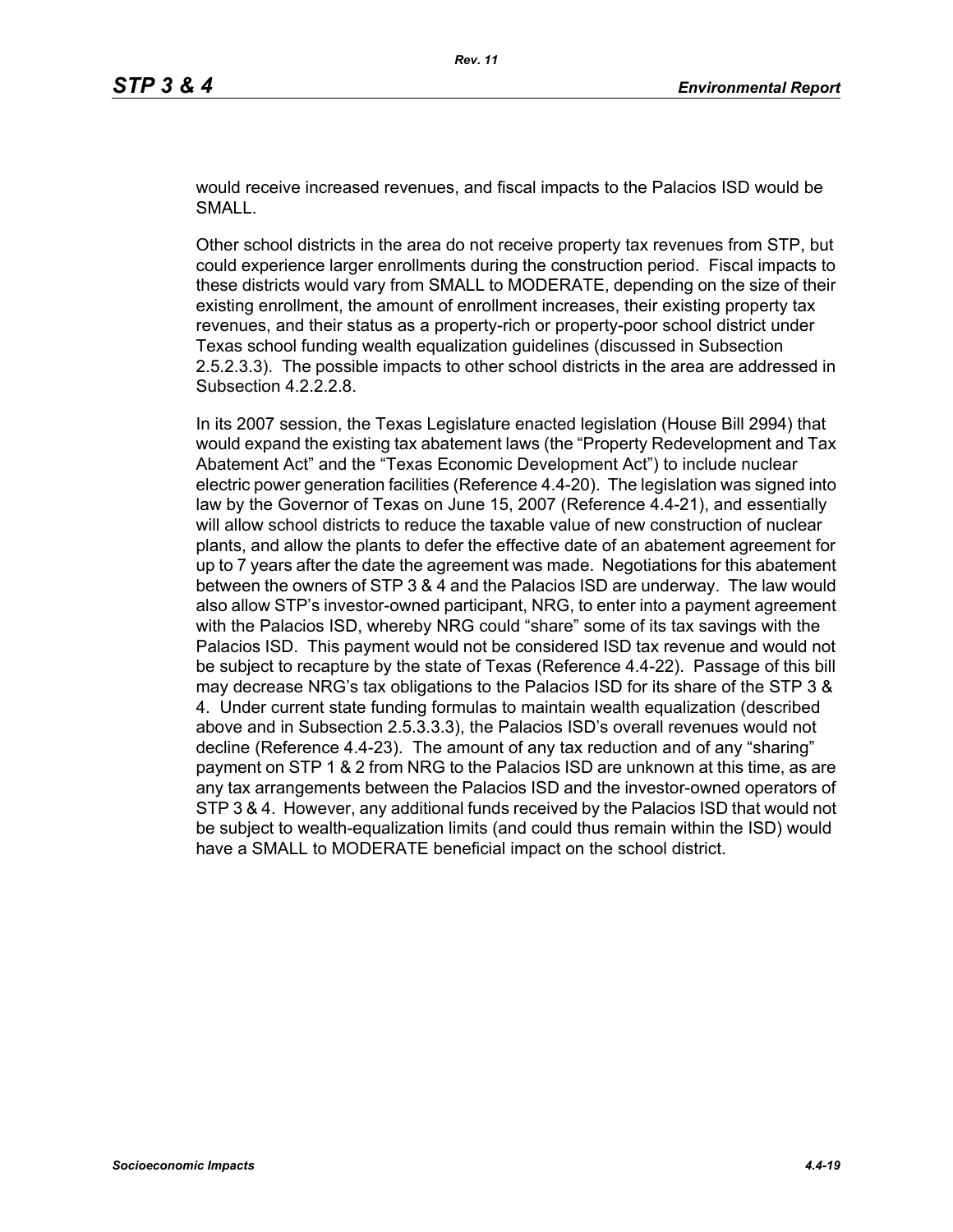## **Summary of Tax Impacts**

In summary, the state of Texas would not collect franchise taxes from the privatelyowned investors in STP 3 & 4 during the construction period for those units.

In absolute terms, the amount of state sales and use taxes collected over a potential 7-year construction period could be LARGE, but SMALL when compared to the total amount of sales and use taxes collected by Texas (\$18.3 billion in 2006). However, because of their small populations, sales taxes collected by the cities of Bay City and Palacios would have a MODERATE to LARGE positive impact.

The construction site-related property taxes collected and distributed to Matagorda County would be LARGE when compared to the total amount of taxes Matagorda County currently collects. In addition, Matagorda County would benefit from an increase in housing values and inventory caused by the influx of the permanent construction labor force, thereby further increasing property tax revenues for the county and special taxing districts.

If the valuation of the STP site increases during the construction period, any increased property taxes collected by the Palacios ISD for the STP site, its largest taxpayer, would have little effect on the ISD due to Texas school funding formulas (see discussion above and in Subsection 2.5.2.3.3). Increased property tax revenues would likely be a LARGE absolute amount, but relative to total property tax collections by the state of Texas, it would yield a SMALL positive impact overall.

Therefore, the potential beneficial impacts of taxes collected during construction would be MODERATE to LARGE in Matagorda County and to entities within the county, SMALL to MODERATE to the Palacios ISD, and SMALL in surrounding areas and in the state of Texas. Mitigation would not be warranted because all impacts are positive.

## **4.4.2.2.3 Land Use**

In the GEIS (NUREG-1437) (Reference 4.4-4), the NRC presents their method for defining the impact significance of offsite land use during refurbishment (i.e., large construction activities). STPNOC reviewed this methodology and determined that the significance levels were appropriate to apply to an assessment of offsite land use impacts as a result of new construction. Matagorda and Brazoria Counties are the focus of the land use analysis because the new units would be built in Matagorda County and most of the construction labor force would reside in one of the two counties.

In NUREG-1437, the NRC concluded that land use changes during refurbishment at nuclear plants would be: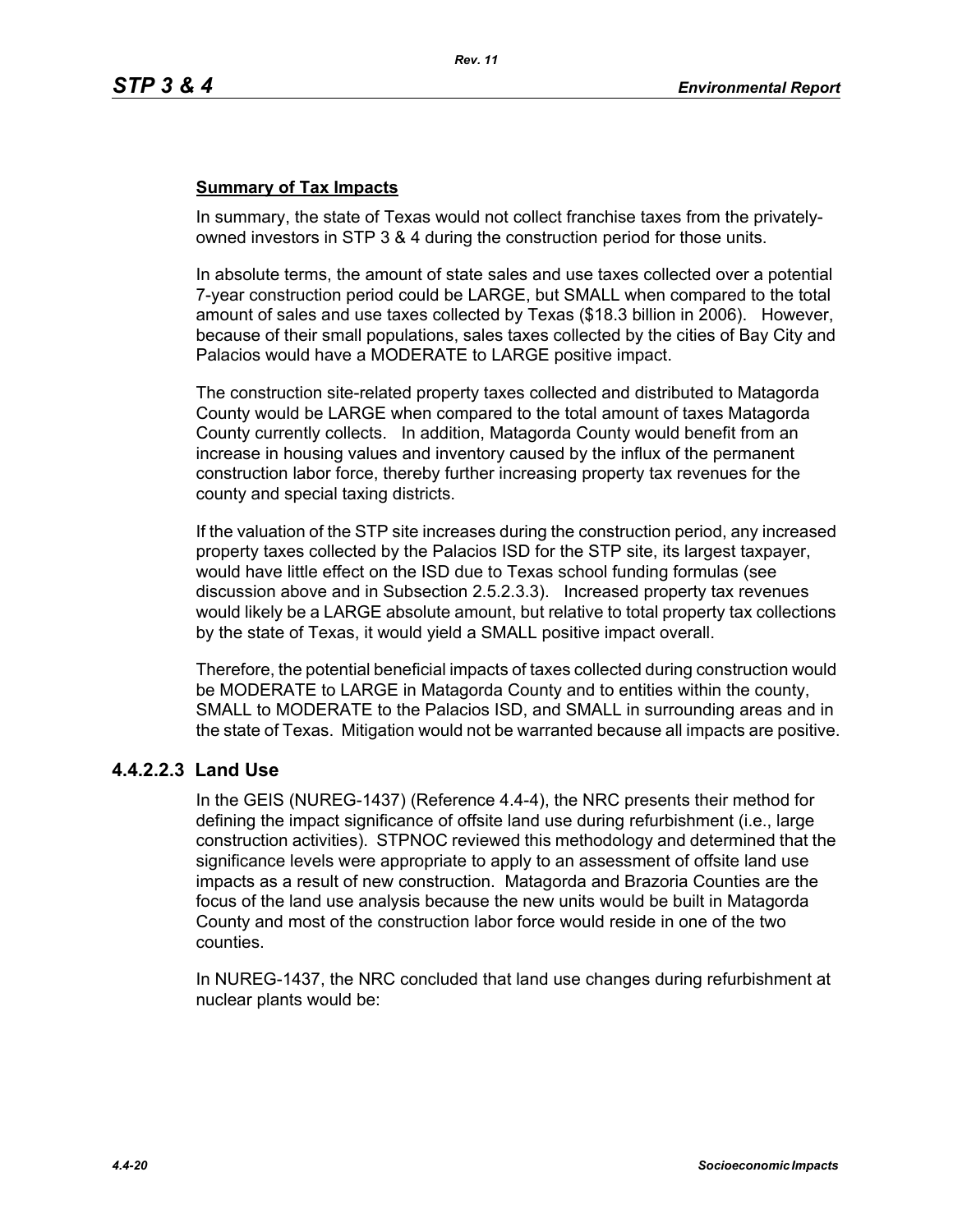| $Small -$ | If population growth results in very little new residential or commercial |
|-----------|---------------------------------------------------------------------------|
|           | development compared with existing conditions and if the limited          |
|           | development results only in minimal changes in the area's basic land use  |
|           | pattern.                                                                  |

- Moderate If plant-related population growth results in considerable new residential and commercial development and the development results in some changes to an area's basic land use pattern.
- Large If population growth results in large-scale new residential or commercial development and the development results in major changes in an area's basic land-use pattern.

Further, NRC defined the magnitude of population changes as follows:

- Small If plant-related population growth is less than 5% of the study area's total population, especially if the study area has established patterns of residential and commercial development, a population density of at least 60 people per square mile, and at least one urban area with a population of 100,000 or more within 50 miles.
- Moderate If plant-related growth is between 5% and 20% of the study area's total population, especially if the study area has established patterns of residential and commercial development, a population density of 30 to 60 people per square mile, and one urban area within 50 miles.
- Large If plant-related population growth is greater than 20% of the area's total population and density is less than 30 people per square mile.

## **Land Use**

All or parts of nine Texas counties are located within the 50-mile radius of the STP site: Brazoria, Calhoun, Colorado, Fort Bend, Jackson, Lavaca, Matagorda, Victoria and Wharton. The 50-mile radius encompasses over 4873 square miles. Land use types (Figure 2.2-4 and Table 2.2-5) in the region consist of 61.3% agricultural, 18.3% forest, 10.1% rangeland, 5.3% wetland, 2.5% urban or built-up, 1.8% water, and 0.6% barren land (Subsection 2.2.3).

Matagorda County covers an area of 1114 square miles (Subsection 2.5.2.4.1). In 2002, approximately 70% of the land area of Matagorda County consisted of farms and ranches (Subsection 2.2.3). The chief agricultural products of Matagorda County are livestock, sorghum, corn, rice, cotton and hay. The chief agricultural products have not changed since the 1992 Census of Agriculture Summary (Reference 4.4-25).

There are only two incorporated cities in Matagorda County—Bay City, the county's seat, and the city of Palacios. These cities have the two largest concentrations of population.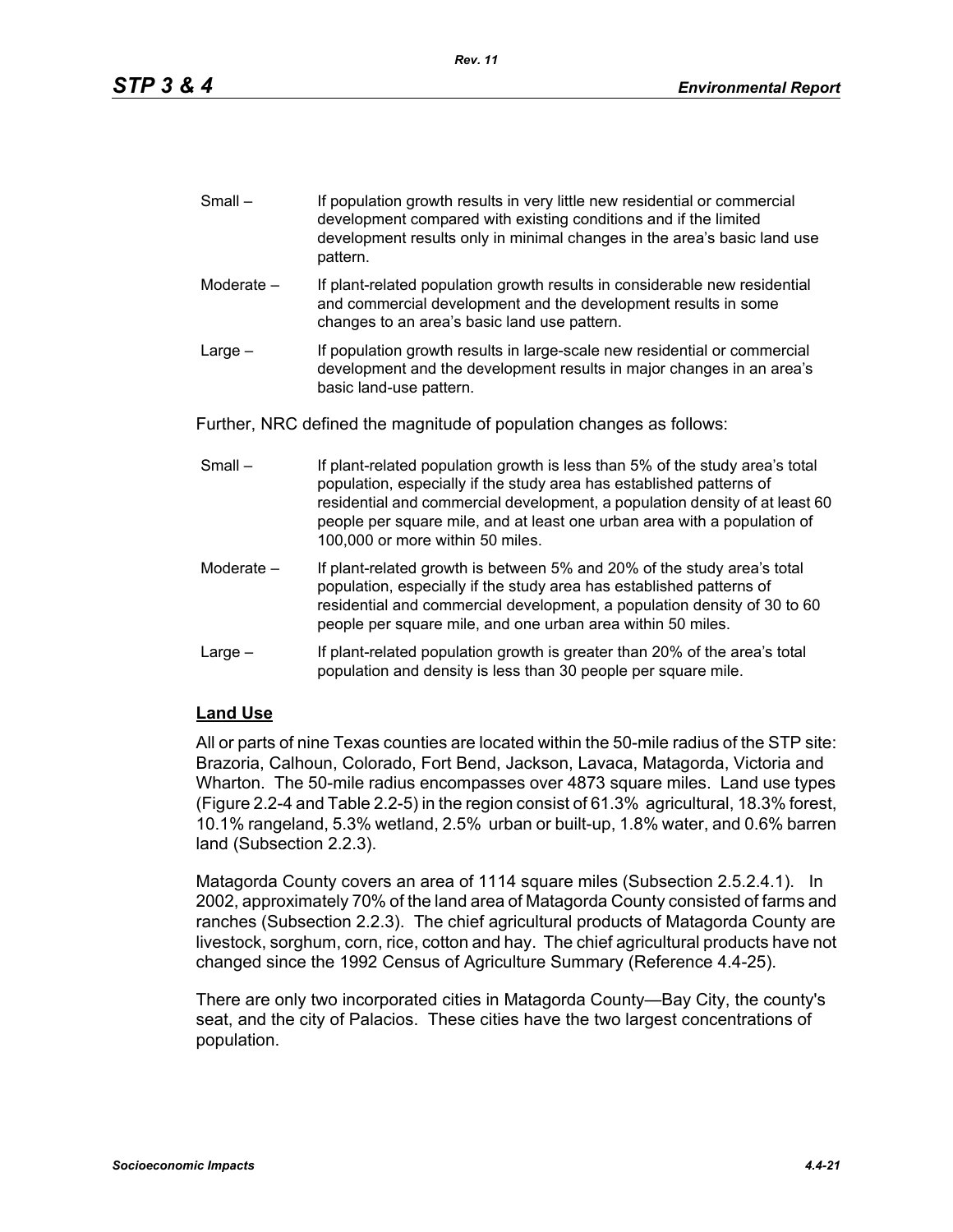There is currently no formal land use planning or zoning at the county, city, or town level in Matagorda County (Subsection 2.5.2.4.1); however, the city of Bay City is in the process of developing a planning committee and hopes to have it operating in the next several years (Subsection 2.5.2.4.1).

Brazoria County covers an area of 1386 square miles (Subsection 2.5.2.4.2). In 2002, approximately 70% of the land was used in farming and ranching (Subsection 2.2.3). Cattle, hay, rice, sorghum, corn, and cotton are the primary agricultural products. Since 1992, there has been a steady increase of cattle ranches and sorghum farms, while the amount of corn for grain and cotton farms has remained relatively unchanged. Rice production has been steadily declining from 1992 to 2002.

The principal urban centers in Brazoria County are: Angleton (the county seat), Alvin, Amsterdam, Brazoria, Damon, Pearland, Rosharon, West Columbia, Holiday Lake, Old Ocean, Bailey's Prairie, Iowa Colony, Bonney, Hillcrest Village, Brookside Village, Danbury, Liverpool, Manvel, Sweeny, and the towns that constitute Brazosport including Clute, Freeport, Quintana, Oyster Creek, Jones Creek, Lake Jackson, Richwood, and Surfside Beach.

While there is no formal land use planning or zoning at the county level in Brazoria County, there are subdivision ordinances for areas outside of the city limits. However, Angleton, Alvin, Pearland, Manvel, Lake Jackson, and Richwood have land use planning and/or zoning and subdivision Code of Ordinances to guide development (Reference 4.4-25).

#### **Construction-Related Population Growth**

The construction of STP 1 & 2 began in the summer of 1975 and had large indirect impacts on the economy in the region, especially Matagorda County, as evidenced by an upswing in residential and commercial activity, but those were temporary, and the economy returned to preconstruction impacts levels when construction was completed.

The 2000 population of Matagorda County was 37,957 with a population density of 34.1 people per square mile (Reference 4.4-26). At its peak, construction-related population growth in Matagorda County would reach 5056 people (workers and families) (Subsection 4.4.2.1). According to NRC guidelines (Reference 4.4-5), construction-related population changes would be considered MODERATE to LARGE since the plant-related population growth would be 13.3% of Matagorda County's total 2000 population and 12.2% of Matagorda County's projected 2010 population (Subsection 2.5.1); Matagorda County has some established pattern of residential and commercial development, and the outskirts of the city of Houston are within 50 miles.

The 2000 population of Brazoria County was 241,767 with a population density of 174.4 people per square mile (Reference 4.4-26). At its peak, construction-related population growth in Brazoria County would reach 1866 people (workers and families) (Subsection 4.4.2.1). According to NRC guidelines (NUREG-1555), constructionrelated population changes would be considered SMALL since plant-related population growth would be 0.8% of Brazoria County's total 2000 population and 0.7%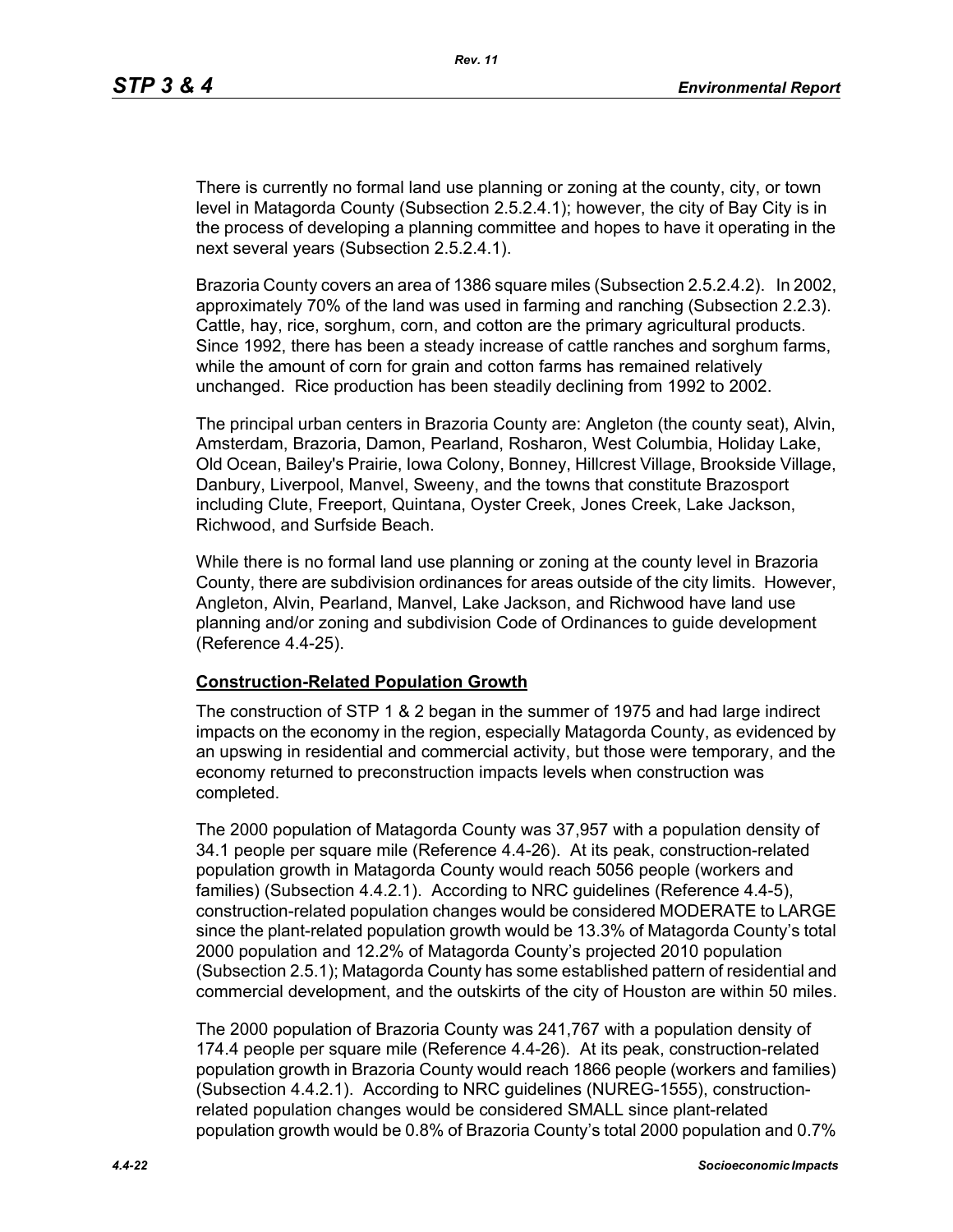of Brazoria County's projected 2010 population (Subsection 2.5.1); Brazoria County has established some patterns of residential and commercial development, and the outskirts of the city of Houston are within 50 miles.

Upon construction completion, STPNOC estimates that approximately 50% of the movers would migrate back out of the 50-mile region; the remaining 4165 (movers and families) would become permanent residents of the region; and 3461 of those would become permanent residents of Matagorda and Brazoria Counties (Table 2.5-2).

#### **Conclusion**

From a land-use perspective, Matagorda and Brazoria Counties are still predominantly rural, and most of the land in both counties, especially Matagorda County, would likely continue to be used for agriculture into the foreseeable future. In Matagorda County, commercial and residential development is minimal and has experienced little change. In Brazoria County, there has been more development in its eastern half due to the expansion of the outskirts of Houston. Similar to the construction of STP 1 & 2, the construction of STP 3 & 4 would create an upswing in residential and commercial activity, possibly converting some land to other uses such as trailer parks, convenience stores, hotel/motel property, etc. In Matagorda County, because of its rural nature and the fact that most of the labor force would live there, these land use conversions would be more noticeable. In Brazoria County, the impacts would be smaller and more readily absorbed into the land conversion activities already taking place there.

Upon construction completion, approximately 50% of the movers would migrate back out of the 50-mile region and 50% would become permanent residents. Residential and commercial activity would continue at a higher-than-preconstruction level. Approximately 50% of the converted land could remain converted and the balance of the converted land could return to its preconstruction use. Land that could readily be converted back to its original land use could include, for example, open areas used to park mobile homes, RVs, campers, or similar vehicles used as temporary housing by some workers during construction. Therefore, employing NRC criteria (NUREG-1555), offsite land use changes would be considered SMALL in all surrounding counties with the exception of Matagorda County, where impacts could be MODERATE to LARGE. To mitigate these impacts, STPNOC would maintain communication with local and regional governmental and nongovernmental organizations, including but not limited to the Department of Housing and Community Affairs and the Matagorda County Economic Development Corporation, to disseminate project information such as housing, business development, and economic growth and stabilization, in a timely manner. These organizations would be given the opportunity to perform their decisionmaking with the understanding that, (1) a percentage of the land converted for this construction project could be permanently dedicated to its new use and, (2) other converted land could become available for other uses upon construction completion.

## **4.4.2.2.4 Transportation**

Impacts of the proposed construction on transportation and traffic would be most visible in Matagorda County, particularly Farm-to-Market (FM) 521, a two-lane farm-to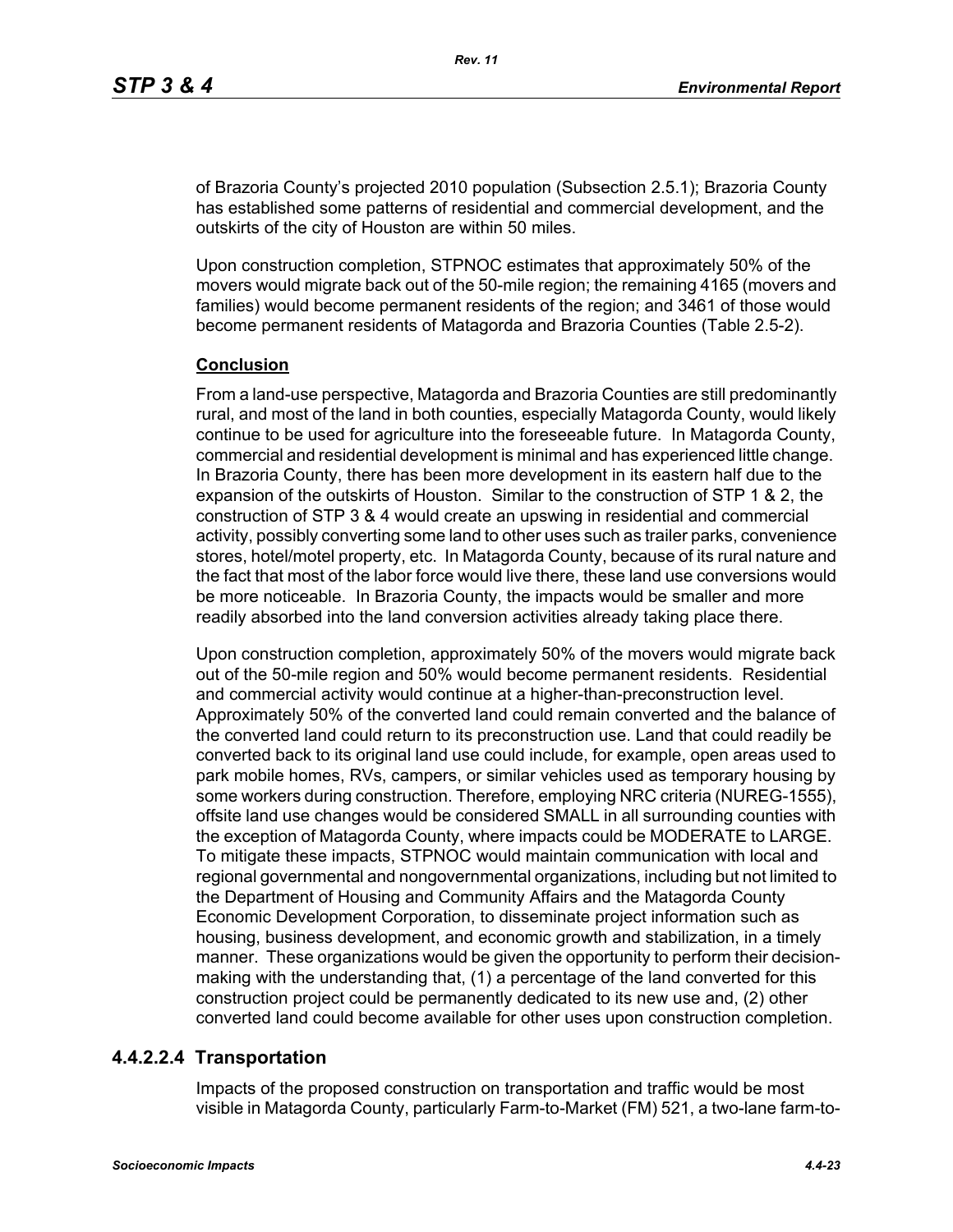market roadway which provides the only direct access to the STP site. Impacts of construction on traffic are determined by five elements:

- (1) The capacity of the roads
- (2) The projected population growth rate in Matagorda County, the county most affected by the construction (Table 2.5-2)
- (3) The number of construction workers and vehicles on the roads
- (4) The number of truck deliveries to the construction site
- (5) The number of shift changes for the construction labor force

For this analysis, STPNOC has assumed that there would be three construction shifts. The first shift would include 70% of the total construction labor force, the second shift would include 25%, and the third shift would include 5%. Analysis conservatively assumes one worker per vehicle (Section 2.5).

## **Roads**

Construction workers would travel daily to the STP site, and truck deliveries would be made daily to the construction site. Truck deliveries and construction worker vehicles would enter the site via the north entrance where FM 1468 meets FM 521. The STP 1 & 2 labor force (and STP 1 & 2 outage labor forces) would all access the STP site via FM 521 (Subsection 3.9S.3.2 and Figure 2.5-5).

## **Public Transportation**

Public transportation in Matagorda County is provided by RTransit. RTransit provides services by appointment to the rural general public, elderly, and people with disabilities (Subsection 2.5.2.2). The increase in population of 60.7% (or approximately 5056 workers and family members) (Subsection 4.4.2.1), due to the construction of STP 3 & 4, could increase public transportation usage in the area as family members and workers would use these services.

## **Traffic Conditions**

Vehicle volume on the roads within a 24-hour period, as measured by Average Annual Daily Traffic (AADT) counts and a "Functional Class" system (Texas Department of Transportation [TXDOT] does not use "Level of Service" [LOS] determinations for Texas roadways), reflect the urban and rural character of the counties.

The 2000 Matagorda County population was 37,957. It is expected to increase 9% by 2010 and 18% by 2020 (Table 2.5-5); however, because most of the traffic on FM 521 in the vicinity of the STP site is related to STP 1 & 2 and because of the conservative assumptions STPNOC has made regarding the timing of plant traffic on FM 521, local traffic was not factored into the analysis.

TXDOT considers FM 521 to have a Functional Class of two-lane, undivided, rural major collector with a threshold capacity of 55,200 vehicles per day (Table 2.5-12)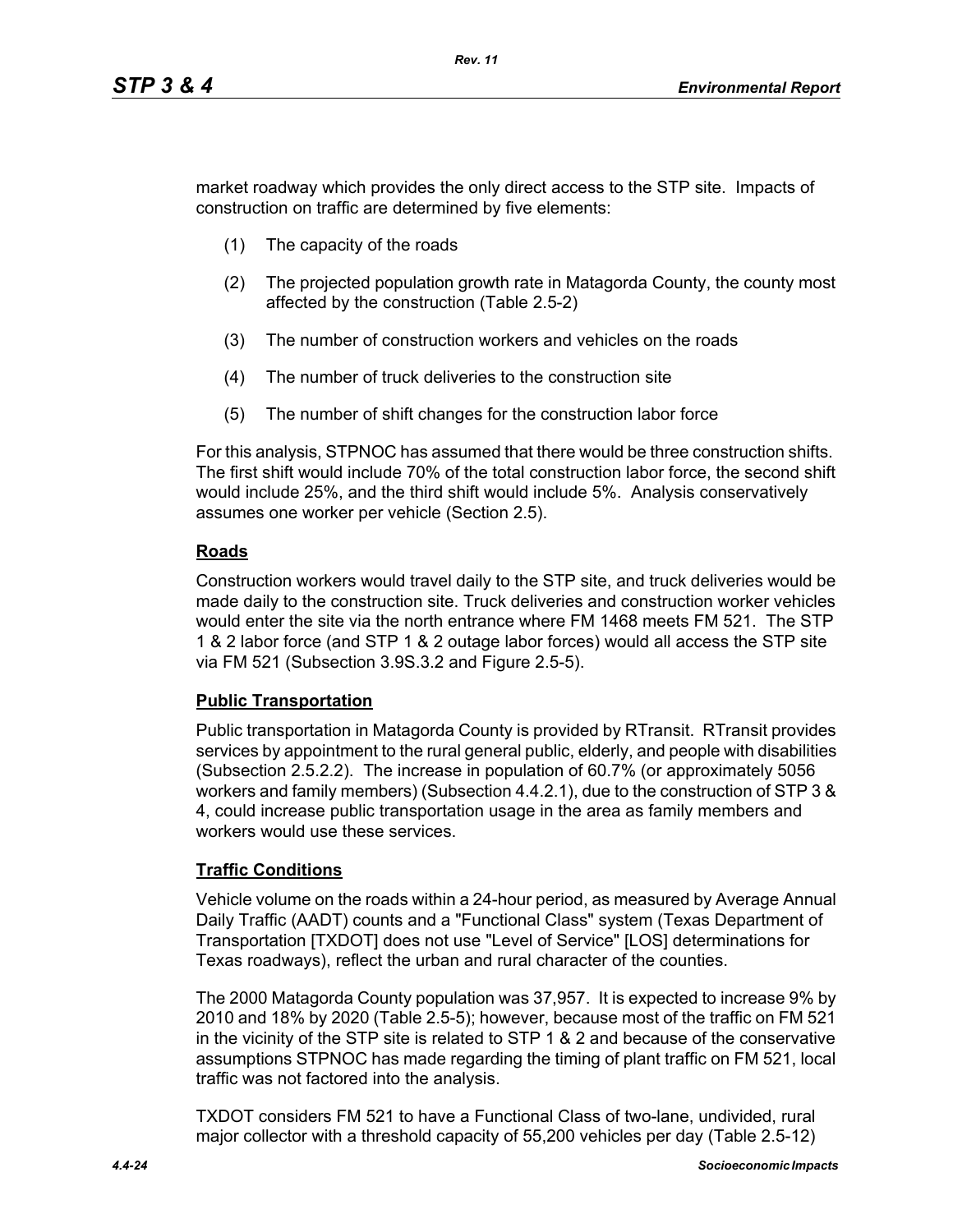(Reference 4.4-28). The daily traffic on FM 521 north of STP, as measured by the 2005 AADT count, was 2530 vehicles in the westerly direction and 1543 in the easterly direction in a single 24-hour period (Reference 2.5-29) (see Table 2.5-12).

The 2005 AADT unidirectional count on FM 521 was totaled to arrive at an estimate of 4073 vehicles on FM 521 north of the STP site in a single 24-hour period. For purposes of analysis, it was assumed that 67% of the 4073 vehicles were attributable to the current STP labor force. STP makes up 2730 vehicles (1365 vehicles traveling FM 521 twice daily) of the AADT count, representing 67% of the total 4073 vehicles counted in a 24-hour period, while non-plant related local traffic makes up the remaining 33%. With the addition of 5950 construction workers (Table 4.4-4) at peak construction, to the current 1365 employees total for three shifts in a 24-hour period (a total of 7315 workers), it is assumed that the afternoon shift change would result in the highest hourly traffic count as approximately 5120 day shift workers (70% of 7,315) leave and 1829 night shift workers (25% of 7315) arrive and 134 non-plant related vehicles would travel FM 521.

The capacity of FM 521 is 55,200 passenger vehicles in a 24-hour period, 5,520 during peak travel hours. During day/night shift change, peak travel hour, capacity will be reached as 7,083 workers (134 [non-plant related traffic] + 5120 + 1829) travel on FM 521. As a measure to alleviate traffic congestion construction workers will enter the site from the north vial the intersection of FM 1468 and FM 521, or the west entrance of FM 521. The current STP workforce will enter from the east entrance of FM 521. For the proposed construction schedule, road capacity could be reached during months 26 through 35. Traffic is expected to begin to abate during month 36 as fewer construction workers would be required for the remainder of construction (Figure 3.10-1).

In addition to the operations and construction work force analyzed above, an average outage work force of approximately 1500 to 2000 workers per unit would use FM 521 for approximately 17–35 days during each refueling outage scheduled for each reactor every 18 months.

Construction workers would have a MODERATE to LARGE impact on the two-lane roadways in Matagorda County, particularly FM 521 and its feeder roads. Mitigation, including but not limited to, widening the roadway and reinforcing/repaving the current roadway, may be necessary to accommodate the additional vehicles on Matagorda County roads, particularly FM 521. These measures are discussed below.

Mitigation measures could be included in a construction management traffic plan developed by STPNOC before the start of construction. Potential mitigation measures could include installing turn lanes at the construction entrance, establishing a centralized parking area away from the site and shuttling construction workers to the site in buses or vans, encouraging carpools, and staggering construction shifts so they do not coincide with operational shifts. STPNOC could also establish a shuttle service from the Bay City area, where many of the construction labor force is likely to reside. The operations work force would continue to enter the plant at the current entrance on FM 521 (Subsection 3.9S.3.2).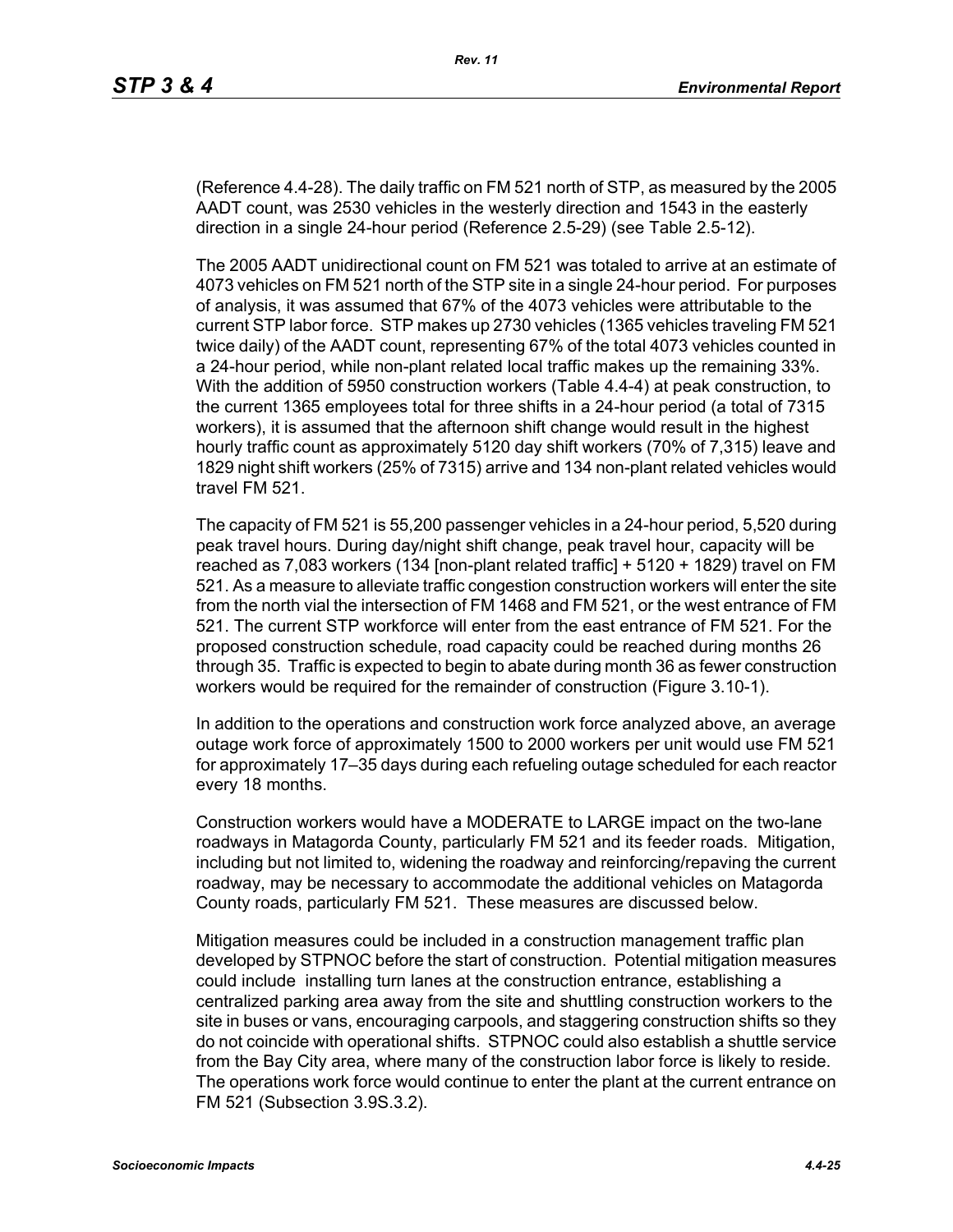## **Hurricane Evacuation Routes**

The designated Hurricane Evacuation Routes for Matagorda County are Highway 60, Highway 35, Highway 71, and FM 1095 (Figure 2.5-4) FM 521 and FM 1468 seeing transitional traffic in route to designated evacuation routes). In Brazoria County, the designated evacuation routes are State Highway 36 and State Highway 288 (Figure 2.5-4 and Subsection 2.5.2.2) (with Hwy 332 seeing transitional traffic in route to designated evacuation routes). The addition of 5950 construction workers at peak construction would result in an increase in traffic, should the need to evacuate arise, of an additional 1,143 vehicles per route for Matagorda County and an additional 844 vehicles per route for Brazoria County. Staggered departure times and counterflow on major roadways are commonly used during evacuations to alleviate traffic congestion.

## **Rail**

Some heavy modules, components, and oversized equipment would be delivered by rail, entering the STP site via a 9-mile railroad spur north of the plant (Figure 2.5-1 and Subsection 3.9S.3.2). The use of this rail spur, which is not currently in use, is not expected to impact alternate transportation systems used by the local communities.

#### **Waterways**

Some large components would be delivered by barge and received at the STP barge slip along the lower Colorado River, 3.5 miles southeast of the STP site. To accommodate the increased usage of the barge slip, heavy equipment would be offloaded onto trucks and brought to the construction site via a heavy haul route (approximately 2-1/2 miles in length) that would be built from the barge slip to the construction area (Subsection 3.9S.3.2). The barge slip (Subsection 2.5.2.2) is in the U.S. Army Corps of Engineers'(USACE) Galveston District. The Texas Parks & Wildlife Department patrols the area and enforces boating and navigation safety regulations, while the LCRA manages the water quality and supply (Reference 4.4-30). STPNOC would use U.S. Coast Guard-licensed barge transport contractors for deliveries and coordinate with the appropriate authorities including the U.S. Coast Guard, Texas Parks and Wildlife Department, and the USACE (Subsection 2.5.2.2) to make arrangements for the increased barge traffic, as necessary.

## **4.4.2.2.5 Aesthetics and Recreation**

As part of construction, a total of 540 acres would be cleared for the construction of STP 3 & 4 (Figure 3.9S-1). Most of the land clearing would be in the area of STP 3 & 4, and all clearing would be located within the existing STP site. The clearing and excavation for STP 3 & 4 and adjacent support facilities may be visible from offsite roads, depending on the activities being performed. The riverfront along the Colorado River would be a laydown area for heavy haul equipment. Additionally, the construction equipment could be visible from both FM 521 and the Colorado River. Because aesthetic impacts of construction would be primarily concentrated in the north portion of the STP site, away from the river, and the portion of the Lower Colorado River flowing near the STP site is primarily used for recreational boating by fishermen and seasonal residents, STPNOC has determined that impacts would be SMALL and not warrant mitigation.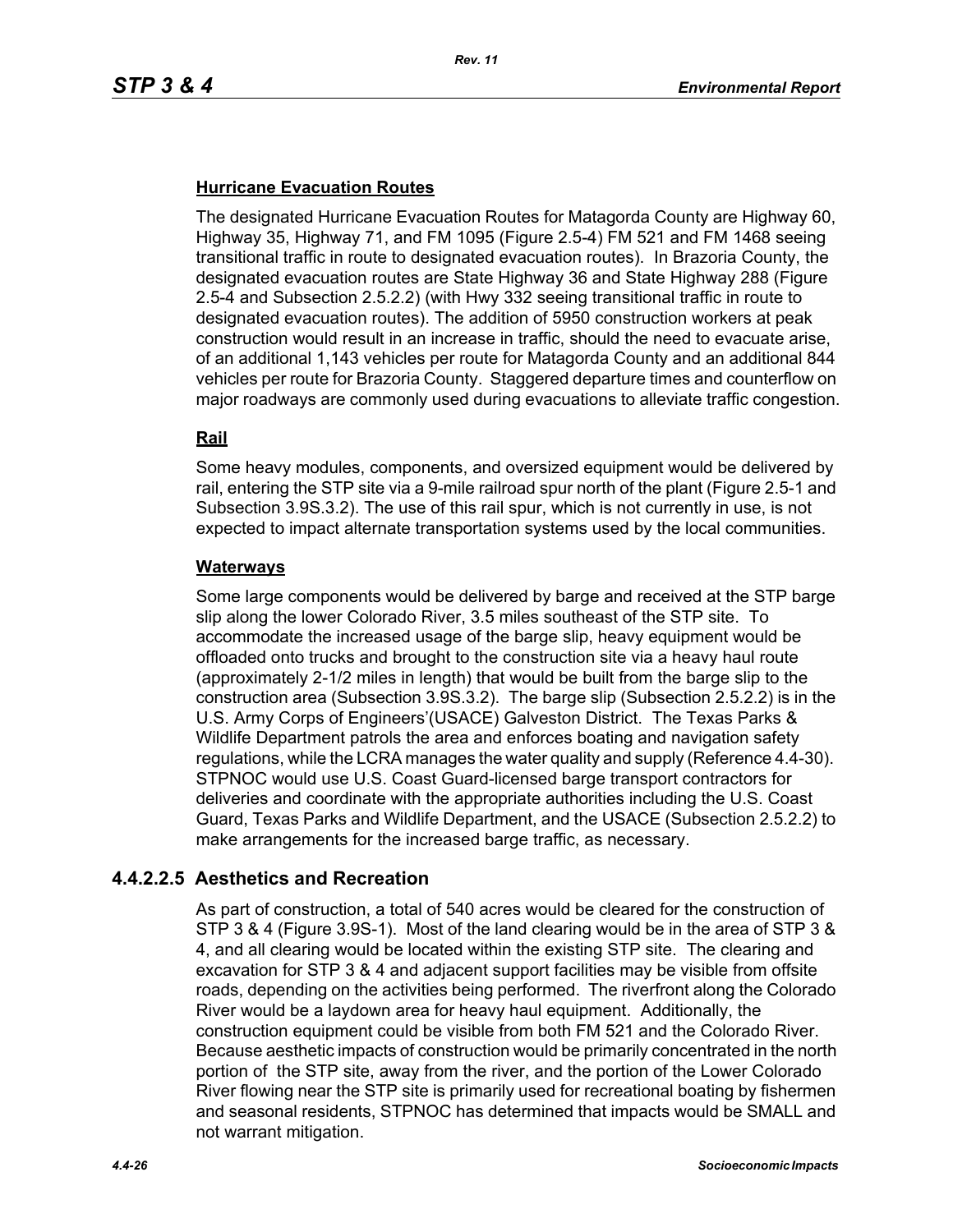The increased activity from the additional construction workers and equipment is not expected to impact the annual North American Audubon Christmas Bird Count, which draws approximately 100 visitors to Matagorda County from Texas and surrounding states, nor is it expected to impact the STP stop along the Great Texas Coastal Birding Trail. This trail runs through several areas within 50 miles of the STP site. With 110 acres of non-jurisdictional man-made prairie wetlands consisting of three seasonally flooded wetlands, the STP site hosts many species of wintering ducks and roosting geese.

The influx of additional construction workers could impact the FM 521 River Park, 4 miles west of the town of Wadsworth on FM 521 at the bank of the Colorado River (Figure 2.2-1). The FM 521 River Park has a boat landing, trails, and picnic areas scattered throughout the park on the Colorado River upstream of the STP property. The FM 521 River Park is used by visitors and the boat landing is used by fishermen and water recreationists during the appropriate seasons. Day use of the park/boat landing is seasonal and it would be unlikely that visitors and fishermen would be on FM 521 at the same time as the construction shifts (Subsection 2.5.2.5).

Construction impacts such as noise and air pollutants would be limited to the STP site and would not be noticeable from offsite. Construction would not affect any other recreational facilities in the 50-mile region. Impacts would be SMALL and would not warrant mitigation.

#### **4.4.2.2.6 Housing**

Rental property and mobile home facilities are scarce in the rural counties within the 50-mile radius, but are more plentiful in the larger municipalities such as Bay City, Palacios, the Brazosport area, and Angleton. Generally, Brazoria County, the county with the larger population, has more available vacant housing. Subsection 2.5.2.6 details housing in Matagorda and Brazoria Counties.

#### **Construction**

Impacts on housing from the construction labor force depend on the number of workers already residing within the 50-mile region and the number that would relocate and require housing.

Based on the assumptions presented in Table 4.4-2, approximately 2975 construction workers would migrate into to the 50-mile region (movers). Of these, approximately 1806 movers would settle in Matagorda County and 666 would settle in Brazoria County.

In 2000, 5081 vacant housing units were available for sale or rent in Matagorda and Brazoria Counties—3853 were vacant rental units and 1228 were vacant housing units available for sale (Subsection 2.5.2.6.1). The 2000 Census provides the latest housing data that are consistent across areas, objective, and sufficiently detailed for this analysis. In absolute numbers, the available housing would be sufficient to house the mover labor force. However, there may not be enough housing of the type desired by the movers in either of the two counties, especially Matagorda County. The median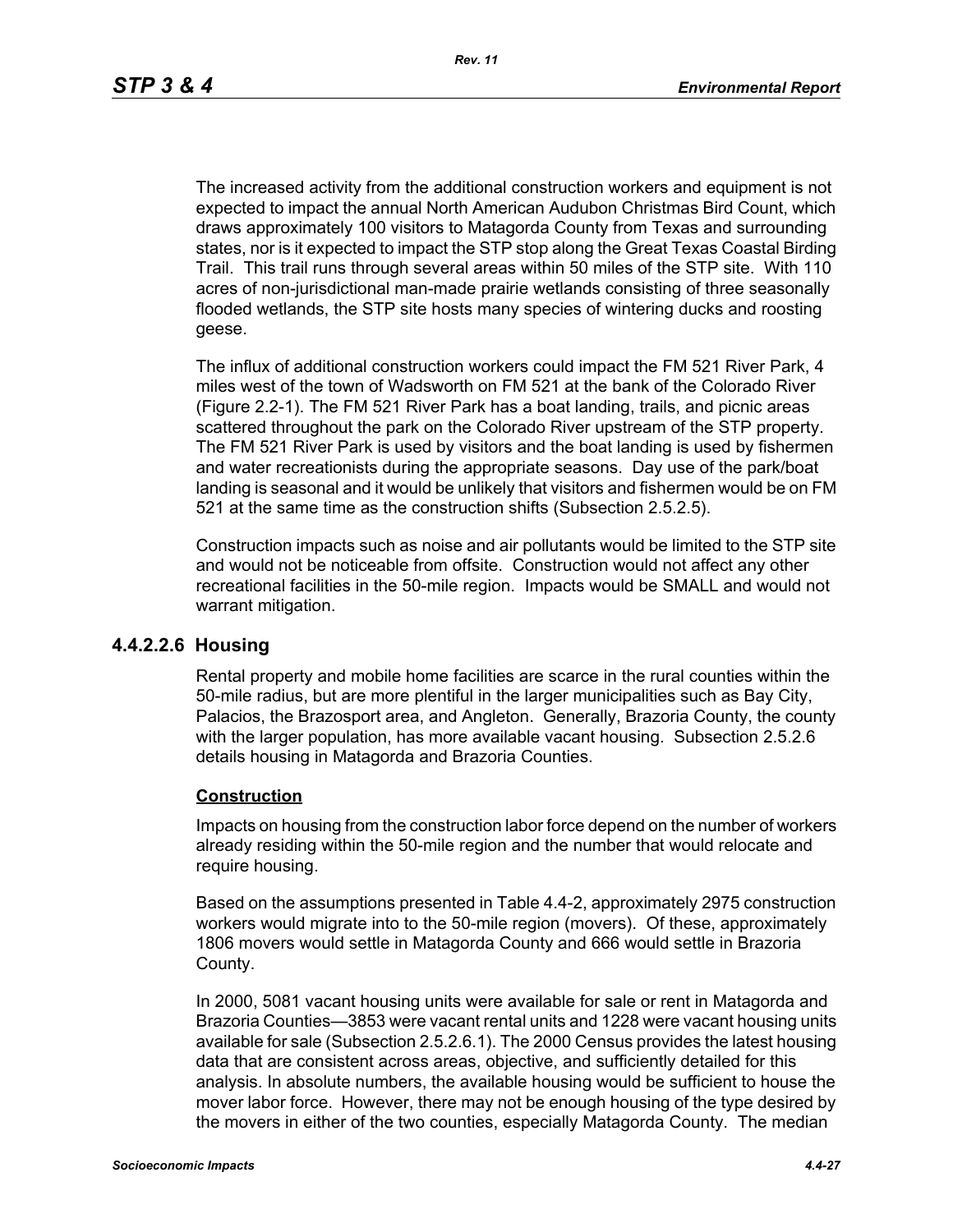price of housing in Matagorda County in 2000 was \$61,500. The median price of housing in Brazoria County was \$88,500 for the same year (Reference 4.4-31). In this event, workers would relocate to other areas within the 50-mile region, have new homes constructed, bring their own housing, or live in hotels and motels. Given this increased demand for housing, prices of existing housing and rental rates could rise. Matagorda County (and other counties to a lesser extent) would benefit from increased property values and the addition of new houses to the tax rolls. However, increasing the demand for homes could increase rental rates and housing prices. It is possible that some low-income populations could be priced out of the housing market because of upward pressure on housing prices and rents. The increased demand for housing could increase the rate of new home and temporary housing construction. With time, market forces would increase the housing supply to meet this demand. Construction employment would increase gradually, reaching the peak of 5950 (2975 movers) after four years (Table 3.10-2), allowing time for market forces to accommodate the influx and allowing housing prices and rental rates to stabilize.

As noted above, some construction workers would elect to bring their own housing, such as RVs, mobile homes, campers, or other types of portable housing. These housing choice decisions would be influenced by workers' expected length of time at the work site, whether they are accompanied by household members, the cost, availability, and condition of local housing, and the distance from the family home. In turn, additional factors such as the capacity and quality of local schools and the cost of vehicle fuel could influence a worker family's decision regarding accompanying the worker to the construction site. Due to the multitude of factors, it is not possible to predict the proportion of workers who would choose portable housing over local housing units. However, to the extent that workers do bring mobile housing, the demand for local permanent housing units would be reduced, and there would be less upward pressure on home prices and rent that could adversely affect residents of the ROI. With a greater number of workers bringing their own housing, impacts to the local housing market, both owner-occupied homes and rentals, would be less noticeable both during and after the construction period.

There are a number of RV parks already operating in the region. New RV parks could be situated at various locations in STP's vicinity. Few permitting or environmental constraints exist regarding the placement or abandonment of such facilities. RV parks may not be placed in a floodway (as defined by FEMA) but can be placed in a floodplain, and must have a septic system. The county must approve the RV park design and septic system; the approval process generally takes less than one month and no additional state approval is needed. Good quality drinking water is readily available from wells and no water rights issues are involved. According a local source, several developers have acquired land for expanding RV parks and permanent housing, although these locations are not known at this time. The developers plan to begin development shortly before the construction workers arrive. In summary, the short response time and minimal location and permitting constraints ensure that local landowners would be able to respond quickly to demand for RV parks for construction workers.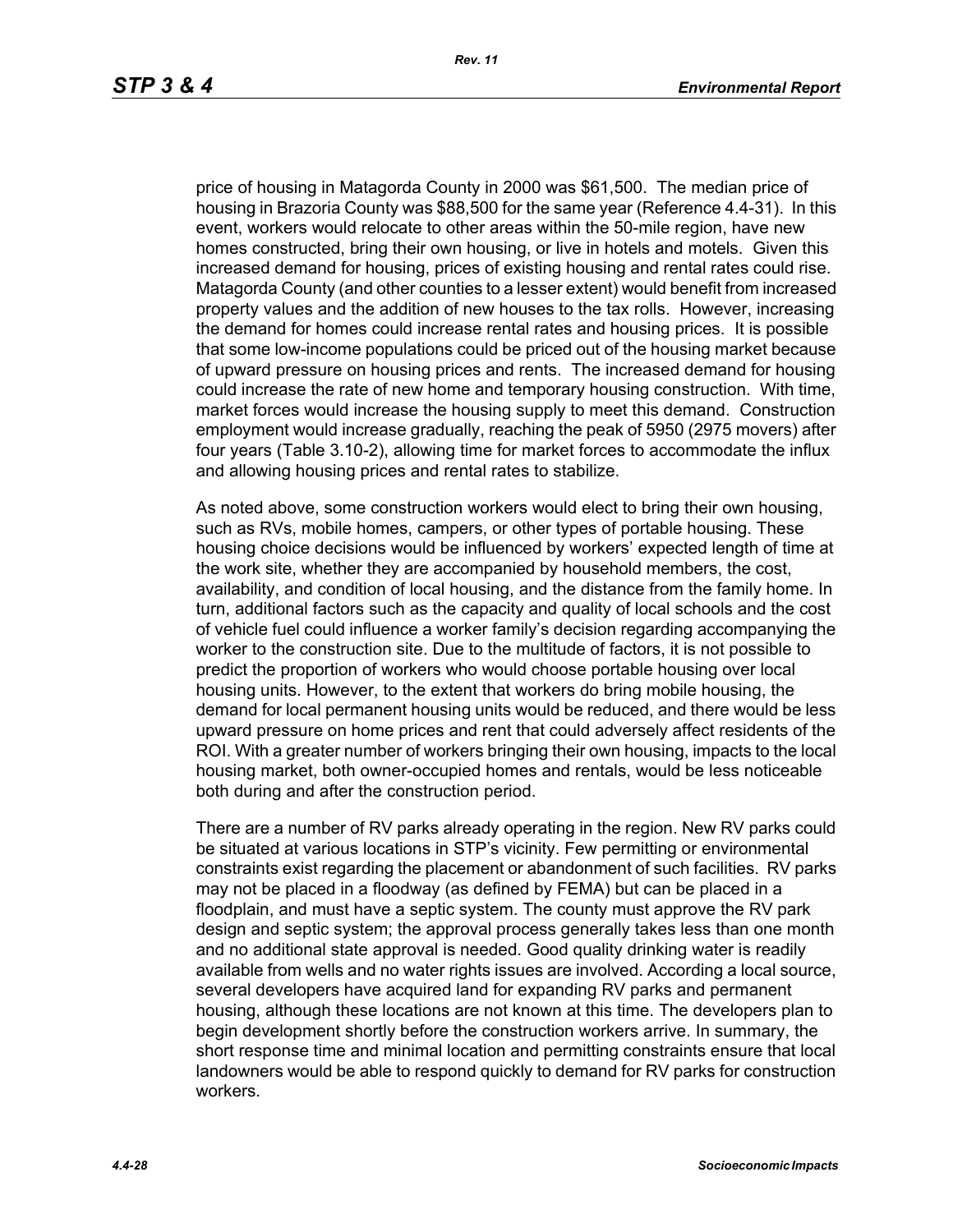## **Post-Construction**

Upon construction completion, STPNOC estimates that approximately 50% of the 1488 movers would migrate back out of the 50-mile region. Of the 1488 movers that would migrate back out of the 50-mile region, approximately 903 movers would leave Matagorda County and 333 would leave Brazoria County. Some percentage of the 1236 vacated housing units would be housing units that would have been constructed as a result of the influx of construction workers for STP 3 & 4. This constructed housing would be vacated, potentially leaving the area with excess housing.

## **Conclusion**

Because Matagorda County contains the proposed construction site, has a small population, and has a relatively small economy, its housing market would likely be the most impacted. Brazoria County's housing markets would also experience an impact, though not as large.

The greatest shortage of housing would be in Matagorda County, and there could be upward pressure on rents and housing prices. Brazoria County would experience a similar impact, though to a lesser extent. Also, the post-construction exodus of workers could leave both counties with excess housing.

In Brazoria County, because there is a larger population and housing market, the upward pressure on rents and housing prices and excess housing would be absorbed into the housing market under normal market forces. In Matagorda County, the upward pressure on rents and housing and excess housing could take longer to be absorbed. However, the excess housing could also serve to reduce the rents and housing prices that would have been caused by the initial shortage in housing at the start of construction.

Therefore, the potential impacts on housing would be SMALL in Brazoria County and MODERATE to LARGE in Matagorda County. Mitigation would not be warranted in Brazoria County where the impacts would be small. Mitigation of the moderate impacts in Matagorda County would most likely be market-driven, but may take some time. To assist in mitigating these impacts, STPNOC would formally and informally maintain communication with local and regional governmental organizations, including the Matagorda County Commissioners Court, County Judge and local and regional economic development agencies, to disseminate project information in a timely manner. These organizations, and, ultimately, developers and real estate agencies, would be given the opportunity to perform their decision-making and plan accordingly, with the understanding that a percentage of the housing developed for this construction project could be difficult to absorb at construction completion.

## **4.4.2.2.7 Public Services**

## **Water Supply Facilities**

STPNOC considered the impacts of both construction demand and population increases on local water resources. Construction could bring as many as 8330 people (construction workers and their families) to the region. Peak onsite construction labor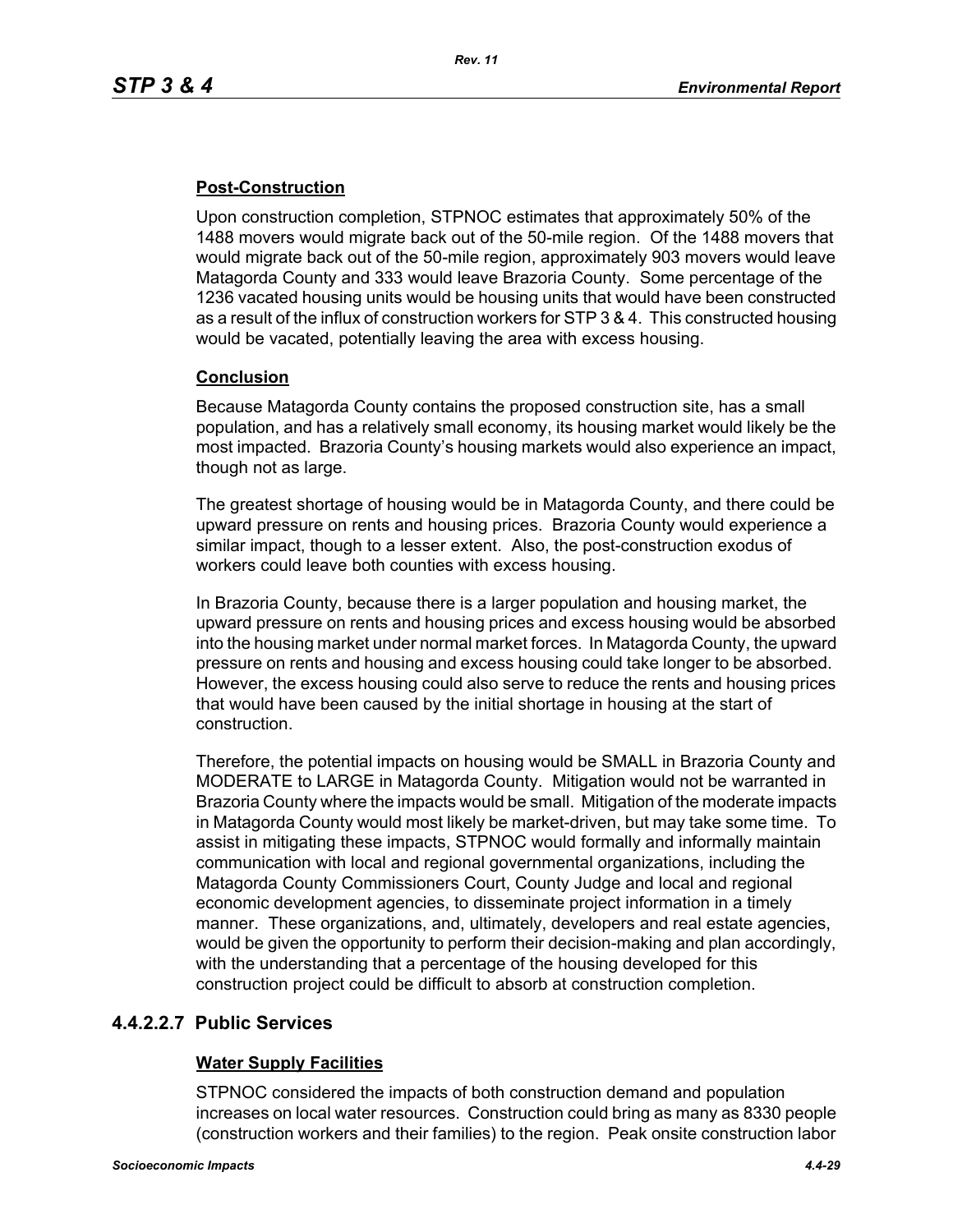force could be as high as 5950 workers. The average per capita water usage in the U.S. is 90 gallons per day (gpd) per person. Of that, 26 gallons is used for personal use (Reference 4.4-32). The balance is used for bathing, laundry, and other household uses.

STP does not use water from a municipal system. Therefore, water usage by the labor force, while onsite, would not impact municipal water suppliers. Five active onsite wells provide makeup water, process water, potable water, and supply for the fire protection system for STP 1 & 2. These wells and the additional well(s) would provide potable water for the construction project as well. The wells extend into the Chicot Aquifer, range in depth from 600 to 700 feet, and have design yields of 200 to 500 gpm. Current permitted total withdrawal rates are approximately 3,000 acre-feet per year (approximately 2.7 million gallons per day). Average daily usage for STP 1 & 2 from 2001 through 2006 was approximately 798 gpm for all purposes (Subsection 2.3.2.2). A small but not insignificant portion of this amount has been diverted to the MCR as a result of manual operation of the groundwater well pump and header system. With the installation of appropriate automated groundwater well pump and header system controls, this diverted groundwater would be available for use by Units 3 and 4. However, as documented in the site groundwater use calculation (Reference 4.4-44), it has been determined that even if this water were not available to Units 3 and 4, the existing STP site groundwater operating permit limit provides adequate groundwater supply for water uses required for the operation of STP Units 1 and 2 and the construction, initial testing, and operation of STP Units 3 and 4.

Groundwater would be used during construction and initial testing of STP Units 3 and 4 for personal consumption and use, concrete batch plant operation, concrete curing, cleanup activities, dust suppression, placement of engineered backfill, and piping flushing and hydrostatic tests. Water uses for the construction and initial testing of STP Units 3 and 4 were estimated for each month during the construction period through the commencement of unit operation (Reference 4.4-44). As documented in the site groundwater use calculation (Reference 4.4-44), monthly construction water uses are projected to range from a normalized rate of approximately 10 gpm to approximately 228 gpm. Similarly, monthly water uses associated with initial testing of STP Units 3 and 4 are projected to range from a normalized rate of approximately 47 gpm to approximately 491 gpm.

When evaluating whether the total site groundwater demand can be satisfied by the available groundwater supply, the site groundwater use calculation (Reference 4.4-44) considers the schedule projected for each use, and evaluates the total site groundwater usage at each point in time from the commencement of STP Units 3 and 4 construction until both Units 3 and 4 are in operation (i.e., Units 1, 2, 3 and 4 are operating simultaneously). With consideration for the need to maintain water storage capacity to provide for peak site water demands, this evaluation confirms that total site groundwater demand remains below the existing site groundwater permit limit during construction, initial testing, and operation of STP Units 3 and 4. Therefore,construction impacts to groundwater use during peak construction activities would be small.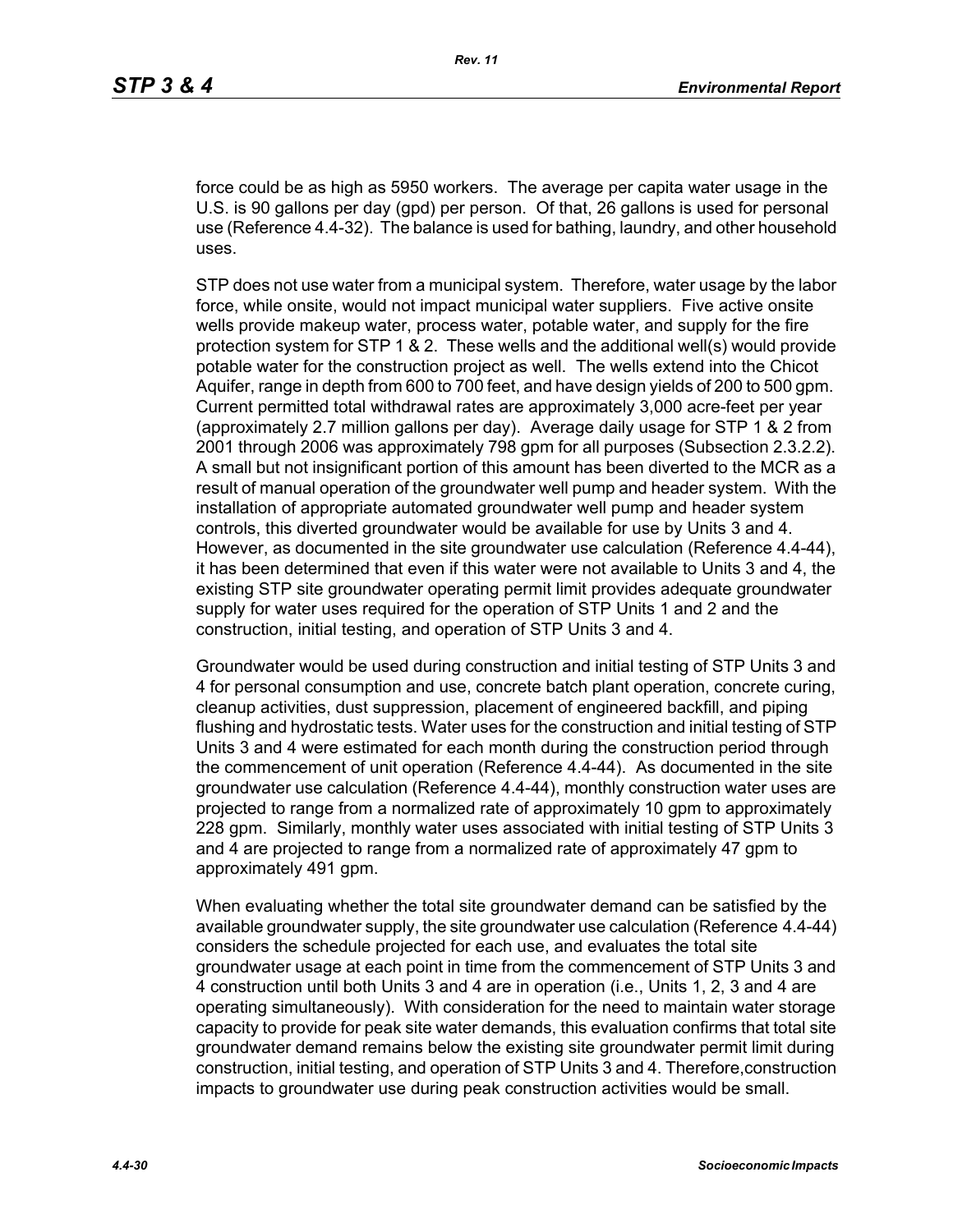Municipal water suppliers in the region have excess capacity (see Table 2.5-17). The impact to the local water supply systems from construction-related population growth can be estimated by calculating the amount of water that would be required by the total population increase. The average person in the U.S. uses about 90 gpd (Reference 4.4-32). A construction-related population increase of 8330 people (5056 in Matagorda County; 1866 in Brazoria County; and 1408 in the remainder of the 50-mile radius) could increase consumption by 749,700 gpd. As discussed in Subsection 2.5.2.7.1.1, there is currently excess capacity in every major public water supply system in Matagorda and Brazoria Counties. The total increase in population would not stress these municipal water supplies or the infrastructure.

However, regional water planning groups (see Subsection 2.5.2.7.1.1) predict that there would be water supply (and, possibly, infrastructure) issues in both Regions K (which includes Matagorda County) and H (which includes Brazoria County) some time after 2010. As shown in Tables 2.5-24 and 2.5-26 for Region K and Tables 2.5-27 and 2.5-29 for Region H, demand is nearly equal to supply in 2010 and, by 2060, demand exceeds supply. Both regions are in the process of analyzing and implementing strategies to mitigate predicted water shortages. As stated previously, construction would increase the population in the 50-mile region by 8330 people. Of those, 5056 people (60.7% of 8330) would locate to Matagorda County and 1866 (22.4% of 8330) people would locate to Brazoria County. These numbers constitute 13.3% and 0.8% of the 2000 Census populations of Matagorda and Brazoria Counties, respectively, and 11.3% and 0.6% of the 2020 population projections of Matagorda and Brazoria Counties, respectively. Additionally, between 2000 and 2020, the in-migrations represent a 75% and 2% increase in the projected additional population for Matagorda and Brazoria Counties, respectively.

Based on current population growth trends, the incremental increase in population resulting from construction of STP 3 & 4 would represent a very small percentage of the Brazoria County's 2000 (0.8%) and 2010 population (0.6%) (see Table 2.5-2). The Region H planning group has already identified water shortage issues for the region and is planning and implementing strategies to mitigate these issues (Subsection 2.5.2.7.1.1). Based on the incremental increase in population of less than 1%, the addition of the construction-related population would not perceptibly add to current stresses experienced by Region H, and therefore, impacts of the in-migrating construction labor force on municipal water supplies in Brazoria County would be characterized as SMALL and would not warrant mitigation implemented by STPNOC.

Impacts of the in-migrating construction labor force on municipal water supplies in Matagorda County (Region K) could be MODERATE to LARGE. The incremental increase in population resulting from STP 3 & 4 construction would represent 13.3% and 11.3% increases in the County's 2000 and projected 2010 populations. This incremental increase would represent 75% of projected additional 2020 population for Matagorda County (see Table 2.5-5 for projected population and annual growth rates). The Region K planning group has already identified water shortage issues for the region, which could begin before construction completion, and is planning and implementing strategies to mitigate these issues. The addition of the constructionrelated population, which increases the projected 2010 population by 11.3%, and their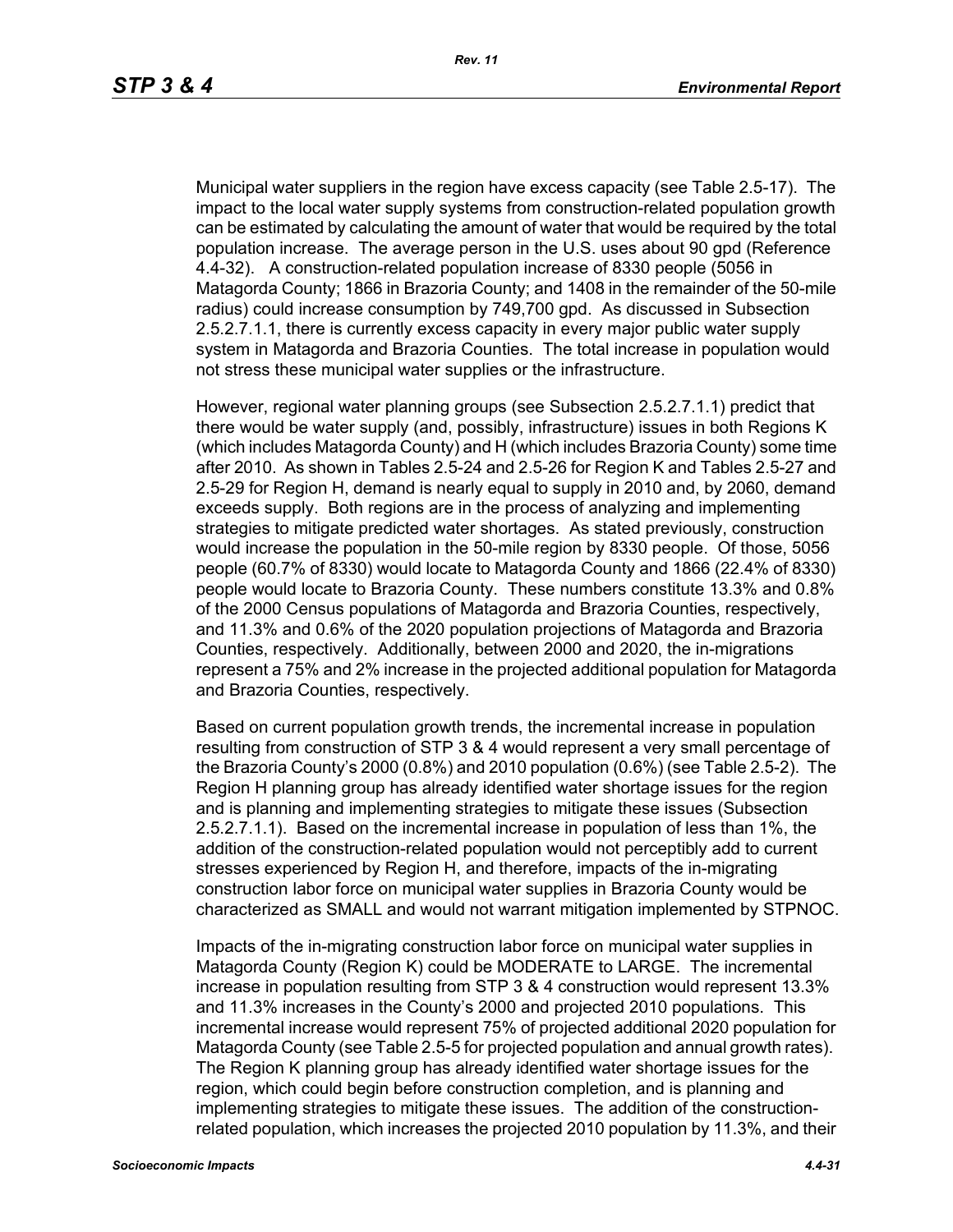water needs would perceptibly add to current stresses experienced by Region K. Region K mitigation strategies include reuse, seawater desalination, conservation, and the LCRA/San Antonio Water System Project (Subsection 2.5.2.7.1.1). In addition to the Region K mitigations, STPNOC would maintain communication with local and regional governmental organizations, including the Matagorda County Commissioners Court, County Judge and local and regional planning groups, to disseminate project information in a timely manner. These organizations would be aware of the inmigration of the workers and their families and would have ample opportunity to plan for the influx.

#### **Wastewater Treatment Facilities**

The STP site has two wastewater treatment systems. Both would be expanded or replaced to meet the increased need for wastewater treatment during STP 3 & 4 construction.

Subsection 2.5.2.7.1.2 describes the public wastewater treatment systems in the Matagorda and Brazoria Counties, their plant-designed average flows, and monthly average wastewater processed. Wastewater treatment facilities in the two counties have excess capacity (see Table 2.5-24). The impact to local wastewater treatment systems from construction-related population increases can be determined by calculating the amount of water that would be used and disposed of by these individuals. The average person in the U.S. uses approximately 90 gpd (Reference 4.4-32). To be conservative, STPNOC estimates that 100% of this water would be disposed of through the wastewater treatment facilities. As shown in Table 4.4-2, the construction-related population increase of 5056 people in Matagorda County and 1866 people in Brazoria County could require 622,980 gpd of additional wastewater treatment capacity in the two counties. Currently, as shown in Table 2.5-23, there is excess treatment capacity in both counties, which indicates that there is sufficient water and infrastructure to meet this need. However, regional water planning groups predict that there would be water supply (and, possibly, infrastructure) issues in both Regions K and H some time after 2010. As stated previously (Subsection 2.5.2.7.1.1), water demand is nearly equal to supply in 2010 and, by 2060, demand exceeds supply. Both regions are in the process of analyzing and implementing strategies to mitigate predicted water shortages. Therefore, impacts of the in-migrating construction labor force on wastewater treatment facilities in the region would be similar to those for public water supplies.

Impacts of the in-migrating construction labor force on wastewater treatment facilities in Brazoria County would be SMALL and would not warrant additional mitigation. The incremental increase in population resulting from STP 3 & 4 construction would represent 0.8% and 0.6% of Brazoria County's 2000 census and projected 2010 populations, respectively. As stated above, the Region H planning group has already identified water shortage (and, possibly, infrastructure including wastewater treatment) issues for the region and is planning and implementing strategies to mitigate these issues (Subsection 2.5.2.7.1.1). The addition of the construction-related population would not perceptibly add to current stresses experienced by Region H.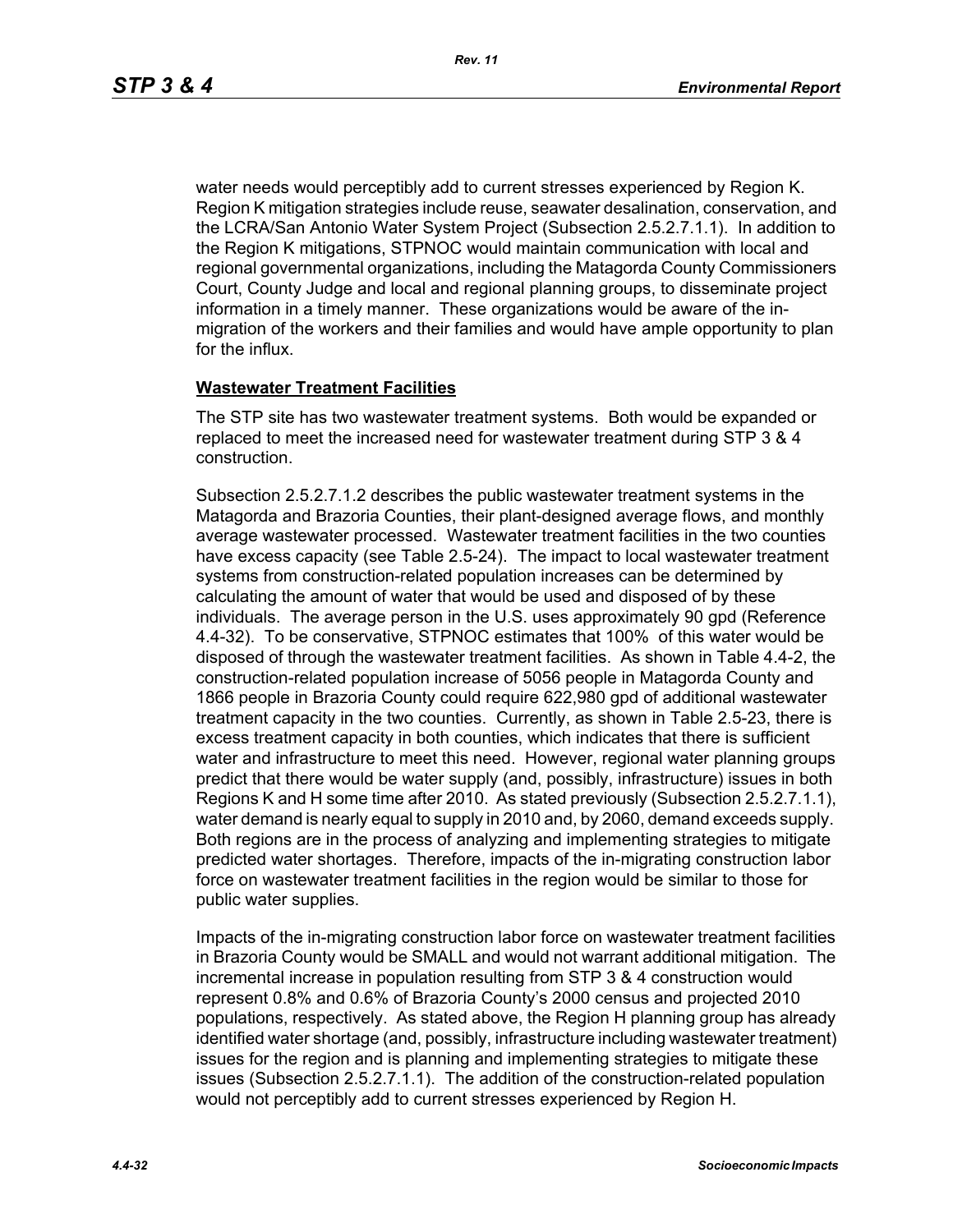Impacts of the in-migrating construction labor force on wastewater treatment facilities in Matagorda County (Region K) could be MODERATE to LARGE. The incremental increase in population, resulting from STP 3 & 4 construction, would represent 13.3% and 11.3% of Matagorda County's 2000 census and projected 2010 populations. This construction-related population would have water and wastewater needs of approximately 90 gpd. As stated above, and as discussed in greater detail in Subsection 2.5.2.7.1.1, the Region K planning group has already identified water shortage (and possibly infrastructure including wastewater treatment) issues for the region, which could begin before construction completion, and is planning and implementing strategies to mitigate these issues. The addition of the constructionrelated population would perceptibly add to current stresses experienced by Region K. In addition to the Region K strategies, STPNOC would maintain communication with local and regional governmental organizations, including the Matagorda County Commissioners Court, County Judge and local and regional economic development agencies, to disseminate project information in a timely manner. Local governments and planning groups would be made aware of the in-migration of the workers and their families and would have ample opportunity to plan for the influx.

#### **Police, Fire, and Medical Services**

#### **Police Services**

In 2002, Matagorda and Brazoria Counties' residents-per-police-personnel ratios were 380:1 and 418:1, respectively (see Table 2.5-30). Between the two counties, Matagorda County has the larger police force relative to the size of its population. Local planning officials state that police protection is adequately provided in the area at this time (Subsection 2.5.2.7.2). STPNOC does now and would continue to employ its own security force.

The construction project would produce an influx of approximately 5056 new residents to Matagorda County (Table 4.4-6). Approximately 1866 new residents would move into Brazoria County. The rest of the construction labor force and families would live in other counties in the 50-mile region. These population increases would increase the persons-per-police-personnel ratios slightly in Brazoria County and moderately in Matagorda County (Table 4.4-6). The percent increase in ratio attributed to construction would be 13% and 1% in Matagorda and Brazoria Counties, respectively.

Based on the percentage increase in the ratio of persons-per-police-personnel, the impact of the construction on police services would be imperceptible in Brazoria County. In Matagorda County, however, the percentage increase in persons-perpolice-personnel ratio would be more perceptible. Therefore, the potential impact of construction on police services in Brazoria County would be SMALL and that mitigation would not be warranted. However, the potential impact on police services could be MODERATE in Matagorda County and would most likely be mitigated by ensuring STPNOC maintains communication with local government officials, such as the Matagorda County Commissioners Court and County Judge, so that expansions in police services could be coordinated, planned, and funded in a timely manner. Most funding for these expansions would most likely be obtained from the increased property tax revenues from the construction project. Should property tax revenues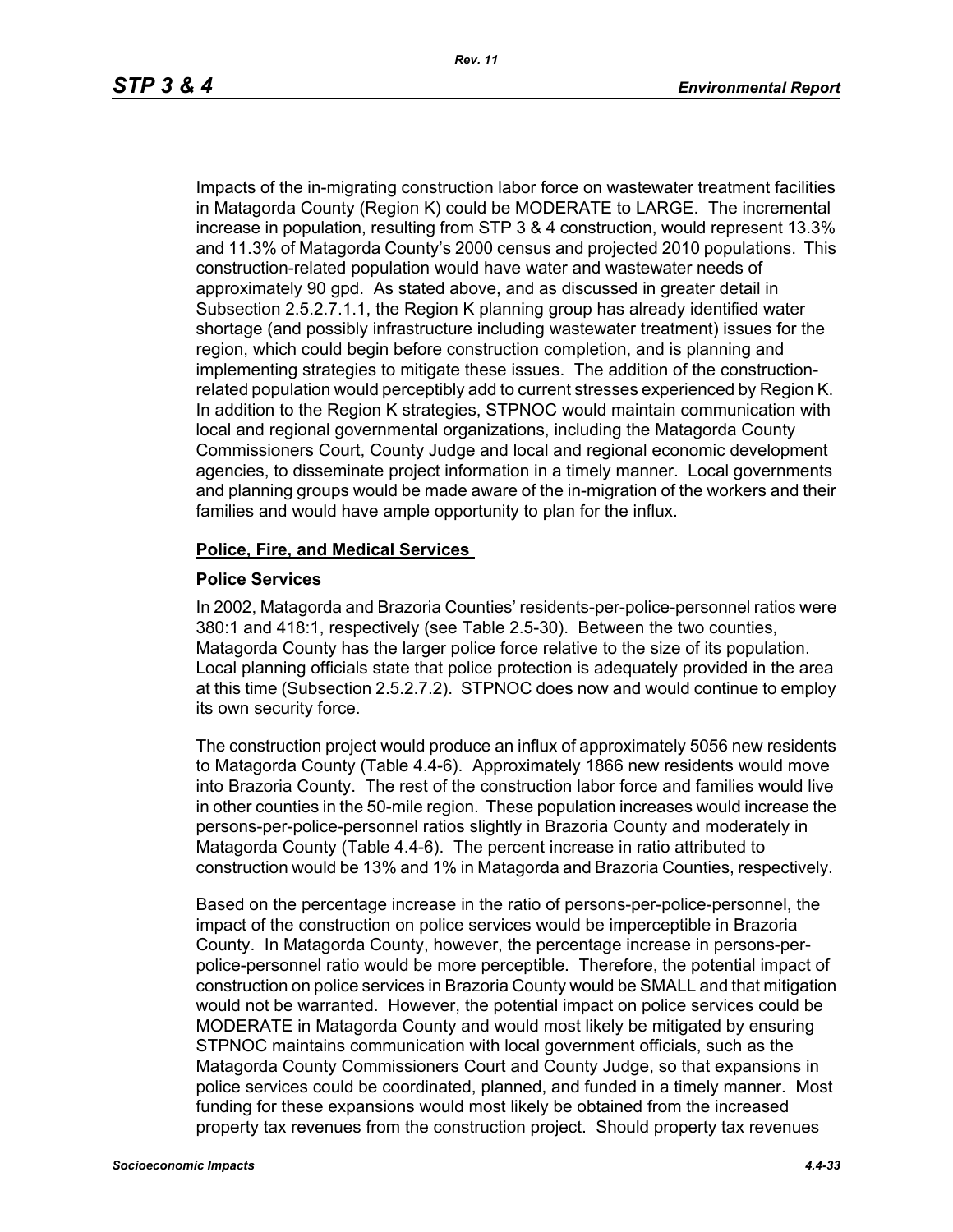from the construction project not be immediately available, local governments could access other funding sources or issue bonds until the tax revenues would be available.

This conclusion is based in part on an analysis presented in NUREG-1437 that NRC performed of nuclear plant refurbishment impacts sustained during original plant construction. NRC selected seven case study plants whose characteristics resembled the spectrum of nuclear plants in the United States today. NRC reported that, ". . . (n)o serious disruption of public safety services occurred as a result of original construction at the seven case study sites. Most communities showed a steady increase in expenditures connected with public safety departments. Tax contributions from the plant often enabled expansion of public safety services in the purchase of new buildings and equipment and the acquisition of additional staff."

#### **Fire Protection Services**

In 2007, Matagorda and Brazoria Counties' persons-per-firefighter ratios were 217:1 and 477:1, respectively (Table 2.5-30). The construction project would produce an influx of approximately 5056 new residents to Matagorda County. Approximately 1866 new residents would move into Brazoria County. The remainder of the construction labor force and families would live in other counties within the 50-mile region. These population increases would increase the persons-per-firefighter ratios by 1% in Brazoria County and 13% in Matagorda County (Table 4.4-7). Brazoria County has the highest persons-per-firefighter ratio.

At 1% in Brazoria County, the percent increase in persons-per-firefighter ratio attributed to construction is considered imperceptible. At 13% in Matagorda County, the percent increase in persons-per-firefighter ratio is considered more perceptible.

Therefore, the potential impacts of nuclear plant construction on fire protection services in Brazoria County would be SMALL and mitigation would not be warranted. The potential impacts on fire protection services could be MODERATE in Matagorda County and would most likely be mitigated by ensuring STPNOC maintains communication with local government officials, such as the Matagorda County Commissioners Court and County Judge, so that expansions in fire protection services could be coordinated, planned, and funded in a timely manner. Most funding for these expansions would likely be obtained from the increased property tax revenues from the construction project. Should property tax revenues from the construction project not be immediately available, local governments could access other funding sources or issue bonds until the tax revenues would be available.

As with the analysis of the adequacy of police protection, the conclusions of this analysis are based in part on NRC's review of original construction impacts on public services. As stated, in NUREG-1437, NRC performed an analysis of nuclear plant refurbishment impacts based on impacts sustained during original plant construction. NRC reported that, "(n)o serious disruption of public safety services occurred as a result of original construction at the seven case study sites. Most communities showed a steady increase in expenditures connected with public safety departments. Tax contributions from the plant often enabled expansion of public safety services in the purchase of new buildings and equipment and the acquisition of additional staff."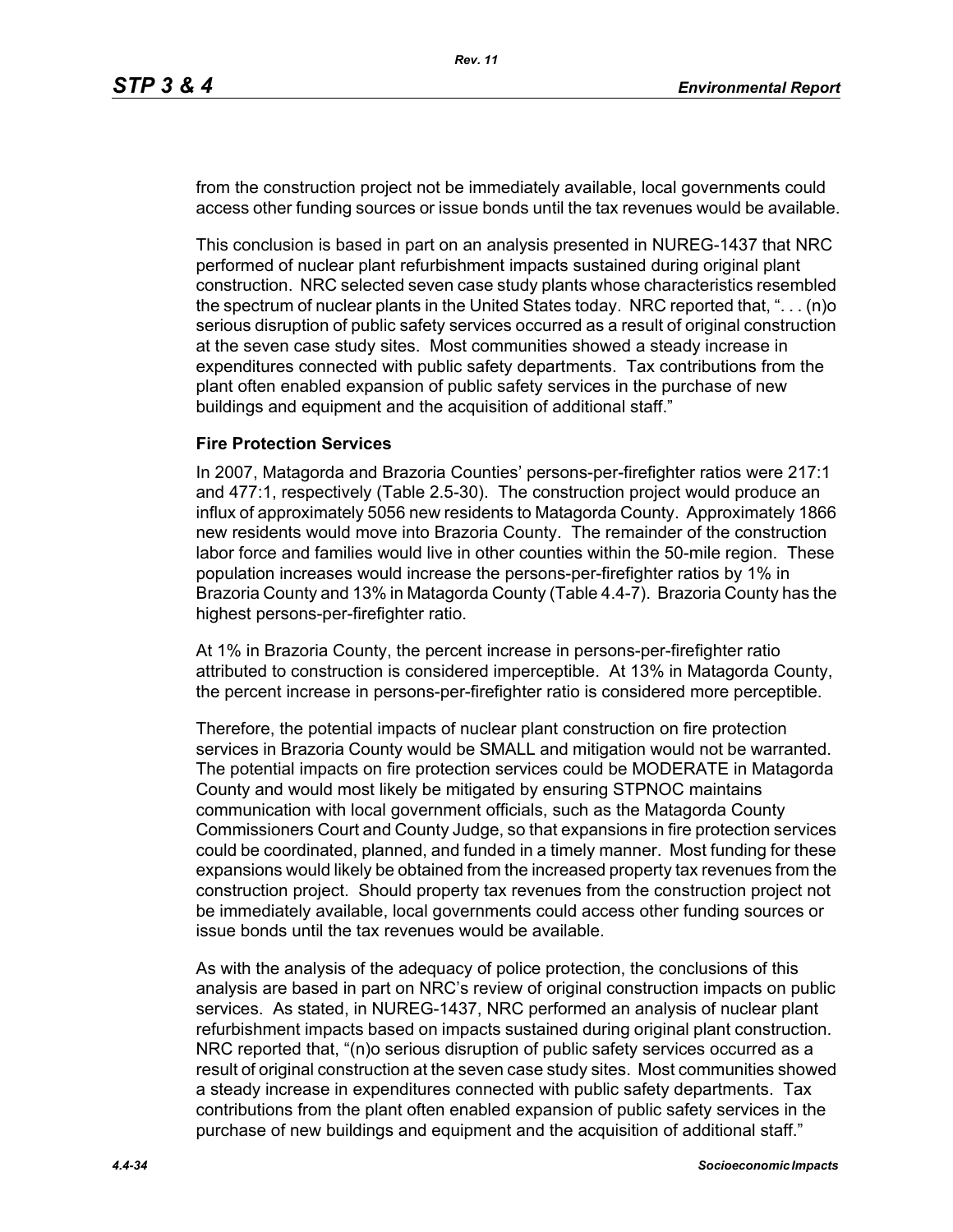Based on this statement, the moderate impacts to fire protection services in Matagorda County would be mitigated by the communication between STPNOC and local government officials, such as the Matagorda County Commissioners Court and County Judge, and the increase in tax contributions made by the owners of the plant to the local taxing jurisdictions.

#### **Medical Services**

Detailed information concerning the medical services in the two-county region is provided in Subsection 2.5.2.7.3. Minor injuries to construction workers would be assessed and treated by onsite medical personnel. Other injuries would be treated at one of the hospitals in the two-county region or in the city of Houston, depending on the severity of the injury. For the existing STP 1 & 2 labor force, agreements are in place with some local medical providers to support emergencies. STPNOC would require the construction contractor to reach similar agreements to provide emergency medical services to the construction labor force. Construction activities should not burden existing medical services.

The medical facilities in Matagorda and Brazoria Counties provide medical care to much of the population in the counties. As indicated in Table 2.5-5, the combined 2000 population of Matagorda and Brazoria Counties was 279,724. According to Table 2.5- 31, in 2006, there were 296 staffed hospital beds and an average daily census of 107 in the two-county region. Adding 6922 residents to the combined population of the two counties would increase the combined population by 2.5%. A 2.5% increase in the average daily census would increase that number to 110, well below the total number of staffed hospital beds in the two counties. Additionally, the total number of annual admissions, and annual outpatient visits for the two-county region, were 11,084 and 210,946, respectively. A 2.5% increase in these statistics would equate to 11,361 admissions and 216,220 outpatient visits. Adding the projected increase in population in the two counties during the construction period would not exceed capacity. Therefore, the potential impacts of construction on medical services would be SMALL and mitigation would not be warranted.

## **Social Services**

This section focuses on the potential impacts of construction on the social and related services provided to disadvantaged segments of the population. This section is distinguished from environmental justice issues, which are discussed in Subsection 4.4.3.

Construction could be viewed as economically beneficial to the disadvantaged population served by the Texas Health and Human Services Commission and the local governmental and nongovernmental organizations. Over the construction period, the constructing contractor could hire local unemployed people, thus improving their economic position and decreasing their need for services. At a minimum, the spending by the construction labor force movers for goods and services would have a multiplier effect, increasing the number of jobs that could be filled by the economically disadvantaged.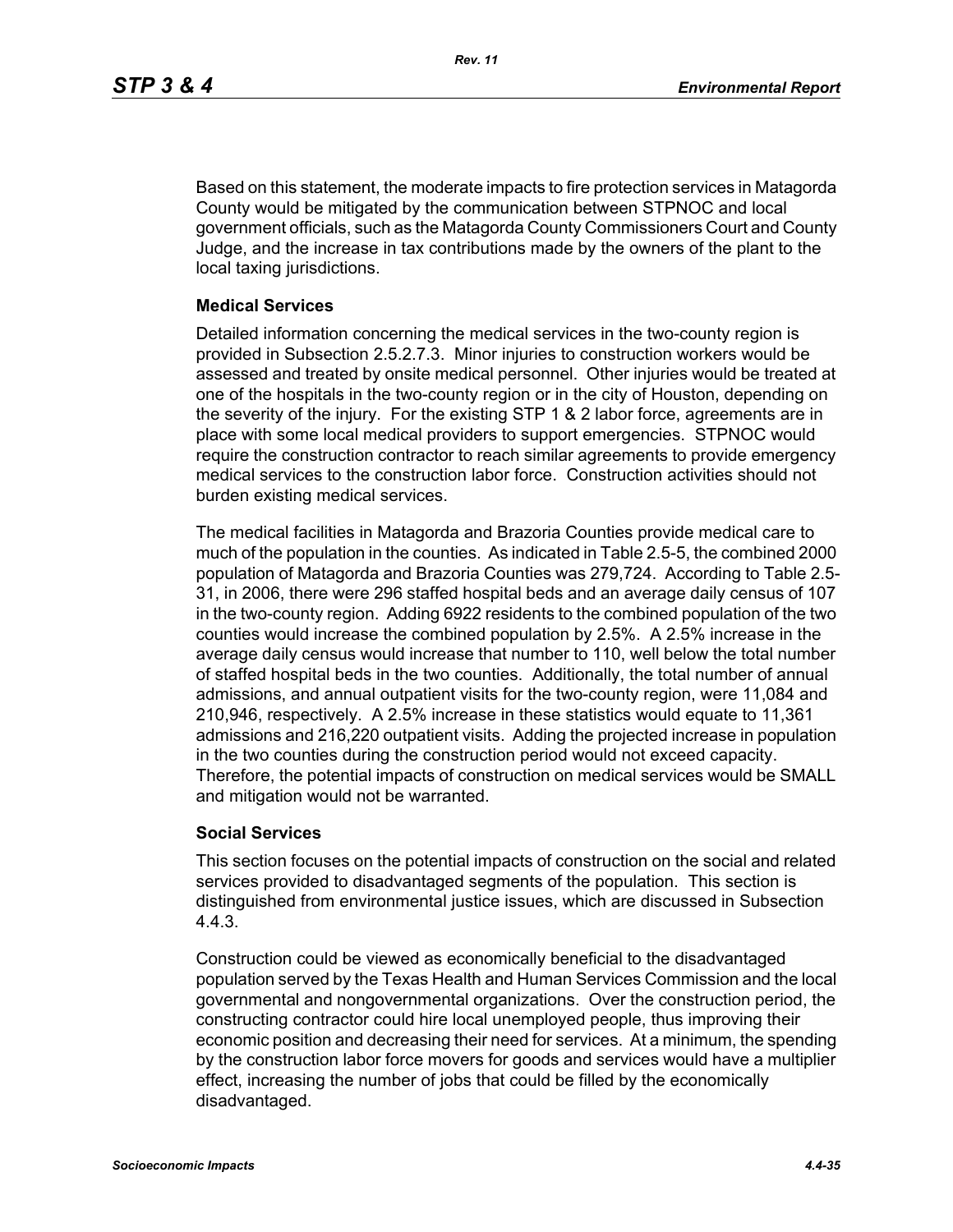STPNOC concludes that the potential impacts of construction on the demand for social and related services during the construction period would be SMALL and positive and would not warrant mitigation.

The construction of STP 3 & 4 is expected to bring 5056 additional residents into Matagorda County during peak construction, representing an increase of approximately 13.3% over the County's population in 2000. It is likely that some of the new residents would require assistance from these or other agencies at some time during their stay. Because the incoming workers are expected to be paid higher wages than the local average, it is unlikely that the in-migrants would create excessive demands on agencies that provide economic assistance, although other types of support may be required. It is not possible at this time to determine the extent to which demand for social services would increase, but impacts are expected to be SMALL.

In addition to government-provided services, a number of non-governmental agencies provide services to residents of Matagorda County. These non-profit, faith-based, or other types of organizations provide a wide range of social services that address disaster relief, substance abuse, domestic violence, illness, the needs of the elderly, economic hardship, and other issues. In addition, organizations such as the Boy Scouts, Girl Scouts, and 4-H provide opportunities for youths. Table 4.4-9 lists organizations who are part of the Matagorda County United Way; these represent a sample of all social service organizations in Matagorda County. While some newcomers would need services provided by the community, others would no doubt chose to participate in activities offered by the Boy Scouts, Girl Scouts, or similar opportunities, and some would choose to volunteer or donate funds. The higher personal income expected in the ROI from the construction of STP 3 & 4 is likely to lead to increased donations to agencies from firms and individuals. Although it is not possible to estimate changes in demand for specific services, or the amount of increased contributions, impacts are expected to be SMALL.

## **4.4.2.2.8 Education**

STPNOC assumes that 2380 of the peak construction labor force would relocate to the 50-mile region with their families, increasing the population by approximately 8330 people. Approximately 60.7% would settle in Matagorda County and 22.4% in Brazoria County. The remaining 16.9% would be distributed across the seven other counties within the region.

STPNOC conservatively estimates that in a construction labor-force-related population of 8330, approximately 1904 would be school-aged. Table 4.4-2 applies the population distribution percentage assumptions to the number of school-aged children in the construction labor force population to estimate the number of construction labor force related school-aged children that would settle Matagorda and Brazoria counties. Based on these assumptions, there would be 1156 children added to the enrollments of the ISDs in Matagorda County and 426 children added to the enrollments of the ISDs in Brazoria County.

It is unlikely that the Matagorda County school systems could accommodate the increase in student population (Subsection 2.5.2.8). The analysis is based on the peak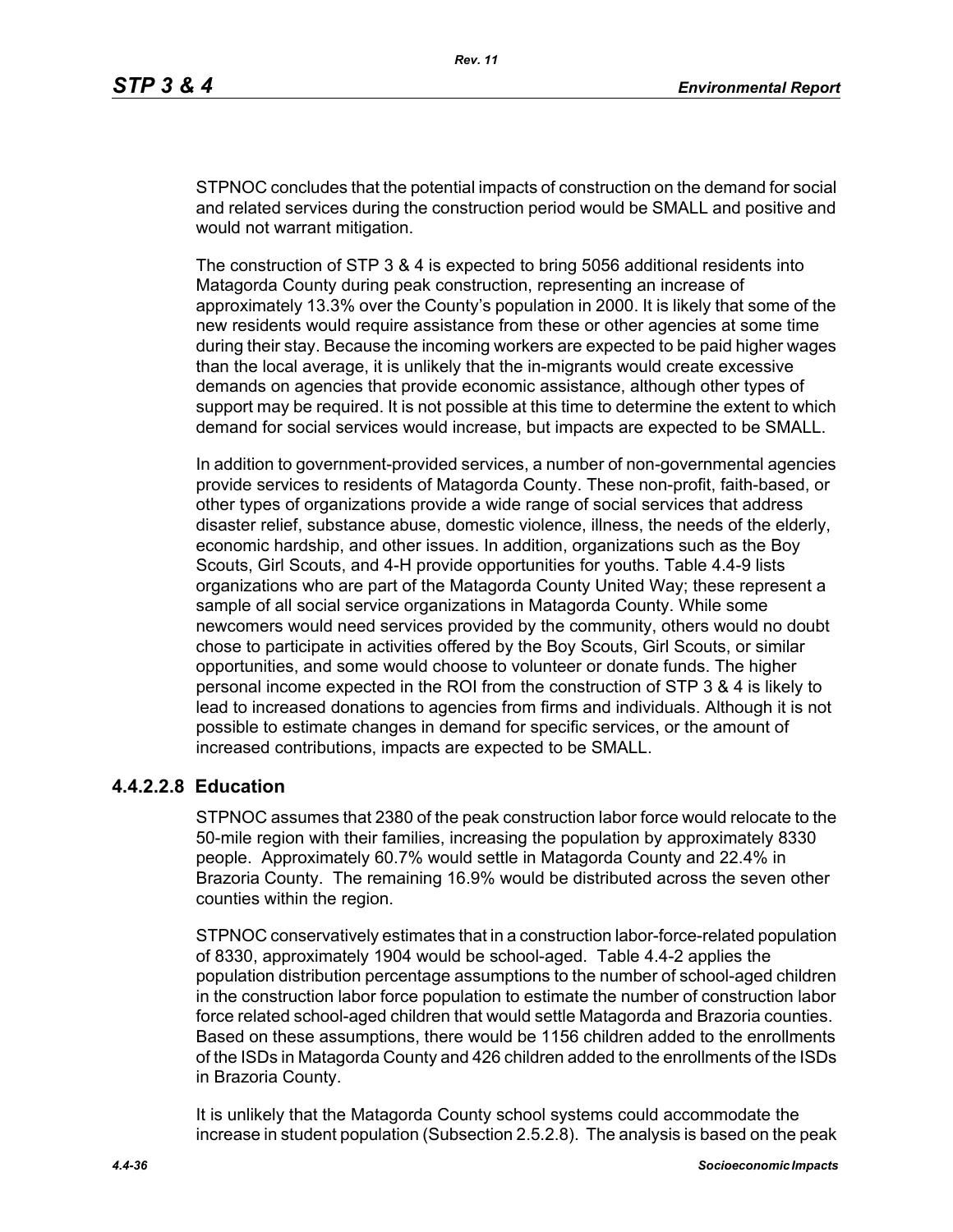construction labor force, which would not be reached until the third year of construction, giving schools several years to make accommodations for the additional influx of students.

Overall, the impact to the counties within the 50-mile region would be SMALL. The Matagorda County student population could increase by 14%, which would be a MODERATE to LARGE impact on its education system and would require mitigation. Matagorda County is not planning to construct additional schools. The quickest mitigation would be to hire additional teachers and move modular classrooms to existing schools. Increased property tax revenues as a result of the increased population, and, in the case of Matagorda County, Palacios ISD, property taxes on the new reactors would fund additional teachers and additional facilities if necessary (Subsection 2.5.2.3). The remaining revenue tax monies not used by the school district would be collected by the state of Texas and combined with tax revenues from all other Texas counties. These monies would be redistributed to "property-poor" school districts throughout the state of Texas, determined annually by the Texas Legislature Texas Education Code (TEC) Chapter 42 (Subsection 2.5.2.3).

#### **Matagorda County**

#### **Bay City ISD**

Bay City ISD had a Pre-K through Grade 12 total enrollment of 4140 students in October 2005 (Reference 4.4-33). The current ISD infrastructure could support approximately 4600 to 4700 students. However, if enrollments reach the historic peaks (4900 students) experienced during the construction of STP 1 & 2, the existing infrastructure would not be sufficient and portable buildings would be necessary.

## **Matagorda ISD**

Matagorda ISD, consisting of only Matagorda Elementary, had a pre-K through grade 6 enrollment of 56 students in October 2005 (Reference 4.4-33). According to the superintendent, the ISD is only at 50% capacity; however, the Board of Trustees has recently called for a bond election to improve and enlarge the existing facilities. Because of the recent growth potential, the ISD is also considering expanding classes to include seventh and eighth grade.

#### **Palacios ISD**

Palacios ISD had a pre-K through grade 12 enrollment of 1638 students in October 2005 (Reference 4.4-34). According to the Director of Business Services for Palacios ISD, the current enrollment in the district is approximately 1540 students. The enrollment decreased from 2005 by approximately 100 students – indicative of a downward trend in their enrollment numbers.

#### **Tidehaven ISD**

Tidehaven ISD has a pre-K through grade 12 enrollment of 871 students (Reference 4.4-35). The district's Program and Facilities Committee is developing a recommendation concerning the facility needs of the district. According to the superintendent, the district has the capacity to handle approximately 1050 students.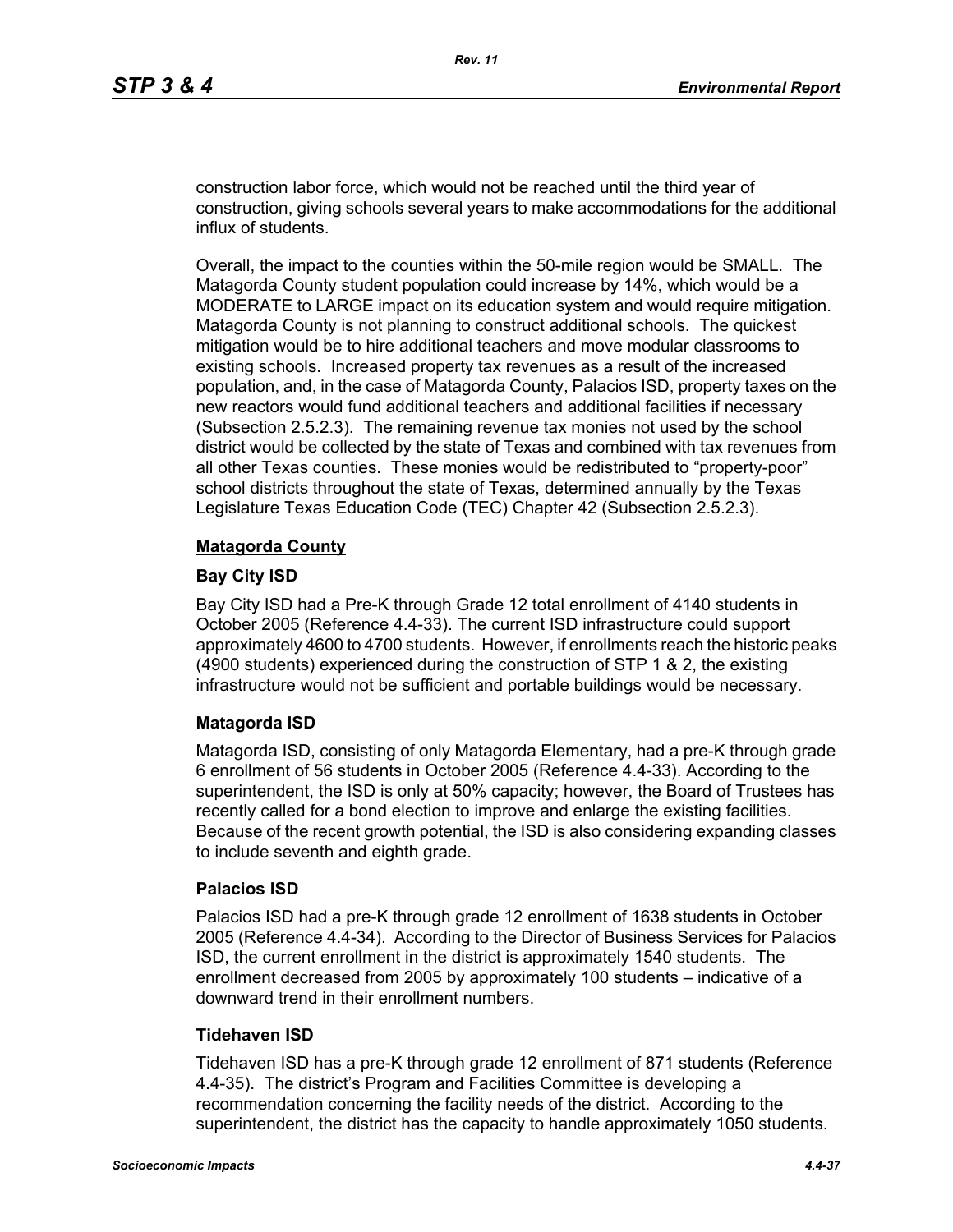Based on the current enrollment, this would leave an available capacity of approximately 180 students.

## **Van Vleck ISD**

Van Vleck ISD had a pre-K through grade 12 enrollment of 963 students in October 2005 (Reference 4.4-34).

## **Brazoria County**

It is likely that Brazoria County school systems could accommodate the increase in student population (Subsection 2.5.2.8). The analysis is based on the peak construction labor force, which would not be reached sooner than the third year of construction, giving schools several years to make accommodations for the additional influx of students.

## **Alvin ISD**

Alvin ISD has a pre-K through grade 12 enrollment of 14,300 students. The Board of Trustees estimates that approximately 12,000 more students will enroll in Alvin ISD in the next 10 years (Reference 4.4-36). As a result, Alvin ISD has an extensive building development program underway. Construction continues with plans for a new elementary school to open in August 2007. Two new junior high schools are scheduled to open in 2008—one in Alvin and one in Shadow Creek Ranch. The new academic building at Alvin High School is slated for occupancy in December 2007. When the two new junior high schools open in 2008, all junior high schools will be reconfigured to serve grades 6 through 8, and the elementary schools will serve pre-K through grade 5 (Reference 4.4-36).

## **Angleton ISD**

Angleton ISD has a pre-K through grade 12 enrollment of 6380 students (Reference 4.4-37). The early childhood campus only has enough available capacity to accommodate 64 additional students; however the elementary school, middle school, intermediate school, and high school all have additional capacities available ranging from approximately 450 students to 900 students in the middle school and high school, respectively (Reference 4.4-38).

## **Brazosport ISD**

Brazosport ISD has a pre-K through grade 12 enrollment of 13,043 students (Reference 4.4-39). A new elementary school, a new intermediate school, and a new middle/intermediate school have been built. These schools were built primarily to alleviate overcrowding, address growth, realign grade levels, and update old facilities. In addition to the new schools, renovations are taking place at the high schools and one of the existing middle schools to include additional classrooms. Because of the construction and renovations, Brazosport ISD would have capacity for additional students.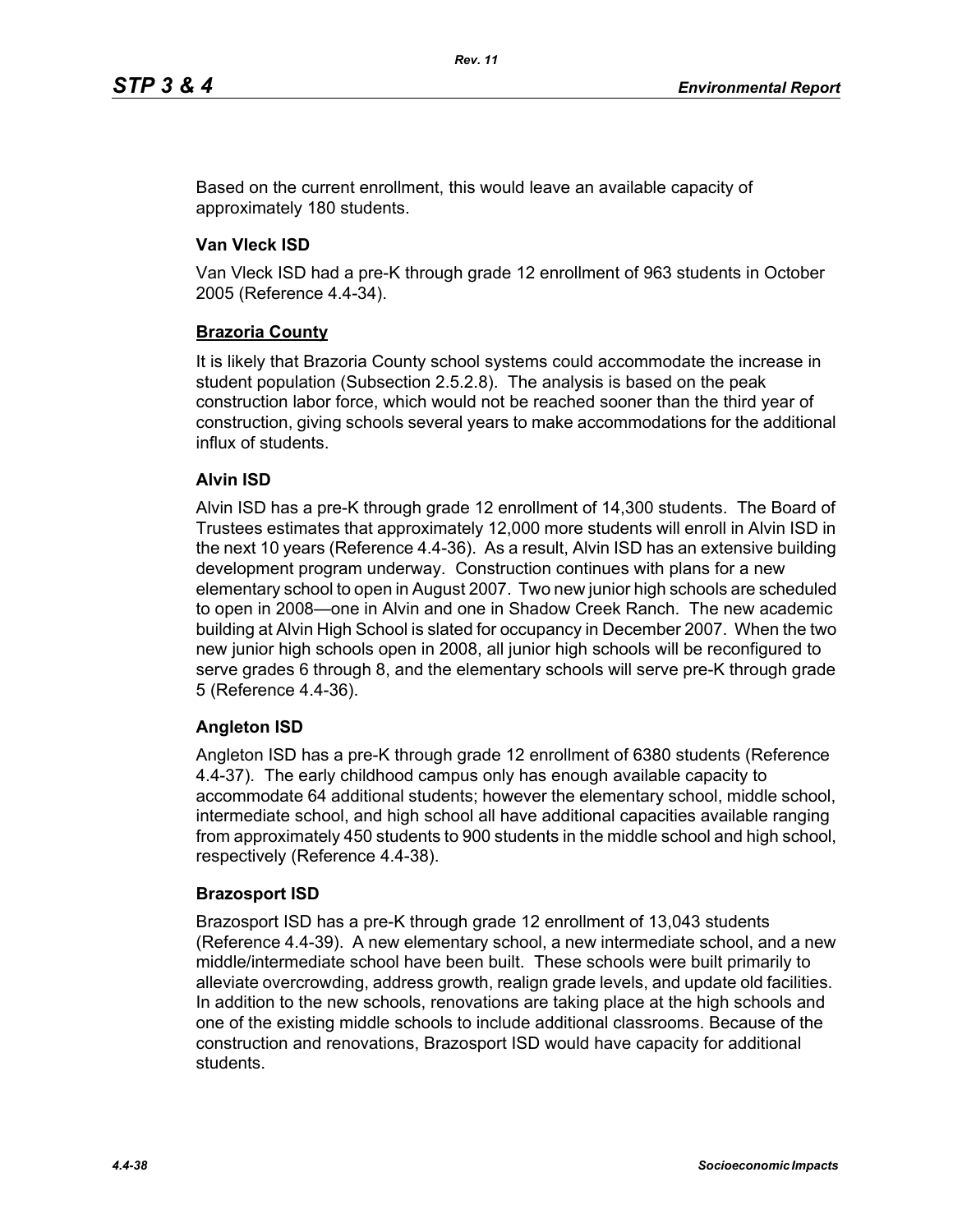## **Columbia-Brazoria ISD**

Columbia-Brazoria ISD has a current pre-K through grade 12 enrollment of 3107 students (Reference 4.4-40). The district recently opened a new junior high school and a new elementary school as replacements to older buildings, and the Board of Trustees is nominating members to a Facility Task Force Committee to study future building development plans. The district currently has five schools with available capacities ranging from approximately 120 students to 55 students.

#### **Damon ISD**

Damon ISD had a pre-K through grade 8 enrollment of 164 students in October 2005 (Reference 4.4-33). The ISD is at maximum capacity with no official building development plans established. However, Damon ISD recognizes the need to address building development in the next year or two.

## **Danbury ISD**

Danbury ISD has a pre-K through grade 12 enrollment of 777 students. The district has a Facilities Study underway, but the study has not been completed. Renovations or new construction are expected to take place in the district in the next five years.

#### **Pearland ISD**

Pearland ISD has a current pre-K through grade 12 enrollment of 16,116 students. According to the Pearland ISD Director of Communications, the district plans to open two additional elementary schools, one middle school, one junior high school, and one high school between the fall of 2007 and the fall of 2008. Once these new schools are used, the district will have an available capacity of over 1300 students in elementary schools, and 1000 students each in both junior high and high schools.

## **Sweeny ISD**

Sweeny ISD had a pre-K through grade 12 enrollment of 2086 students in October 2005 (Reference 4.4-41). The high school is currently undergoing construction and renovations that should be complete before the start of the 2008–2009 school year. The new high school will be able to accommodate over 800 students, increasing the capacity of the existing high school by approximately 150 students. In addition, there is available capacity at both the junior high and elementary schools.

Overall, the impact to the nine counties within the 50-mile region would be SMALL. The Brazoria County student population could increase by 5%, which would be a MODERATE impact on its education system and would require mitigation. Matagorda County is not planning to construct additional schools.

The quickest mitigation would be to hire additional teachers and move modular classrooms to existing schools. Increased property tax revenues as a result of the increased population, and the remaining revenue tax monies not used by the school district would be collected by the state of Texas and combined with tax revenues from all other Texas counties. These monies would be redistributed to "property-poor" school districts throughout the state of Texas, determined annually by the Texas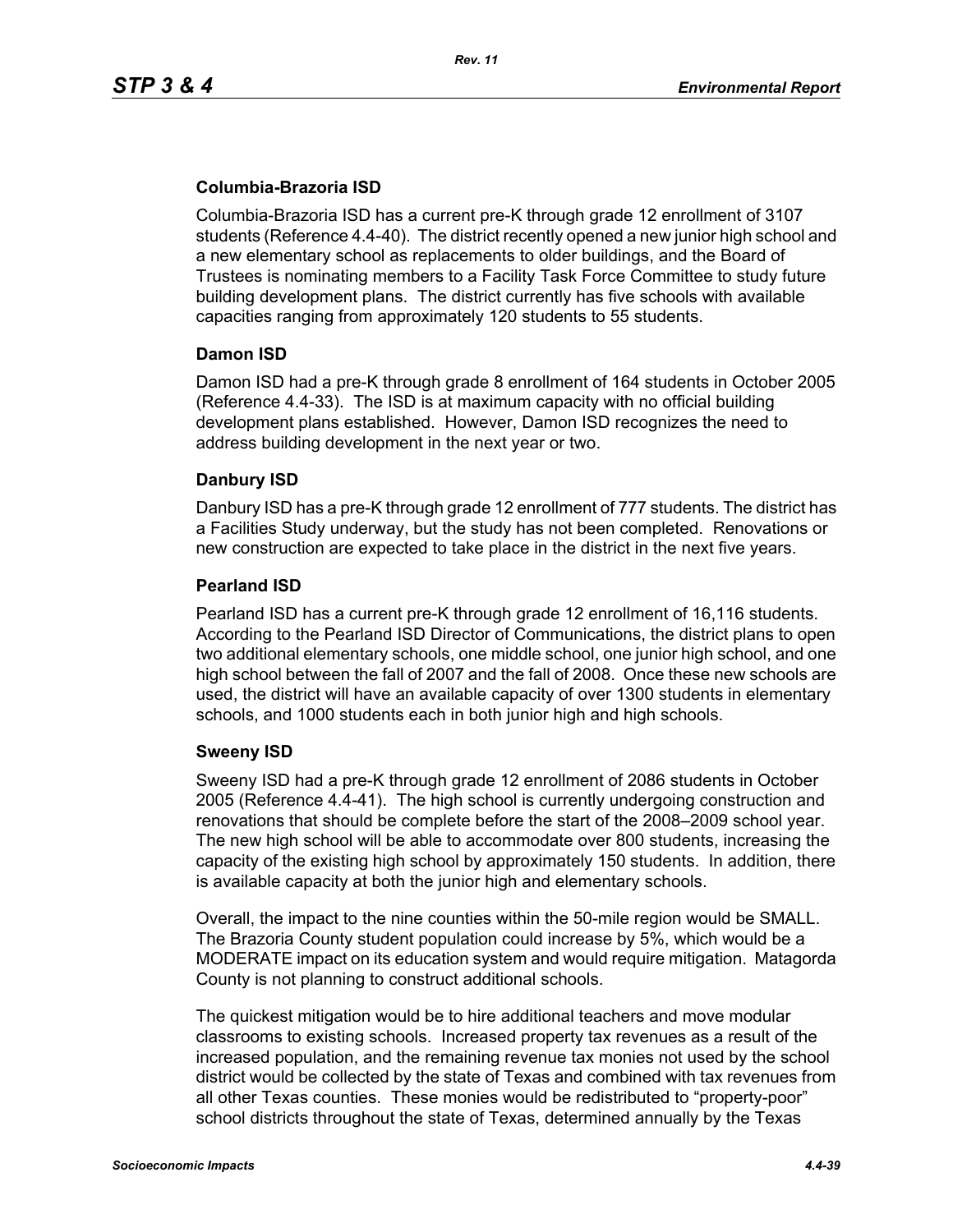Legislature TEC Chapter 42 (Subsection 2.5.2.3), and would fund additional teachers and facilities.

## **4.4.3 Environmental Justice Impacts**

Environmental justice refers to a federal policy under which each federal agency identifies and addresses, as appropriate, disproportionately high and adverse human health or environmental effects of its programs, policies, and activities on minority or low-income populations. The NRC has a policy on the treatment of environmental justice matters in licensing actions (69 FR 52040), which states, "NRC believes that an analysis of disproportionately high and adverse impacts needs to be done as part of the agency's National Environmental Policy Act (NEPA) obligations to accurately identify and disclose all significant environmental impacts associated with a proposed action. Consequently, while the NRC is committed to the general goals of Executive Order 12898, it will strive to meet those goals through its normal and traditional NEPA review process."

STPNOC evaluated whether the health or welfare of minority and low-income populations could be disproportionately adversely affected by potential construction impacts. STPNOC first located minority and low-income populations within the 50-mile radius of the STP site (Figures 2.5-10 through 2.5-15). Nineteen census block groups within the 50-mile radius have significant Black or African American populations. One block group has a significant Asian minority population and six block groups have a significant "some other race" population. Thirty census block groups within the 50-mile radius have significant Hispanic ethnicity populations.

STPNOC next identified the most likely pathways by which adverse environmental impacts associated with construction at the STP site could affect human populations. Exhaust emissions from construction equipment and dust would cause minor and localized adverse impacts to air quality; however, the air quality beyond the site boundary would not be affected. No contaminants, including sediments, are expected to reach the Colorado River because all construction would be carried out using Best Management Practices as discussed in Section 3.9. Impacts could occur in Matagorda County, as the influx of construction workers could cause landowners to convert some undeveloped land to other uses such as trailer parks, convenience stores, hotel/motel property, etc. Local low-income and minority populations could benefit by gaining access to new services or employment at these small businesses. However, the new uses are considered temporary, as completion of the construction project would eliminate the demand for the services. Therefore, impacts in all of these resource areas would be SMALL and mitigation would not be required.

Traffic could increase beyond the capacity of some local roads; however, STPNOC would mitigate impacts by encouraging car pooling, providing van pools, or staggering work shifts. The construction project likely would provide additional temporary jobs for some of the unemployed work force, thus decreasing their need for social services and freeing funding up for other populations in need. Matagorda County's police and fire protection services would be impacted by the increase in population due to construction, but the increase in property tax revenues as a result of the construction project (particularly in the latter stages of construction) would fund facilities,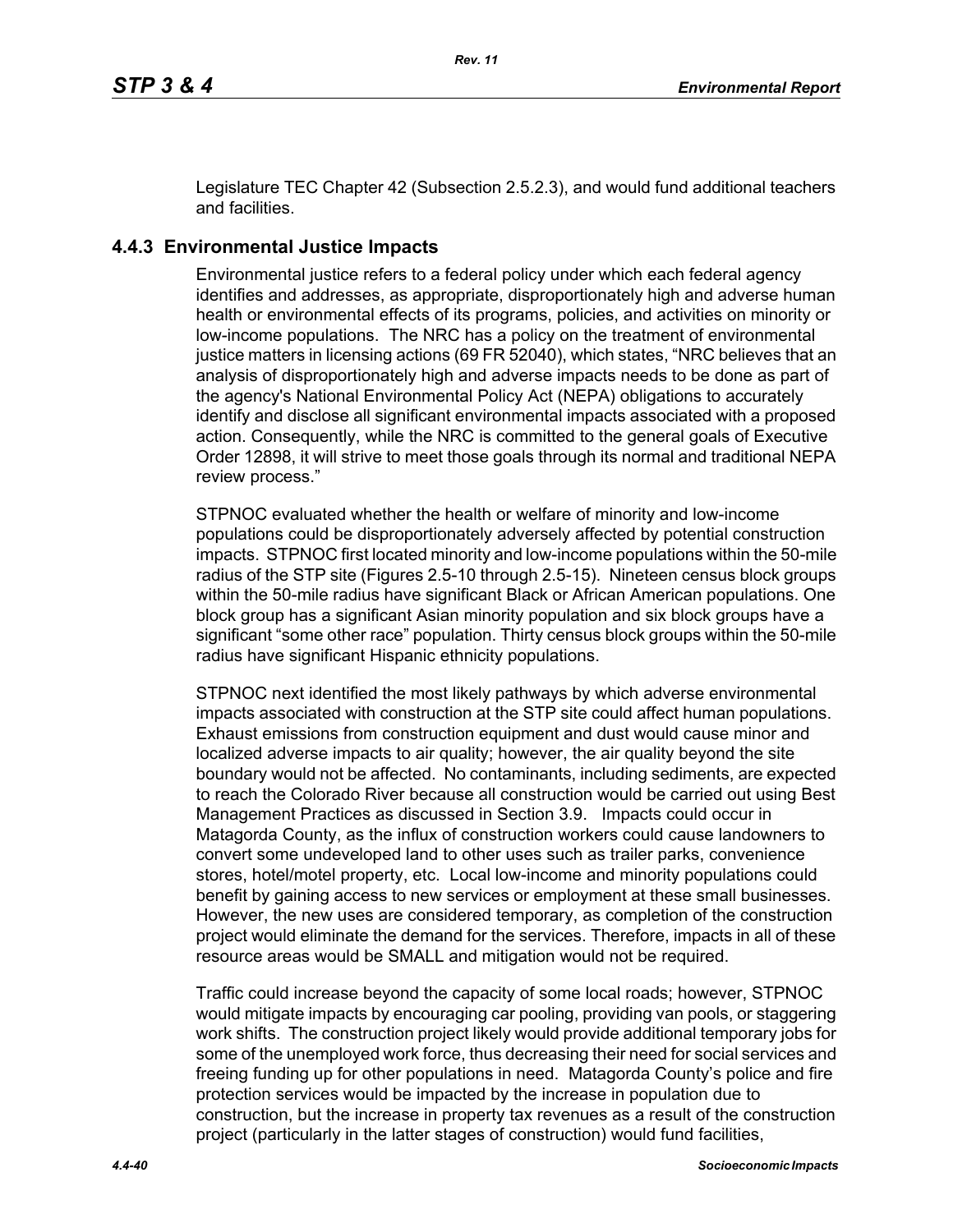equipment, and additional personnel to meet these needs. The local Matagorda County school systems would be adversely affected by an influx of new students; however, the additional property tax revenues would fund additional teachers and facilities. Rental housing rates could increase, potentially displacing low-income renters. However, it is unlikely the construction workforce would need low-income housing. Impacts to the local communities in these areas from construction of STP 3 & 4 would be MODERATE to LARGE and would be subject to the mitigation measures discussed above. Except for increased rental housing rates, no adverse impacts in Matagorda County would disproportionably affect minority or low-income populations.

Environmental impacts in the other counties in the 50-mile radius would be less than those in Matagorda County. Impacts in the other counties in the 50-mile region of interest would all be SMALL and mitigation would not be required. Therefore, the likelihood of disproportionate impacts to minority or low-income populations in those counties would be remote.

STPNOC also investigated the possibility of subsistence-living populations in the vicinity of the STP site by contacting local government officials, the staff of social welfare agencies, and local businesses concerning any known unusual resource dependencies or practices that could result in potentially disproportionate impacts to minority and low-income populations. STPNOC asked about the presence of minority, low-income, or migrant populations of particular concern, and whether subsistence living conditions were evident. No agency reported such dependencies or practices, such as subsistence agriculture, hunting, or fishing, through which the populations could be disproportionately adversely affected by the construction project.

Construction-related moderate adverse socioeconomic impacts were identified in Matagorda County. However, except for increased rental housing rates, no adverse impacts in Matagorda County would disproportionately affect minority or low-income populations. Impacts in the other counties in the 50-mile region of interest would all be SMALL. Mitigation beyond that previously described would not be warranted.

#### **4.4.4 References**

- 4.4-1 2005 Annual Environmental Operating Report, South Texas Project Electric Generating Station, April 2005.
- 4.4-2 South Texas Project Units 1 & 2 Environmental Report, Amendment 3. Houston, Texas, December 9, 1974.
- 4.4-3 "Construction Noise Hazard Alert," Center to Protect Worker's Rights. Available at http://www.cpwr.com/hazpdfs/kfnoise.pdf, accessed April 17, 2007.
- 4.4-4 NRC (U. S. Nuclear Regulatory Commission), Generic Environmental Impact Statement for License Renewal of Nuclear Plants, NUREG-1437 Vol. 1, 1996.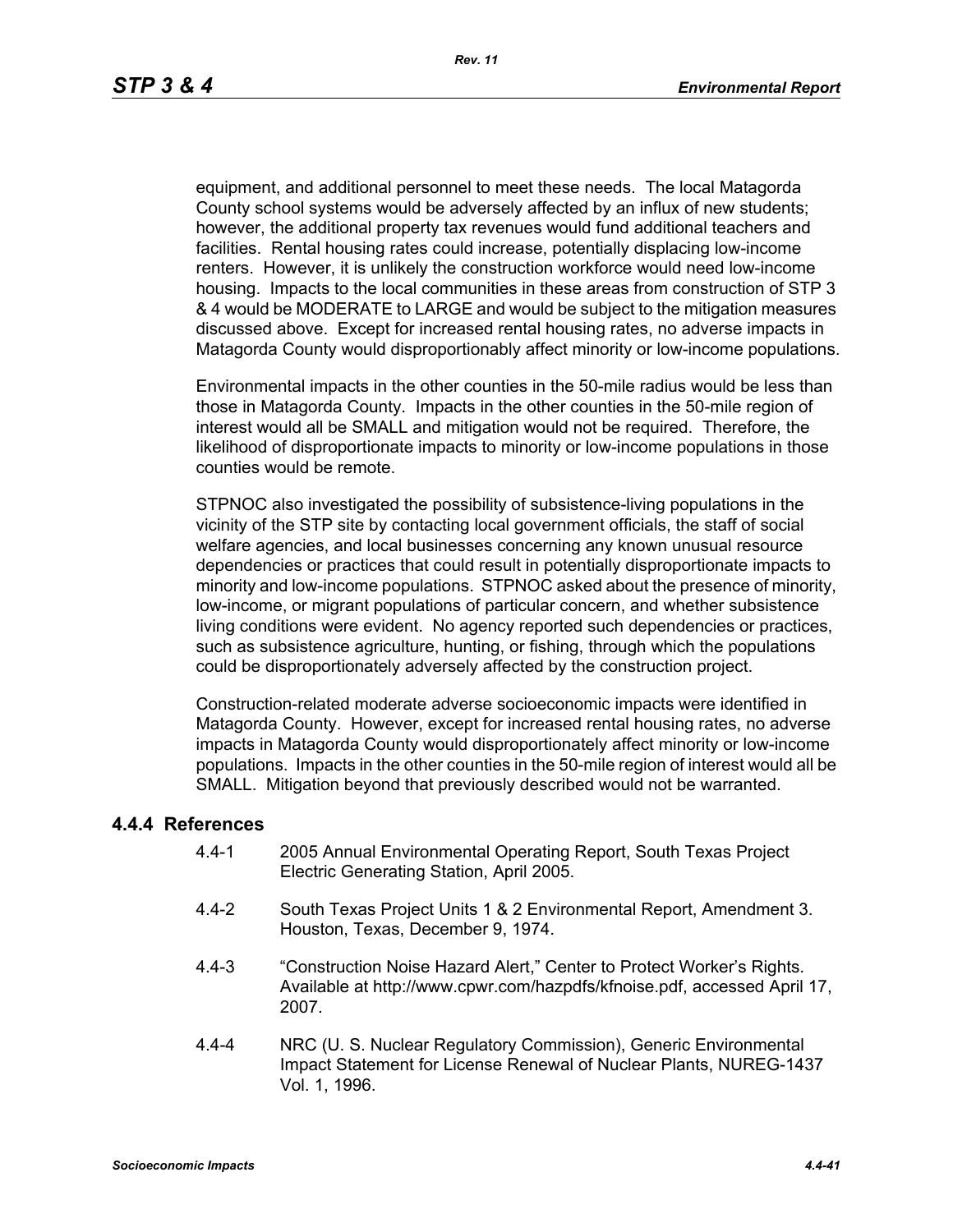- 4.4-5 "Standard Review Plans For Environmental Reviews For Nuclear Power Plants," NRC, NUREG 1555, 1999.
- 4.4-6 Code of Federal Regulations, Title 40, part 81, section 38, Designation of Areas for Air Quality Planning Purposes; Texas; Revised Geographical Designation of Certain Air Quality Control Regions.
- 4.4-7 TCEQ (Texas Commission on Environmental Quality) 2007. "Texas Attainment Status by Region," Available at http://www.tceq.state.tx.us/implementation/air/sip/siptexas.html, accessed April 24, 2007.
- 4.4-8 Code of Federal Regulations, Title 40, part 50, National Primary and Secondary Ambient Air Quality Standards.
- 4.4-9 Malhotra (Malhotra, S., and D. Manninen). 1981a. Migration and Residential Location of Workers at Nuclear Power Plant Construction Sites; Forecasting Methodology (Volume 1) and Profile Analysis of Worker Surveys (Volume 2). Prepared by Pacific Northwest Laboratory for U. S. Nuclear Regulatory Commission, NUREG/CR-2002, PNL-3757, April. NRC Accession Numbers 8105180373 (Volume 1) and 8105180378 (Volume 2).
- 4.4-10 "Socioeconomic Impacts of Nuclear Generating Stations; Summary Report on the NRC Post-Licensing Studies," Mountain West (Mountain West Research, Inc.), Prepared for U. S. NRC, NUREG/CR-2750, NRC Assession Number 8208130473, July 1982.
- 4.4-11 "Socioeconomic Impacts of Nuclear Generating Stations; Arkansas Nuclear One Station Case Study," Mountain West (Mountain West Research, Inc.),. NUREG.CR-2749, Vol. 1, NRC Assession Number 8208090021, July 1982.
- 4.4-12 "Socioeconomic Impacts of Nuclear Generating Stations; Calvert Cliffs Case Study," Mountain West, NUREG/CR-2749, Vol. 2, NRC Assession Number 8208040323, July 1982.
- 4.4-13 "Socioeconomic Impacts of Nuclear Generating Stations; D. C. Cook Case Study," Mountain West, NUREG/CR-2729, Vol. 4, NRC Assession Number 8208090019, July 1982.
- 4.4-14 "Socioeconomic Impacts of Nuclear Generating Stations; Oconee Case Study," Mountain West, NUREG/CR-2749, Vol. 7, NRC Assession Number 8208040311, July 1982.
- 4.4-15 "Generic Environmental Impact Statement for License Renewal of Nuclear Plants; Main Report," NRC, NUREG-1437, Vol. 1, NRC Assession Number ML040690705, May 1996.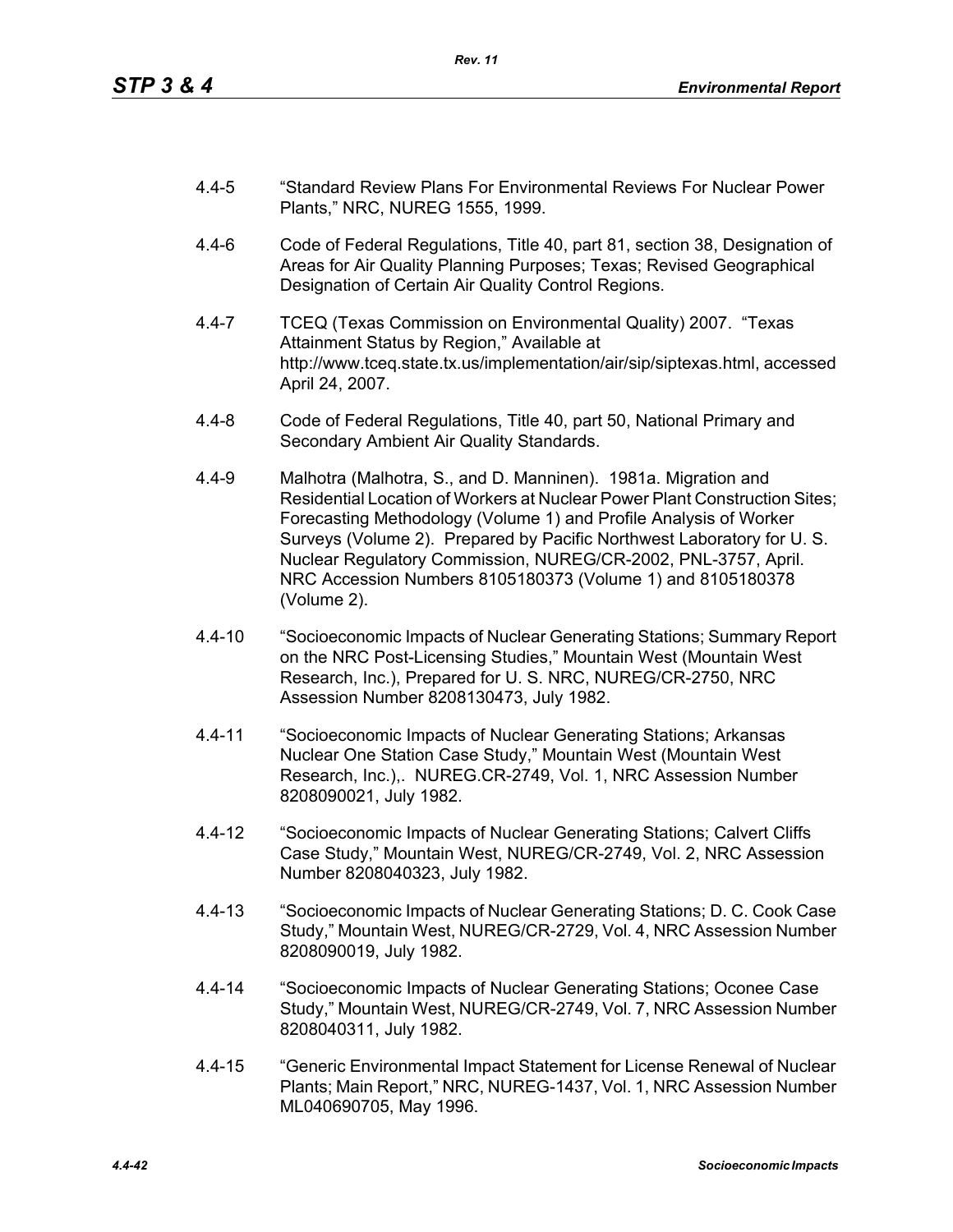- 4.4-16 "Generic Environmental Impact Statement for License Renewal of Nuclear Plants; Appendices," NRC, NUREG-1437, Vol. 2, NRC Assession Number ML040690738, May 1996.
- 4.4-17 "RIMS II Multipliers for Matagorda and Brazoria Counties, Texas," BEA (U.S. Bureau of Economic Analysis), U. S. Department of Commerce. Economic and Statistics Administration. Bureau of Economic Analysis, Washington, D.C. February 2, 2007.
- 4.4-18 "Texas Net Revenue by Source, Fiscal 2006," Texas Comptroller of Public Accounts. 2007. Available at http://www.window.state.tx.us/taxbud/revenue.html, accessed July 2, 2007.
- 4.4-19 "Texas Sales Tax Frequently Asked Questions," Texas Comptroller of Public Accounts. Available at http://www.window.state.tx.us/taxinfo/sales/faq\_exempt.html, accessed July 30, 2007.
- 4.4-20 Texas Legislative Budget Board, 2007. Fiscal Note, 80th Legislative Regular Session—In Re: HB2994 (Relating to the authority of certain taxing units to enter into an agreement under the Property Redevelopment and Tax Abatement Act or the Texas Economic Development Act with the owner of certain electric power generation facilities). April 16, 2007. Available at http://www.capitol. state.tx.us/tlodocs/80R/fiscalnotes/html/HB02994H.htm, accessed May 2007.
- 4.4-21 Texas Legislature Online, 2007. Status of House Bill (HB) 2994. Available at http://www.legis.state.tx.us/billlookup/History.aspx?LegSess=80R&Bill=H B2994, accessed June 22, 2007.
- 4.4-22 Palacios Independent School District, Information from Herbert Ressler, Business Manager, Palacios ISD regarding tax abatement legislation, May 2007.
- 4.4-23 U.S. NRC, 1996. License Renewal Generic Environmental Impact Statement (NUREG-1437). Available at http://www.nrc.gov/readingrm/doc-collections/nuregs/staff/sr1437/.
- 4.4-24 USDA (United States Department of Agriculture) NASS (National Agricultural Statistics Service), 2002 census. Available at http://www.nass.usda.gov/.
- 4.4-25 Municode.com, 2007. Available at http://www.municode.com/Resources/ code\_list.asp?stateID=43.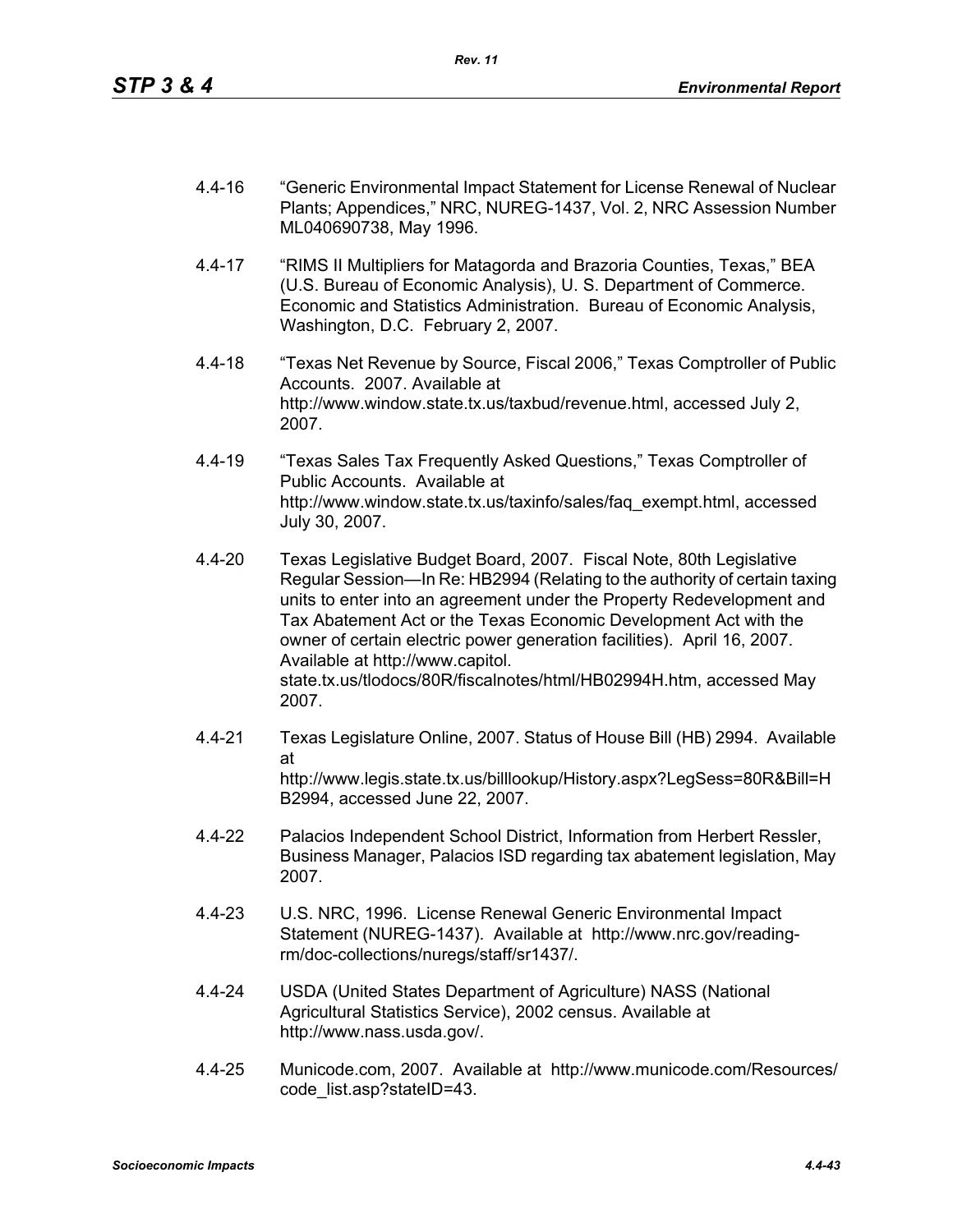- 4.4-26 "State and County Quickfacts. Matagorda County, Texas and Brazoria County, Texas," USCB 2007. Available at http://factfinder.census.gov/, accessed May 16, 2007.
- 4.4-27 TXDOT (Texas Department of Transportation), Capacity Weights, Email communication from Paul Rollins (Transportation Planning and Programming Division) to Bridget Twigg (Tetra Tech NUS), May 2, 2007.
- 4.4-28 TXDOT, Roadway Capacity, Email communication from Alberta Garley (Transportation Planning and Programming Division) to Bridget Twigg (Tetra Tech NUS), May 2, 2007.
- 4.4-29 "Yoakum District Highway Traffic Map," TXDOT, Transportation Planning and Programming Division, 2005.
- 4.4-30 LCRA (Lower Colorado River Authority), 2007. Available at http://www.lcra.org/about/index.html.
- 4.4-31 "QT-H14. Value, Mortgage Status, and Selected Condition 2000. Data Set: Census 2000 Summary File 3 (SF 3) Sample Data," USCB, 2000. Available at http://factfinder.census.gov/, accessed February 20, 2007.
- 4.4-32 "Water on Tap: What You Need to Know," EPA (U.S. Environmental Protection Agency), EPA 815- K-03-007, Office of Water, Washington, D.C., 2003.
- 4.4-33 TEA (Texas Education Agency) 2007a. Texas Public Schools District and School Directory for Matagorda County. Available at http://askted.tea.state.tx.us/org-bin/school/ SCHOOL\_RPT?Y::County::Directory, accessed February 26, 2007.
- 4.4-34 "About HHSC," Texas Health and Human Services Commission, Undated. Available at http://www.hhsc.state.tx.us/about\_hhsc/index.html, accessed February 23, 2007.
- 4.4-35 TISD (Tidehaven Independent School District) 2007. TIDEHAVEN I.S.D. Available at www.tidehavenisd.com/District/tisd percent20brochure percent202006-2007.doc, accessed February 26, 2007.
- 4.4-36 Alvin Independent School District 2006. Message from Dr. Greg Smith. Available at http://www.alvinisd.net/administration/superintendent/ aisdmfts.html, accessed March 6, 2007.
- 4.4-37 Angleton Independent School District 2007. District Enrollment: January 30, 2007.
- 4.4-38 PBKA (PBK Architects, Inc.) 2007. Master Planning Angleton Independent School District.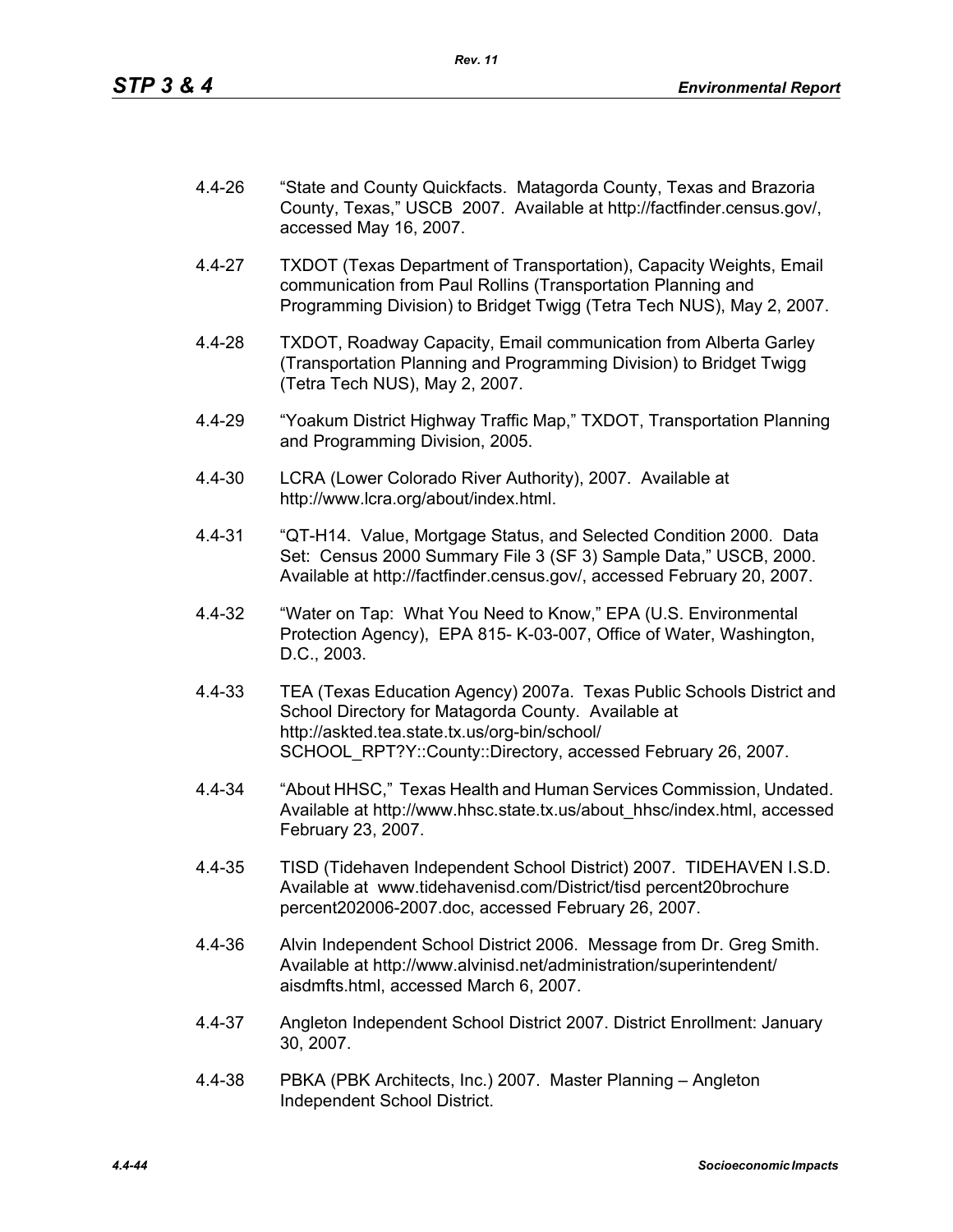- 4.4-39 BISD (Brazosport Independent School District) 2007. Enrollment: February 23, 2007.
- 4.4-40 "Demographics: Largest Employers," EDABC (The Economic Development Alliance for Brazoria County) 2003. Available at http://www.eda-bc.com/ demographics /employment.asp, accessed on February 19, 2007.
- 4.4-41 TEA (Texas Education Agency) 2007b. Texas Public Schools District and School Directory for Brazoria County. Available at http://askted.tea.state.tx.us/ org-bin/school/SCHOOL\_RPT?Y::County::Directory, accessed February 26, 2007.
- 4.4-42 City of Bay City, TX. 2006. Comprehensive Annual Financial Report of the City of Bay City, Texas, Fiscal Year Ended September 30, 2005. Available at http://www.cityofbaycity.org/DocumentCenter.asp?Folder=Finance, accessed July 9, 2007.
- 4.4-43 "Quarterly Census of Employment and Wages," LBLS (U.S. Department of Labor, Bureau of Labor Statistics) 2005. Available at http://data.bls.gov/. accessed March 7, 2007.
- 4.4-44 "Site Groundwater Use for Construction, Initial Testing, Startup, and Operations," Fluor Nuclear Power Calculation No. U7-SITE-G-CALC-DESN-2002.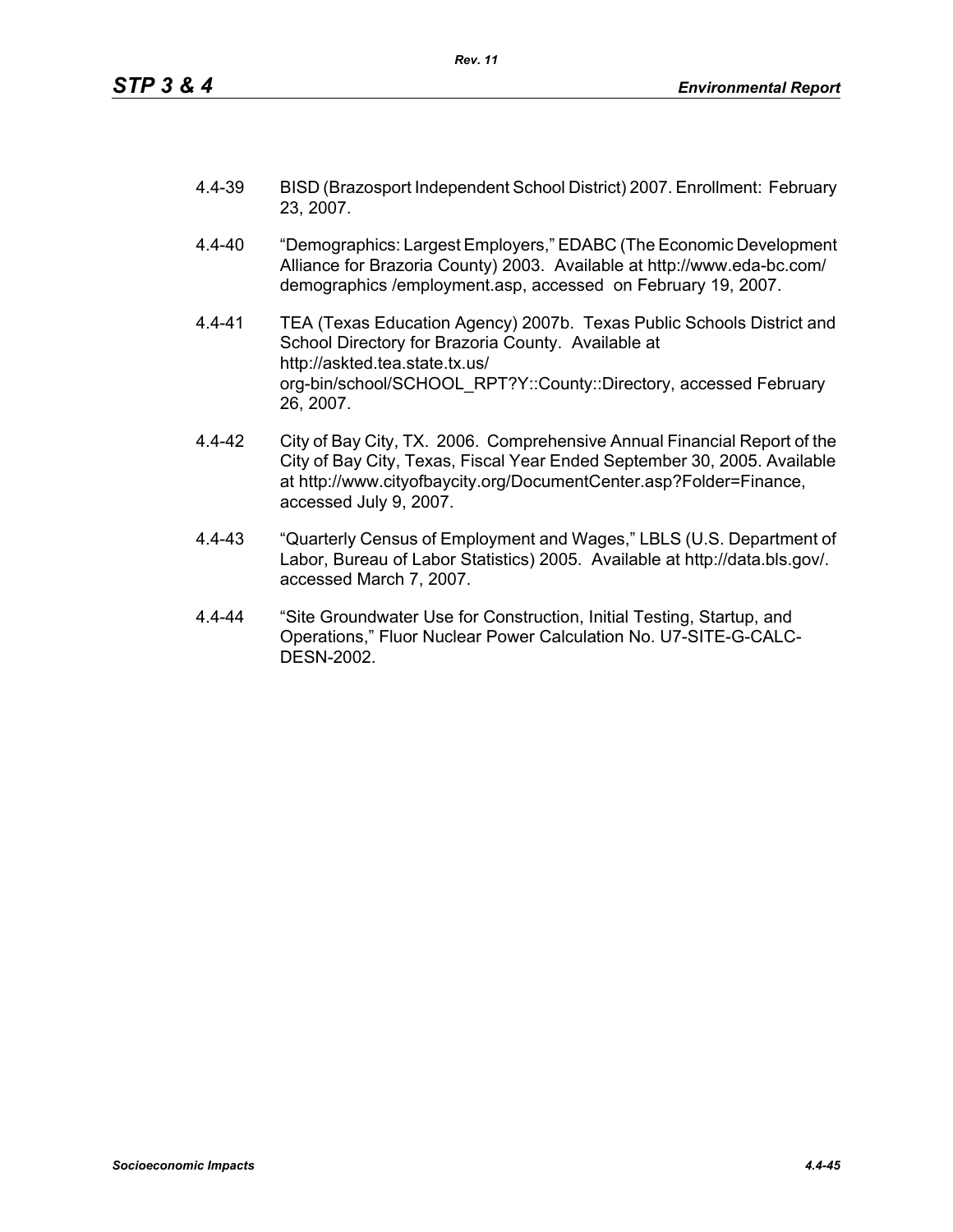|                       | Noise Level (dBA) |
|-----------------------|-------------------|
| <b>Equipment</b>      | within 10 ft      |
| Pneumatic chip hammer | 103-113           |
| Earth tamper          | $90 - 96$         |
| Jackhammer            | 102-111           |
| Crane                 | $90 - 96$         |
| Concrete joint cutter | $99 - 102$        |
| Hammer                | $87 - 95$         |
| Portable saw          | 88-102            |
| Earthmover            | $87 - 94$         |
| Stud welder           | 101               |
| Front-end loader      | 86-94             |
| <b>Bulldozer</b>      | 93-96             |
| <b>Backhoe</b>        | 84-93             |

## **Table 4.4-1 Equipment and Approximate Noise Level in the Immediate Vicinity of the Equipment [1]**

*Rev. 11*

[1]Reference 4.4-3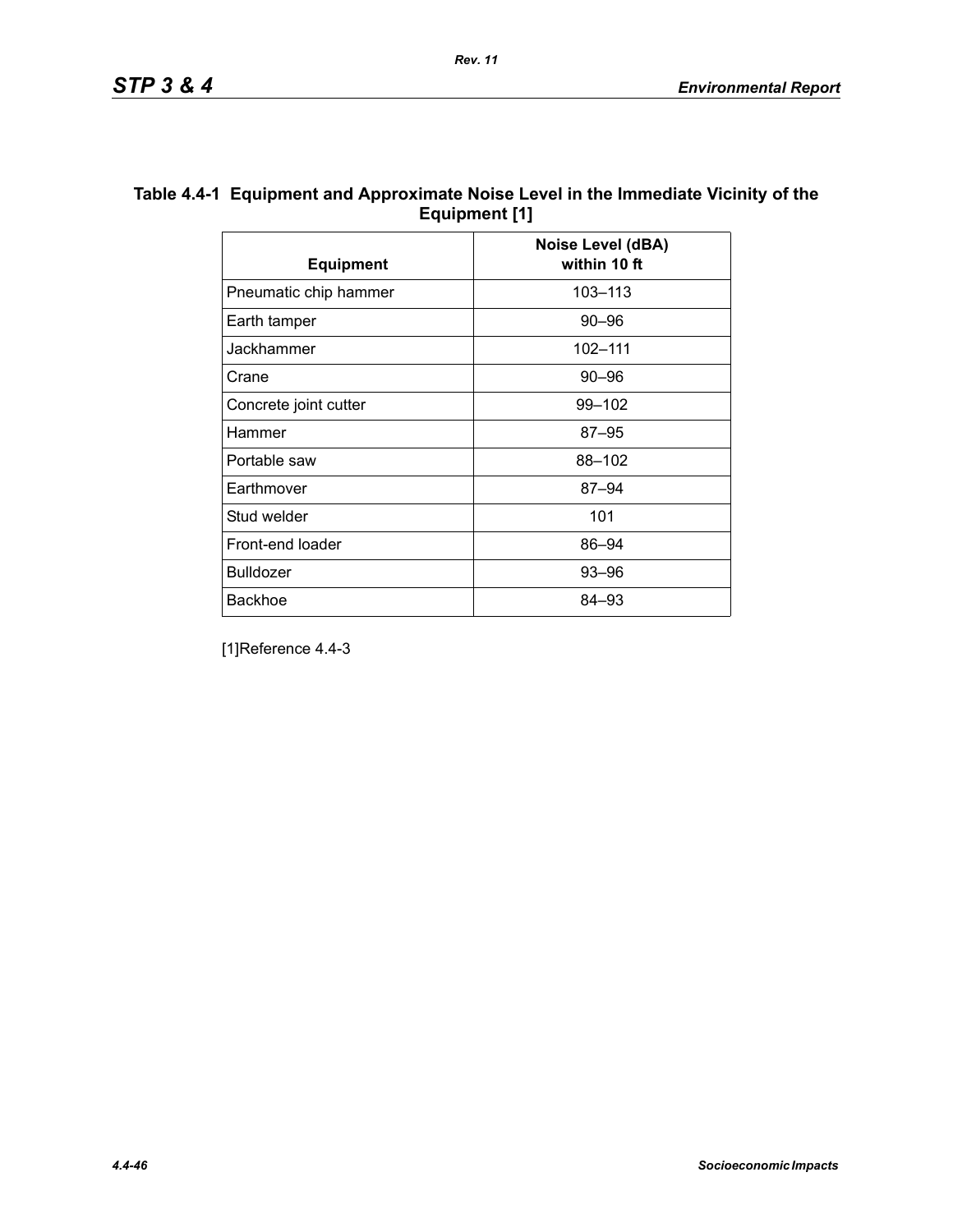## **Table 4.4-2 Assumptions for Construction Labor Force Migration and Residential Distribution for the STP Site**

| <b>Assumption</b> | <b>Description</b>                                                                                                                                                  |  |  |  |  |  |  |  |  |  |
|-------------------|---------------------------------------------------------------------------------------------------------------------------------------------------------------------|--|--|--|--|--|--|--|--|--|
|                   | <b>Construction Labor Force Distribution</b>                                                                                                                        |  |  |  |  |  |  |  |  |  |
| 5,950             | Peak number of workers during construction                                                                                                                          |  |  |  |  |  |  |  |  |  |
| 2,975             | Number of workers who change residence to work at site (movers) (50% of<br>peak)                                                                                    |  |  |  |  |  |  |  |  |  |
| 1,806             | Number of movers who settle in Matagorda County (same percent as existing<br>labor force) (60.7%)                                                                   |  |  |  |  |  |  |  |  |  |
| 666               | Number of movers who settle in Brazoria County (same percent as existing<br>labor force) (22.4%)                                                                    |  |  |  |  |  |  |  |  |  |
| 503               | Number of movers who settle in other counties in the 50-mile region (16.9%).                                                                                        |  |  |  |  |  |  |  |  |  |
|                   | <b>Families</b>                                                                                                                                                     |  |  |  |  |  |  |  |  |  |
| 2,380             | Number of movers who bring families into 50-mile radius (80% of movers)                                                                                             |  |  |  |  |  |  |  |  |  |
| 595               | Number of movers who don't bring families into 50-mile radius (20% of movers)                                                                                       |  |  |  |  |  |  |  |  |  |
| 1,445             | Number of movers that bring families to Matagorda County (80% of movers<br>who settle in Matagorda County)                                                          |  |  |  |  |  |  |  |  |  |
| 361               | Number of movers who move to Matagorda County and don't bring families<br>(20% of movers who settle in Matagorda County)                                            |  |  |  |  |  |  |  |  |  |
| 533               | Number of movers that bring families to Brazoria County (80% of movers who<br>settle in Brazoria County)                                                            |  |  |  |  |  |  |  |  |  |
| 133               | Number of movers who move to Brazoria County and don't bring families (20%<br>of movers who settle in Brazoria County)                                              |  |  |  |  |  |  |  |  |  |
| 402               | Number of movers who locate outside of Matagorda and Brazoria Counties<br>(within the 50-mile radius) and bring families                                            |  |  |  |  |  |  |  |  |  |
| 101               | Number of movers that locate outside of Matagorda and Brazoria Counties<br>(within the 50-mile radius) and don't bring families                                     |  |  |  |  |  |  |  |  |  |
| 3.25              | Average mover family size (worker, spouse, children)                                                                                                                |  |  |  |  |  |  |  |  |  |
| 8,330             | Total in-migration (7,735 (movers plus families) plus 595 (movers who don't<br>bring families))                                                                     |  |  |  |  |  |  |  |  |  |
| 5,056             | Total in-migration in Matagorda County (4,695 (movers plus families) plus 361<br>(movers without families))                                                         |  |  |  |  |  |  |  |  |  |
| 1,866             | Total in-migration in Brazoria County (1,733 (movers plus families) plus 133<br>(movers without families))                                                          |  |  |  |  |  |  |  |  |  |
| 1,408             | Total in-migration outside of Matagorda and Brazoria Counties and within the<br>50-mile radius (1,307 (movers plus families) plus 101 (movers without<br>families)) |  |  |  |  |  |  |  |  |  |
|                   | <b>Children</b>                                                                                                                                                     |  |  |  |  |  |  |  |  |  |
| 1,904             | Number of mover school-age children (0.8 per mover family)                                                                                                          |  |  |  |  |  |  |  |  |  |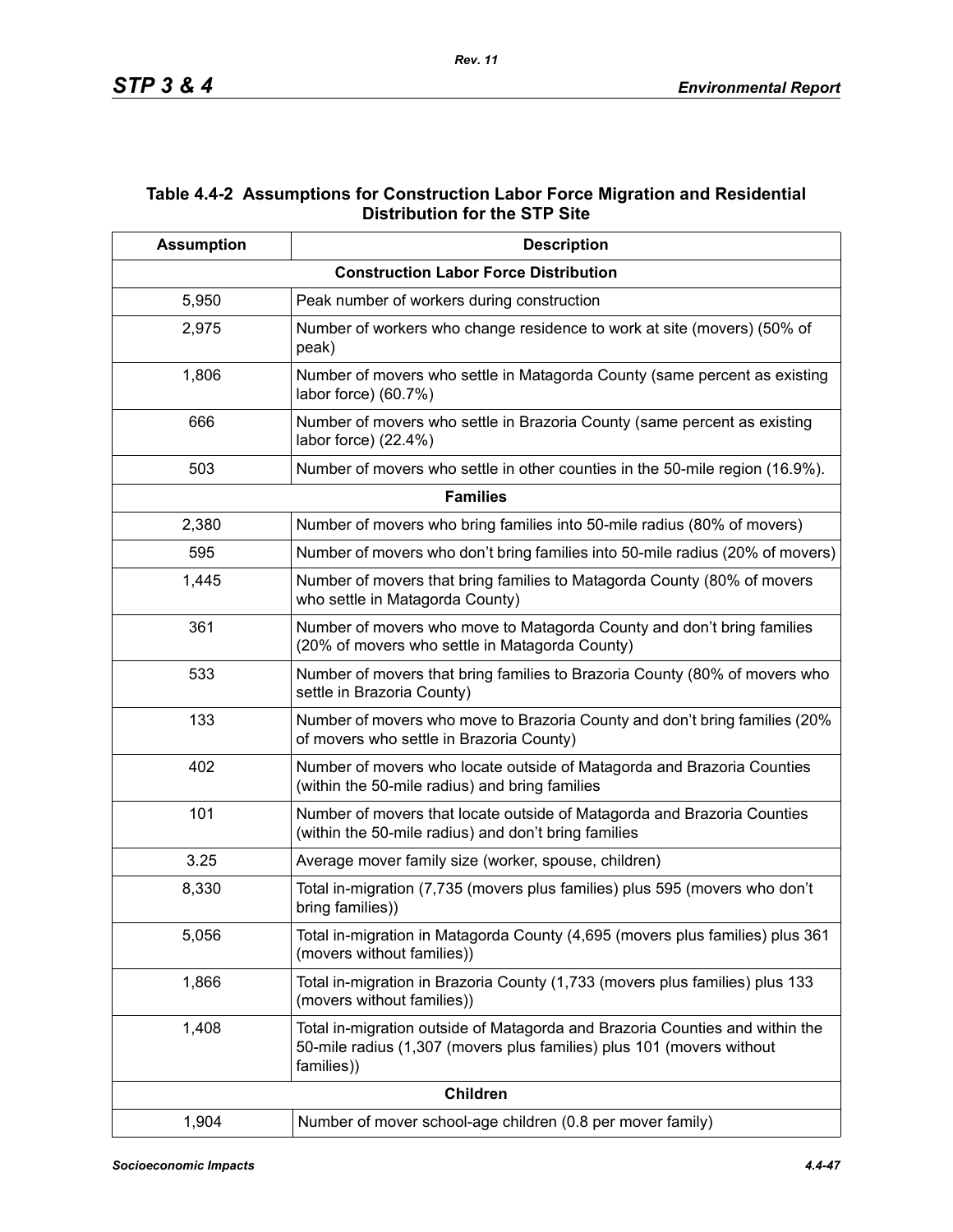## **Table 4.4-2 Assumptions for Construction Labor Force Migration and Residential Distribution for the STP Site (Continued)**

| <b>Assumption</b> | <b>Description</b>                                                                                                                                             |
|-------------------|----------------------------------------------------------------------------------------------------------------------------------------------------------------|
| 1,156             | Number of mover school-age children (0.8 per mover family) relocating to<br>Matagorda County                                                                   |
| 426               | Number of mover school-age children (0.8 per mover family) relocating to<br><b>Brazoria County</b>                                                             |
|                   | <b>Post-Construction Labor Force Retention</b>                                                                                                                 |
| 1,488             | Average number of movers who leave 50-mile radius post-construction (50%<br>of movers)                                                                         |
| 903               | Average number of movers who leave Matagorda County post-construction<br>(50% of Matagorda County movers)                                                      |
| 333               | Average number of movers who leave Brazoria County post-construction (50%<br>of Brazoria County movers)                                                        |
| 4,165             | Average number of movers plus families plus movers without families who<br>leave 50-mile radius post-construction (50% of total in-migration)                  |
| 2,528             | Average number of movers plus families plus movers without families who<br>leave Matagorda County post-construction (50% of Matagorda County in-<br>migration) |
| 933               | Average number of movers plus families plus movers without families who<br>leave Brazoria County post-construction (50% of Brazoria County in-migration)       |
| 952               | Average number of mover school-age children who leave area post-<br>construction (50%)                                                                         |
| 578               | Average number of mover school-age children who leave Matagorda County<br>post-construction (50%)                                                              |
| 213               | Average number of mover school-age children who leave Brazoria County<br>post-construction (50%)                                                               |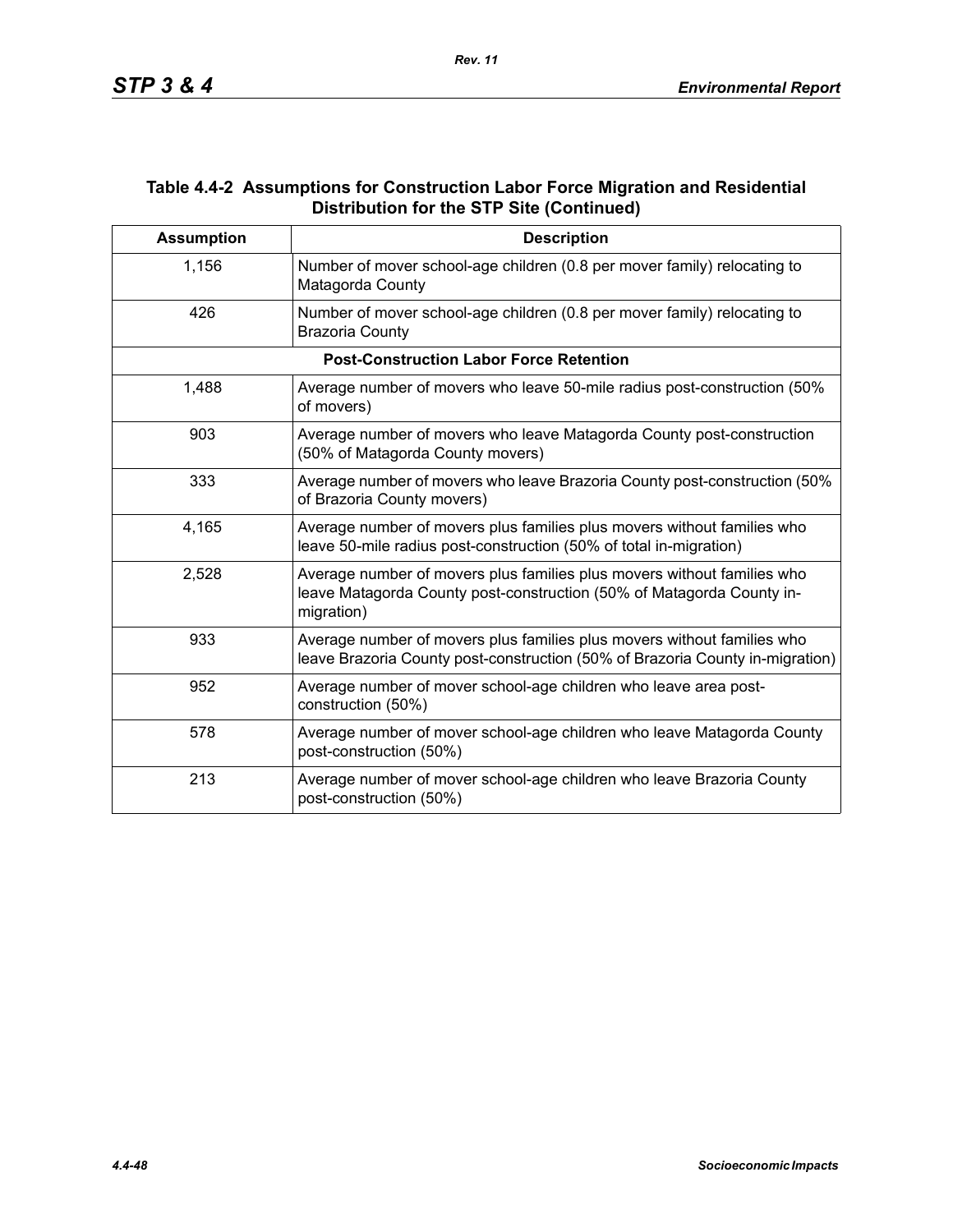| Year | <b>Sales Tax</b> | <b>Total Tax</b> | <b>Percent of</b><br>Total | STP <sub>3</sub> | STP <sub>4</sub> | <b>Estimated</b><br><b>Pmts for</b><br>STP 3 & 4 as<br><b>Percent of</b><br><b>Total Sales</b><br>Tax |
|------|------------------|------------------|----------------------------|------------------|------------------|-------------------------------------------------------------------------------------------------------|
| 2006 | 3,762,374        | 8,793,315        | 43%                        |                  |                  |                                                                                                       |
| 2007 | 3,844,926        | 8,993,489        | 43%                        |                  |                  |                                                                                                       |
| 2008 | 3,929,289        | 9,198,220        | 43%                        |                  |                  |                                                                                                       |
| 2009 | 4,015,503        | 9,407,611        | 43%                        | 827,706          |                  | 21%                                                                                                   |
| 2010 | 4,103,608        | 9,621,770        | 43%                        | 827,706          | 827,706          | 41%                                                                                                   |
| 2011 | 4,193,647        | 9,840,803        | 43%                        | 827,706          | 827,706          | 40%                                                                                                   |
| 2012 | 4,285,662        | 10,064,823       | 43%                        | 827,706          | 827,706          | 39%                                                                                                   |
| 2013 | 4,379,695        | 10,293,942       | 43%                        | 827,706          | 827,706          | 39%                                                                                                   |
| 2014 | 4,475,791        | 10,528,277       | 43%                        | 827,706          | 827,706          | 38%                                                                                                   |
| 2015 | 4,573,996        | 10,767,946       | 42%                        |                  | 827,706          | 18%                                                                                                   |

## **Table 4.4-3 Bay City Sales Taxes Projected to 2015 with Estimated STP Sales Tax Payments During Construction of STP 3 & 4 [1]**

Data source for Taxes 1996-2005: Reference 4.4-42

[1] Projections based on average annual rate of change between 1996 and 2005.

*Calculation Assumptions*:

- 1. STP construction expenditures would be distributed evenly over a 6-year construction period for each unit.
- 2. Bay City sales taxes will increase at a constant rate based on historic rate (1996-2005).
- 3. The projected rate of increase in Bay City sales tax is conservative in that it does not take into account likely increases in population or business activity that could occur as a result of STP construction.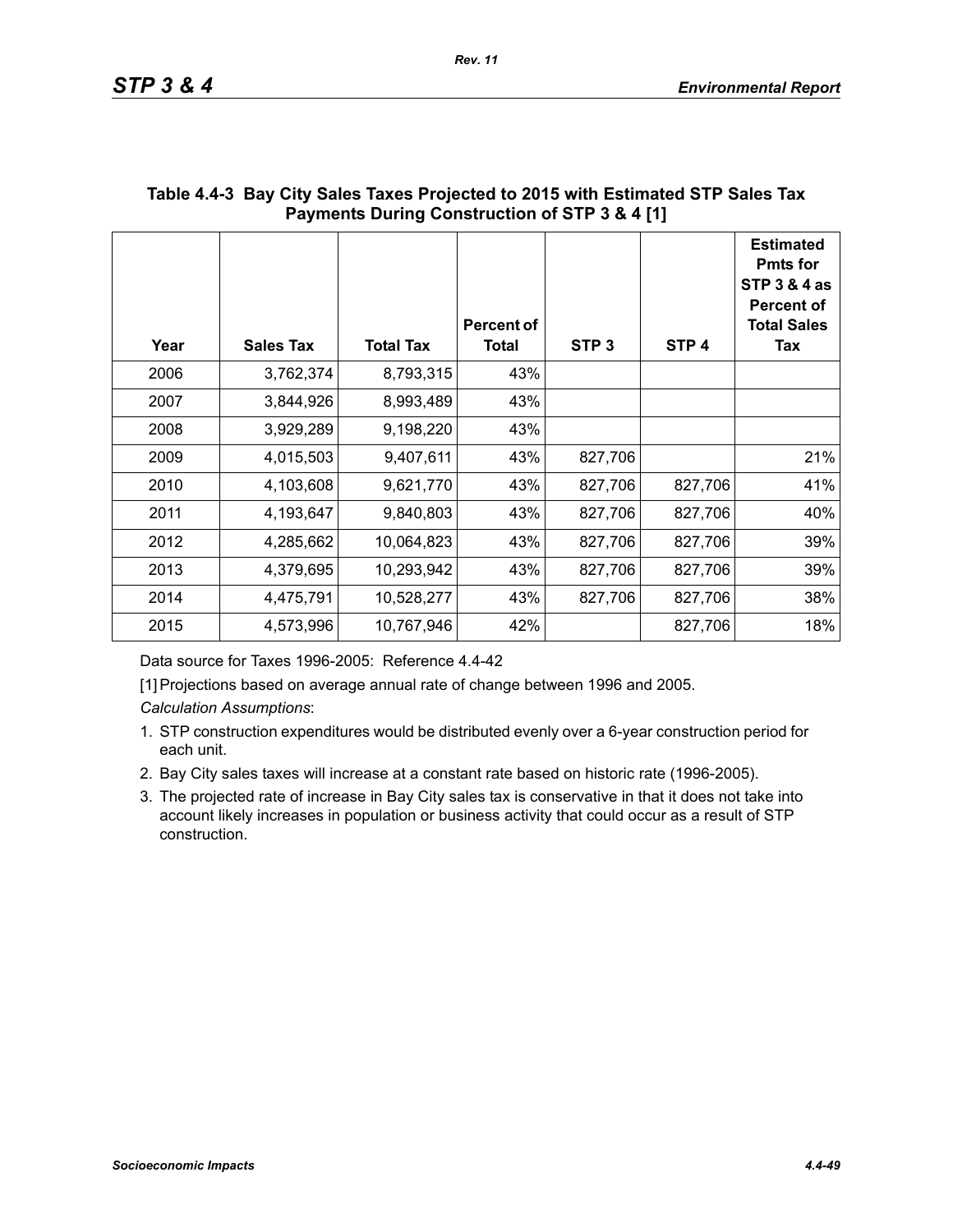| Demographic                                                                                                        | <b>ABWR</b><br>2 Units |
|--------------------------------------------------------------------------------------------------------------------|------------------------|
| Construction Labor Force Peak (Table 4.4-2)                                                                        | 5,950                  |
| Number of workers who change residence to work at site (movers) (50% of peak)<br>(assumed)                         | 2,975                  |
| Indirect jobs $(2,975 \times 0.61)$                                                                                | 1,815                  |
| 2005 unemployed in the two counties [1]                                                                            | 8,870                  |
| Total number of indirect jobs as a percent of unemployed population in two-county<br>area ((1,815 / 8,870) X 100%) | 20%                    |

# **Table 4.4-4 Direct and Indirect Employment**

[1] See Table 2.5-9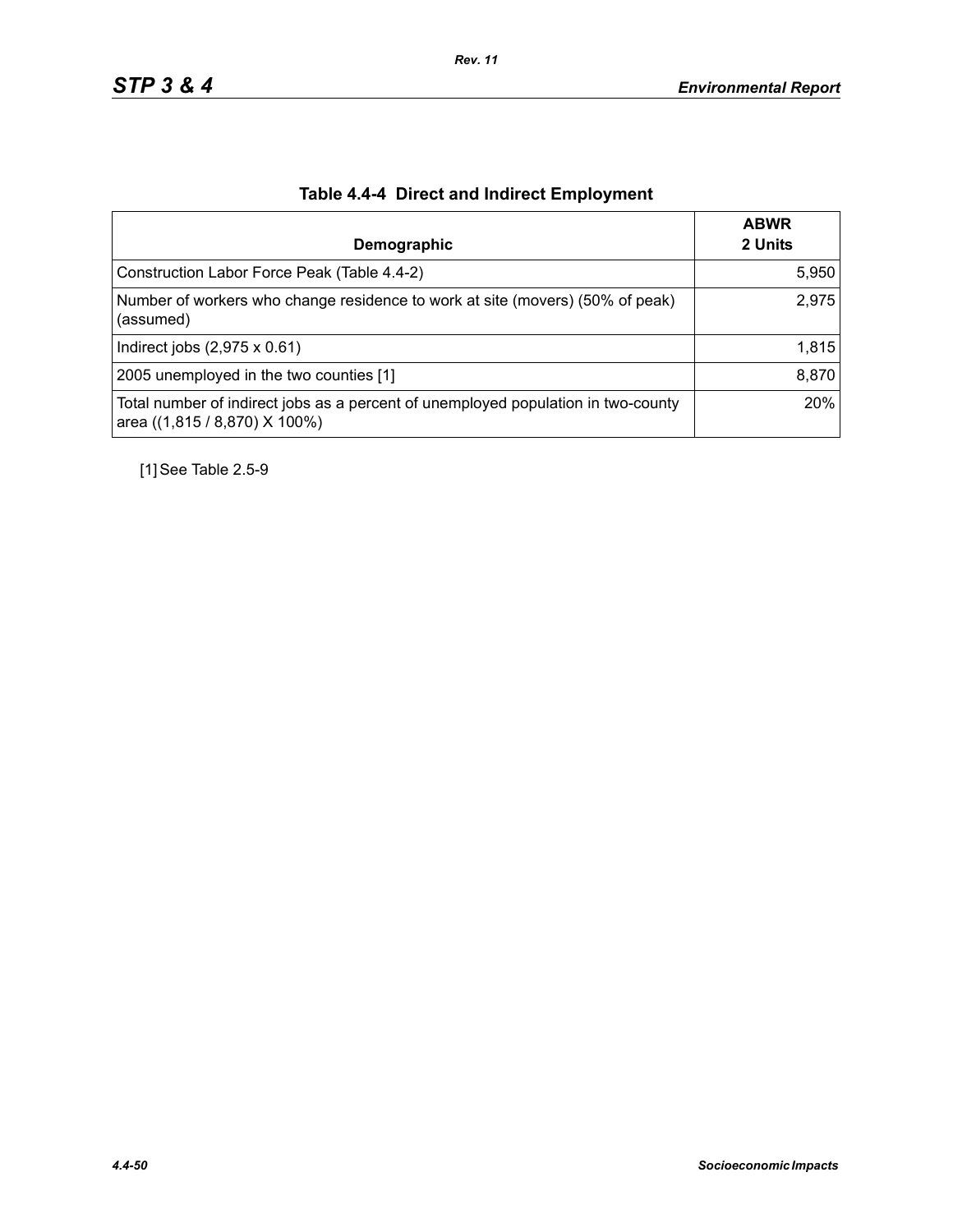| Month        | <b>Workforce</b><br><b>Strength</b> | Avg. Monthly<br>Wage [2] (\$) | \$ Earned by<br>Construction<br>Workforce | Month | <b>Workforce</b><br><b>Strength</b> | Avg. Monthly<br>Wage [2] (\$) | \$ Earned by<br><b>Construction</b><br>Workforce | Month | <b>Workforce</b><br><b>Strength</b> | Avg. Monthly<br>Wage [2] (\$) | \$ Earned by<br>Construction<br>Workforce |
|--------------|-------------------------------------|-------------------------------|-------------------------------------------|-------|-------------------------------------|-------------------------------|--------------------------------------------------|-------|-------------------------------------|-------------------------------|-------------------------------------------|
| $-24$        | 50                                  | \$2,999                       | \$149,950                                 | 15    | 2,240                               | \$2,999                       | \$6,717,760                                      | 53    | 1,650                               | \$2,999                       | \$4,948,350                               |
| $-23$        | 100                                 | \$2,999                       | \$299,900                                 | 16    | 2,305                               | \$2,999                       | \$6,912,695                                      | 54    | 1,600                               | \$2,999                       | \$4,798,400                               |
| $-22$        | 150                                 | \$2,999                       | \$449,850                                 | 17    | 2,370                               | \$2,999                       | \$7,107,630                                      | 55    | 1,500                               | \$2,999                       | \$4,498,500                               |
| $-21$        | 200                                 | \$2,999                       | \$599,800                                 | 18    | 2,435                               | \$2,999                       | \$7,302,565                                      | 56    | 1,400                               | \$2,999                       | \$4,198,600                               |
| $-20$        | 250                                 | \$2,999                       | \$749,750                                 | 19    | 2,500                               | \$2,999                       | \$7,497,500                                      | 57    | 1,300                               | \$2,999                       | \$3,898,700                               |
| $-19$        | 300                                 | \$2,999                       | \$899.700                                 | 20    | 2,565                               | \$2,999                       | \$7,692,435                                      | 58    | 1,200                               | \$2,999                       | \$3,598,800                               |
| $-18$        | 350                                 | \$2,999                       | \$1,049,650                               | 21    | 2,630                               | \$2,999                       | \$7,887,370                                      | 59    | 1,100                               | \$2,999                       | \$3,298,900                               |
| $-17$        | 400                                 | \$2,999                       | \$1,199,600                               | 22    | 2,695                               | \$2,999                       | \$8,082,305                                      | 60    | 1,000                               | \$2,999                       | \$2,999,000                               |
| $-16$        | 450                                 | \$2,999                       | \$1,349,550                               | 23    | 2,760                               | \$2,999                       | \$8,277,240                                      | 61    | 900                                 | \$2,999                       | \$2,699,100                               |
| $-15$        | 500                                 | \$2,999                       | \$1,499,500                               | 24    | 2,825                               | \$2,999                       | \$8,472,175                                      | 62    | 800                                 | \$2,999                       | \$2,399,200                               |
| $-14$        | 550                                 | \$2,999                       | \$1,649,450                               | 25    | 2,900                               | \$2,999                       | \$8,697,100                                      | 63    | 700                                 | \$2,999                       | \$2,099,300                               |
| $-13$        | 600                                 | \$2,999                       | \$1,799,400                               | 26    | 2,975                               | \$2,999                       | \$8,922,025                                      | 64    | 600                                 | \$2,999                       | \$1,799,400                               |
| $-12$        | 650                                 | \$2,999                       | \$1,949,350                               | 27    | 2,975                               | \$2,999                       | \$8,922,025                                      | 65    | 550                                 | \$2,999                       | \$1,649,450                               |
| $-11$        | 700                                 | \$2,999                       | \$2,099,300                               | 28    | 2,975                               | \$2,999                       | \$8,922,025                                      | 66    | 263                                 | \$2,999                       | \$787,238                                 |
| $-10$        | 750                                 | \$2,999                       | \$2,249,250                               | 29    | 2,975                               | \$2,999                       | \$8,922,025                                      | 67    | 0                                   | \$2,999                       | \$0                                       |
| $-9$         | 800                                 | \$2,999                       | \$2,399,200                               | 30    | 2,975                               | \$2,999                       | \$8,922,025                                      |       |                                     |                               |                                           |
| $-8$         | 850                                 | \$2,999                       | \$2,549,150                               | 31    | 2,975                               | \$2,999                       | \$8,922,025                                      |       |                                     |                               |                                           |
| $-7$         | 900                                 | \$2,999                       | \$2,699,100                               | 32    | 2,975                               | \$2,999                       | \$8,922,025                                      |       |                                     |                               |                                           |
| $-6$         | 950                                 | \$2,999                       | \$2,849,050                               | 33    | 2,975                               | \$2,999                       | \$8,922,025                                      |       |                                     |                               |                                           |
| $-5$         | 1,000                               | \$2,999                       | \$2,999,000                               | 34    | 2,975                               | \$2,999                       | \$8,922,025                                      |       |                                     |                               |                                           |
| $-4$         | 1,050                               | \$2,999                       | \$3,148,950                               | 35    | 2,975                               | \$2,999                       | \$8,922,025                                      |       |                                     |                               |                                           |
| $-3$         | 1,100                               | \$2,999                       | \$3,298,900                               | 36    | 2,925                               | \$2,999                       | \$8,772,075                                      |       |                                     |                               |                                           |
| $-2$         | 1,150                               | \$2,999                       | \$3,448,850                               | 37    | 2,875                               | \$2,999                       | \$8,622,125                                      |       |                                     |                               |                                           |
| $-1$         | 1,200                               | \$2,999                       | \$3,598,800                               | 38    | 2,825                               | \$2,999                       | \$8,472,175                                      |       |                                     |                               |                                           |
| $\mathbf{1}$ | 1,250                               | \$2,999                       | \$3,748,750                               | 39    | 2,725                               | \$2,999                       | \$8,172,275                                      |       |                                     |                               |                                           |

 $4.4 - 51$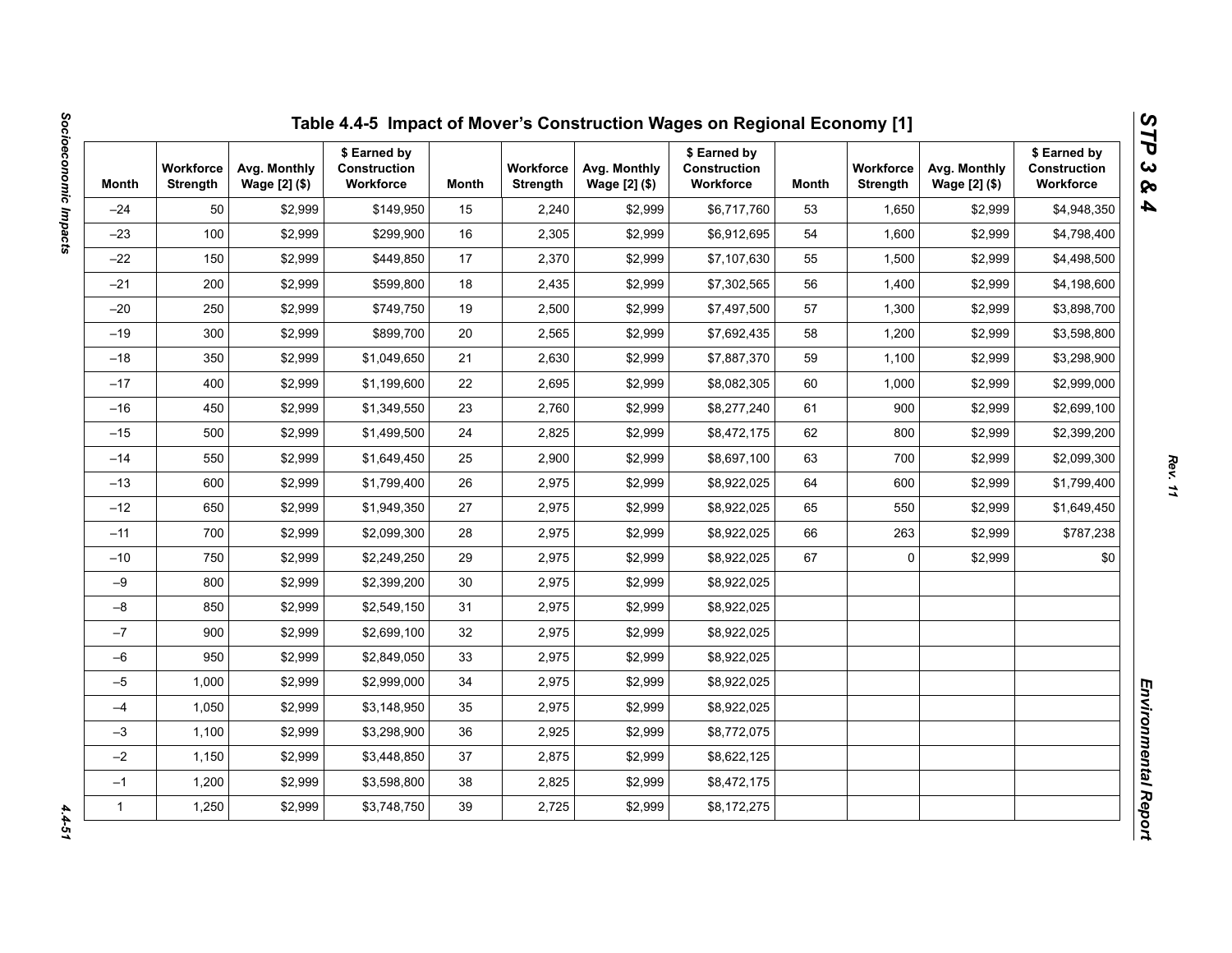| <b>Month</b>   | Workforce<br><b>Strength</b> | Avg. Monthly<br>Wage [2] (\$)                      | \$ Earned by<br>Construction<br>Workforce | <b>Month</b> | Workforce<br><b>Strength</b> | Avg. Monthly<br>Wage [2] (\$) | \$ Earned by<br>Construction<br>Workforce | <b>Month</b> | Workforce<br><b>Strength</b> | Avg. Monthly<br>Wage [2] (\$) | \$ Earned by<br>Construction<br>Workforce |
|----------------|------------------------------|----------------------------------------------------|-------------------------------------------|--------------|------------------------------|-------------------------------|-------------------------------------------|--------------|------------------------------|-------------------------------|-------------------------------------------|
| $\mathbf{2}$   | 1,325                        | \$2,999                                            | \$3,973,675                               | 40           | 2,625                        | \$2,999                       | \$7,872,375                               |              |                              |                               |                                           |
| 3              | 1,400                        | \$2,999                                            | \$4,198,600                               | 41           | 2,525                        | \$2,999                       | \$7,572,475                               |              |                              |                               |                                           |
| 4              | 1,475                        | \$2,999                                            | \$4,423,525                               | 42           | 2,425                        | \$2,999                       | \$7,272,575                               |              |                              |                               |                                           |
| 5              | 1,550                        | \$2,999                                            | \$4,648,450                               | 43           | 2,325                        | \$2,999                       | \$6,972,675                               |              |                              |                               |                                           |
| 6              | 1,625                        | \$2,999                                            | \$4,873,375                               | 44           | 2,225                        | \$2,999                       | \$6,672,775                               |              |                              |                               |                                           |
| $\overline{7}$ | 1,700                        | \$2,999                                            | \$5,098,300                               | 45           | 2,125                        | \$2,999                       | \$6,372,875                               |              |                              |                               |                                           |
| 8              | 1,775                        | \$2,999                                            | \$5,323,225                               | 46           | 2,025                        | \$2,999                       | \$6,072,975                               |              |                              |                               |                                           |
| 9              | 1,850                        | \$2,999                                            | \$5,548,150                               | 47           | 1,950                        | \$2,999                       | \$5,848,050                               |              |                              |                               |                                           |
| $10$           | 1,915                        | \$2,999                                            | \$5,743,085                               | 48           | 1,900                        | \$2,999                       | \$5,698,100                               |              |                              |                               |                                           |
| 11             | 1,980                        | \$2,999                                            | \$5,938,020                               | 49           | 1,850                        | \$2,999                       | \$5,548,150                               |              |                              |                               |                                           |
| 12             | 2,045                        | \$2,999                                            | \$6,132,955                               | 50           | 1,800                        | \$2,999                       | \$5,398,200                               |              |                              |                               |                                           |
| 13             | 2,110                        | \$2,999                                            | \$6,327,890                               | 51           | 1,750                        | \$2,999                       | \$5,248,250                               |              |                              |                               |                                           |
| 14             | 2,175                        | \$2,999                                            | \$6,522,825                               | 52           | 1,700                        | \$2,999                       | \$5,098,300                               |              |                              |                               |                                           |
|                |                              | Subtotal =                                         | \$117,485,825                             |              |                              | Subtotal =                    | \$289,553,450                             |              |                              | Subtotal =                    | \$43,672,938                              |
|                |                              |                                                    |                                           |              |                              |                               |                                           |              |                              |                               |                                           |
|                |                              | Monthly \$ earned by a construction worker $[2] =$ |                                           |              |                              |                               | \$2,999                                   |              |                              |                               |                                           |
|                |                              | Total \$ earned by construction workforce =        |                                           |              |                              |                               | \$450,712,213                             |              |                              |                               |                                           |
|                |                              | Earnings multiplier for two-county region =        |                                           |              |                              |                               | 1.50                                      |              |                              |                               |                                           |

| Monthly \$ earned by a construction worker $[2] =$ | \$2.999       |
|----------------------------------------------------|---------------|
| Total $$$ earned by construction workforce =       | \$450.712.213 |
| Earnings multiplier for two-county region $=$      | 1.50          |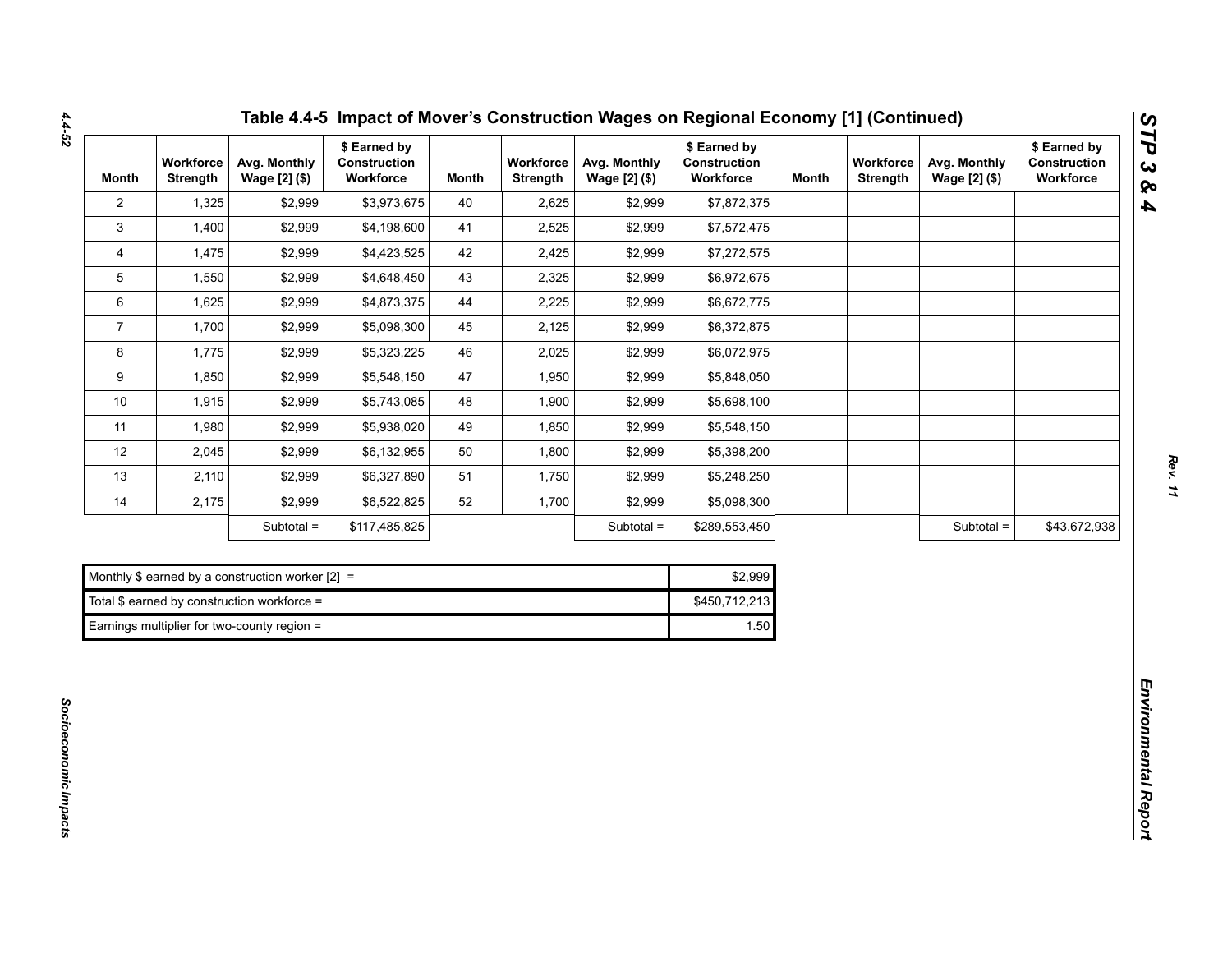| <b>Month</b> | Workforce<br>Strength | Avg. Monthly<br>Wage [2] (\$)                                            | \$ Earned by<br>Construction<br>Workforce                                                                                                                                   | <b>Month</b> | Workforce<br>Strength | Avg. Monthly<br>Wage [2] (\$)                                      | \$ Earned by<br>Construction<br>Workforce | <b>Month</b> | Workforce<br><b>Strength</b> | Avg. Monthly<br>Wage [2] (\$) | \$ Earned by<br>Construction<br>Workforce |
|--------------|-----------------------|--------------------------------------------------------------------------|-----------------------------------------------------------------------------------------------------------------------------------------------------------------------------|--------------|-----------------------|--------------------------------------------------------------------|-------------------------------------------|--------------|------------------------------|-------------------------------|-------------------------------------------|
|              |                       |                                                                          | <b>Sensitivity Analysis</b>                                                                                                                                                 |              |                       |                                                                    |                                           |              |                              |                               |                                           |
|              |                       | % of Total Construction Workforce<br>Wages that could be Spent in Region | \$                                                                                                                                                                          |              |                       | <b>Dollar Impact to Region</b><br>(earnings multiplier<br>applied) |                                           |              |                              |                               |                                           |
|              | $10$                  |                                                                          | \$45,071,221                                                                                                                                                                |              |                       | \$67,606,832                                                       |                                           |              |                              |                               |                                           |
|              | $20\,$                |                                                                          | \$90,142,443                                                                                                                                                                |              |                       | \$135,213,664                                                      |                                           |              |                              |                               |                                           |
|              | $30\,$                |                                                                          | \$135,213,664                                                                                                                                                               |              |                       | \$202,820,496                                                      |                                           |              |                              |                               |                                           |
|              | 40                    |                                                                          | \$180,284,885                                                                                                                                                               |              |                       | \$270,427,328                                                      |                                           |              |                              |                               |                                           |
|              | 50                    |                                                                          | \$225,356,106                                                                                                                                                               |              |                       | \$338,034,159                                                      |                                           |              |                              |                               |                                           |
|              | 60                    |                                                                          | \$270,427,328                                                                                                                                                               |              |                       | \$405,640,991                                                      |                                           |              |                              |                               |                                           |
|              | 70                    |                                                                          | \$315,498,549                                                                                                                                                               |              |                       | \$473,247,823                                                      |                                           |              |                              |                               |                                           |
|              | 80                    |                                                                          | \$360,569,770                                                                                                                                                               |              |                       | \$540,854,655                                                      |                                           |              |                              |                               |                                           |
|              | $90\,$                |                                                                          | \$405,640,991                                                                                                                                                               |              |                       | \$608,461,487                                                      |                                           |              |                              |                               |                                           |
|              | 100                   |                                                                          | \$450,712,213                                                                                                                                                               |              |                       | \$676,068,319                                                      |                                           |              |                              |                               |                                           |
|              | [1] Reference 4.4-43  | Note: Table 4.4-5 is based on Table 3.10S-2.                             | [2] U.S. Department of Labor Bureau of Labor Statistics. 2005. "Quarterly Census of Employment and Wages." Available online at http://data.bls.gov/. Accessed March 7,2007. |              |                       |                                                                    |                                           |              |                              |                               |                                           |
|              |                       |                                                                          |                                                                                                                                                                             |              |                       |                                                                    |                                           |              |                              |                               |                                           |
|              |                       |                                                                          |                                                                                                                                                                             |              |                       |                                                                    |                                           |              |                              |                               |                                           |
|              |                       |                                                                          |                                                                                                                                                                             |              |                       |                                                                    |                                           |              |                              |                               |                                           |
|              |                       |                                                                          |                                                                                                                                                                             |              |                       |                                                                    |                                           |              |                              |                               |                                           |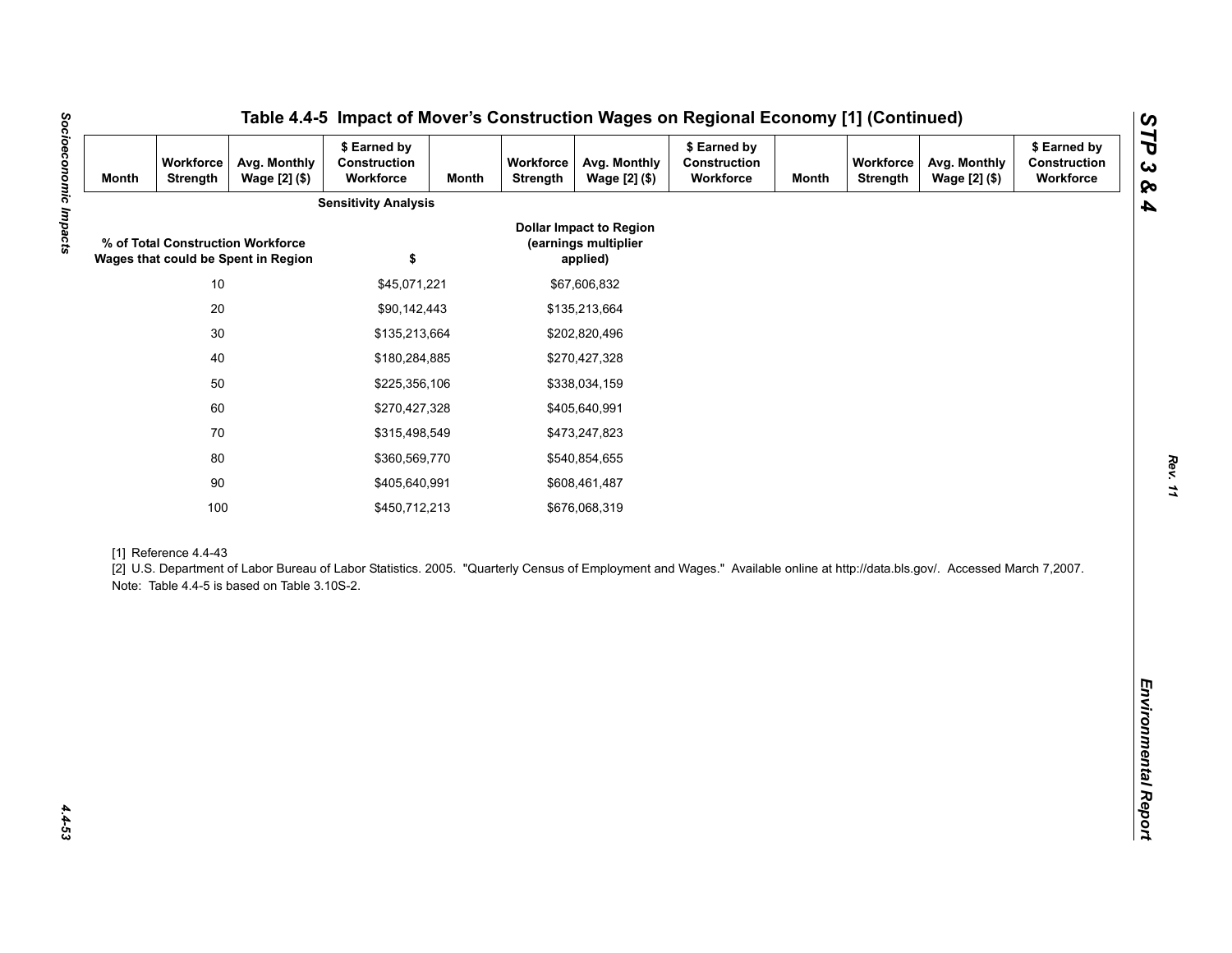| County    | <b>Total Population in</b><br>2000 | <b>Additional</b><br><b>Population Due to</b><br><b>New Plant</b><br><b>Construction</b> | <b>Total</b><br><b>Population</b> | <b>Police Protection</b><br>in 2002 | <b>Construction Labor</b><br><b>Force-Adjusted</b><br><b>Persons-per-Police</b><br><b>Personnel Ratio</b> | <b>Percent Increase from</b><br>2000 Persons-per-<br>Police Personnel Ratio |
|-----------|------------------------------------|------------------------------------------------------------------------------------------|-----------------------------------|-------------------------------------|-----------------------------------------------------------------------------------------------------------|-----------------------------------------------------------------------------|
| Matagorda | 37,957                             | 5,056                                                                                    | 43,013                            | 100                                 | 430:1                                                                                                     | 13                                                                          |
| Brazoria  | 241,767                            | .866                                                                                     | 243,633                           | 578                                 | 422:1                                                                                                     |                                                                             |

|                 | 2000                               | <b>New Plant</b><br><b>Construction</b>       | <b>Total</b><br>Population | <b>Police Protection</b><br>in 2002   | <b>Force-Adjusted</b><br><b>Persons-per-Police</b><br><b>Personnel Ratio</b> | <b>Percent Increase from</b><br>2000 Persons-per-<br><b>Police Personnel Ratio</b> |
|-----------------|------------------------------------|-----------------------------------------------|----------------------------|---------------------------------------|------------------------------------------------------------------------------|------------------------------------------------------------------------------------|
| Matagorda       | 37,957                             | 5,056                                         | 43,013                     | 100                                   | 430:1                                                                        | 13                                                                                 |
| Brazoria        | 241,767                            | 1,866                                         | 243,633                    | 578                                   | 422:1                                                                        | 1                                                                                  |
|                 |                                    | <b>Additional</b><br><b>Population Due to</b> | <b>Total</b>               | <b>Firefighters (Full</b><br>time and | <b>Construction Labor</b><br><b>Force-Adjusted</b>                           | <b>Percent Increase from</b>                                                       |
| County          | <b>Total Population</b><br>In 2000 | <b>New Plant</b><br><b>Construction</b>       | <b>Population</b>          | <b>Volunteer)</b><br>in 2007          | Persons-per-<br>Firefighter                                                  | <b>Current Persons-per-</b><br><b>Firefighter Ratio</b>                            |
| Matagorda       | 37,957                             | 5,056                                         | 43,013                     | 175                                   | 246:1                                                                        | 13                                                                                 |
| <b>Brazoria</b> | 241,767                            | 1,866                                         | 243,633                    | 507                                   | 481:1                                                                        |                                                                                    |

*4.4-54*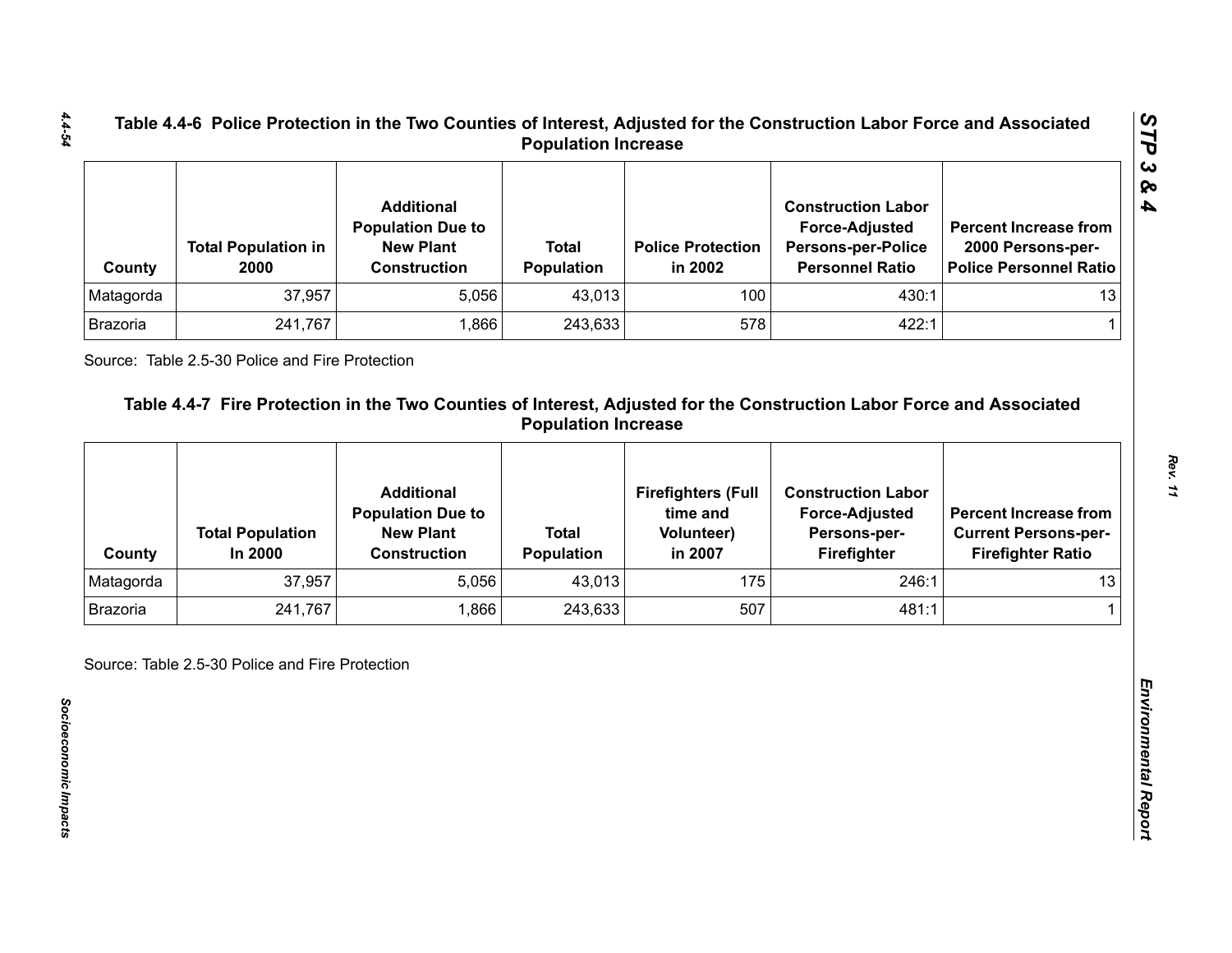#### **Table 4.4-8 Estimated Sales Tax Impacts of Expenditures For Goods & Services During Construction of STP Units 3 & 4**

| <b>Summary of Estimated Construction-Period Expenditures:</b> |                     |                                     | <b>Estimated Amount</b>                                              |                                     |                                     |                                     |                                     |                                     |  |  |
|---------------------------------------------------------------|---------------------|-------------------------------------|----------------------------------------------------------------------|-------------------------------------|-------------------------------------|-------------------------------------|-------------------------------------|-------------------------------------|--|--|
| Construction and Maintenance Equipment, Supplies, & Services  |                     |                                     | \$212,671,000                                                        |                                     |                                     |                                     |                                     |                                     |  |  |
| Office and Administrative Equipment, Supplies & Services      |                     |                                     | \$13,424,000                                                         |                                     |                                     |                                     |                                     |                                     |  |  |
| <b>Total Estimated Expenditures, Construction Period</b>      |                     |                                     | \$226,095,000                                                        |                                     |                                     |                                     |                                     |                                     |  |  |
| Average Annual Expenditures (7-year construction period)      |                     |                                     | \$32.299.286                                                         |                                     |                                     |                                     |                                     |                                     |  |  |
|                                                               |                     |                                     | Estimated Annual Impacts to Texas Sales Tax Revenues <sup>1</sup>    |                                     |                                     |                                     |                                     |                                     |  |  |
| State sales tax revenues, 2006 <sup>2</sup>                   |                     |                                     | \$18,275,209,754                                                     |                                     |                                     |                                     |                                     |                                     |  |  |
| State sales tax rate <sup>3</sup>                             |                     |                                     | 6.25%                                                                |                                     |                                     |                                     |                                     |                                     |  |  |
| <b>Ownership</b>                                              | 60% Private         |                                     | 80% Private<br>100% Private                                          |                                     |                                     |                                     |                                     |                                     |  |  |
| Scenario:                                                     | Ownership           |                                     | Ownership                                                            |                                     | Ownership                           |                                     | Ownership                           |                                     |  |  |
| Assumes 100% of                                               | % of 2006           |                                     | % of 2006                                                            |                                     | % of 2006                           |                                     | % of 2006                           |                                     |  |  |
| Expenditures                                                  | <b>State</b>        | <b>Sales Tax</b>                    | <b>State</b>                                                         | <b>Sales Tax</b>                    | <b>State</b>                        | <b>Sales Tax</b>                    | <b>State</b>                        | <b>Sales Tax</b>                    |  |  |
| Subject To State Tax                                          | <b>Sales Tax</b>    | <b>Revenues</b>                     | <b>Sales Tax</b>                                                     | <b>Revenues</b>                     | <b>Sales Tax</b>                    | <b>Revenues</b>                     | <b>Sales Tax</b>                    | <b>Revenues</b>                     |  |  |
| State Sales Tax                                               | \$888,230           | 0.005%                              | \$1,211,223                                                          | 0.007%                              | \$1,614,964                         | 0.009%                              | \$2,018,705                         | 0.011%                              |  |  |
|                                                               |                     |                                     | Estimated Annual Impacts to Bay City Sales Tax Revenues <sup>1</sup> |                                     |                                     |                                     |                                     |                                     |  |  |
| Bay City sales tax revenues, 2005 <sup>4</sup>                |                     |                                     |                                                                      |                                     | \$3,681,595                         |                                     |                                     |                                     |  |  |
| Bay City sales tax rate <sup>5</sup>                          |                     |                                     |                                                                      |                                     |                                     | 2.0%                                |                                     |                                     |  |  |
| Ownership                                                     | 44% Private         |                                     | 60% Private                                                          |                                     | 80% Private                         |                                     | 100% Private                        |                                     |  |  |
| Scenario:                                                     |                     | Ownership                           | Ownership                                                            |                                     | Ownership                           |                                     | Ownership                           |                                     |  |  |
| % of Expenditures                                             | <b>Bay City</b>     | % of 2005                           |                                                                      | % of 2005                           |                                     | % of 2005                           |                                     | % of 2005                           |  |  |
| <b>Subject to Bay City</b><br><b>Sales Tax</b>                | <b>Sales</b><br>Tax | <b>Sales Tax</b><br><b>Revenues</b> | <b>Bay City</b><br><b>Sales Tax</b>                                  | <b>Sales Tax</b><br><b>Revenues</b> | <b>Bay City</b><br><b>Sales Tax</b> | <b>Sales Tax</b><br><b>Revenues</b> | <b>Bay City</b><br><b>Sales Tax</b> | Sales Tax<br><b>Revenues</b>        |  |  |
| 100.00%                                                       | \$284,234           | 7.7%                                | \$387,591                                                            | 10.5%                               | \$516,789                           | 14.0%                               | \$645,986                           | 17.5%                               |  |  |
|                                                               |                     |                                     |                                                                      |                                     |                                     |                                     |                                     |                                     |  |  |
| 90.00%                                                        | \$255,810           | 6.9%                                | \$348,832                                                            | 9.5%                                | \$465,110                           | 12.6%                               | \$581,387                           | 15.8%                               |  |  |
| 80.00%                                                        | \$227,387           | 6.2%                                | \$310,073                                                            | 8.4%                                | \$413,431                           | 11.2%                               | \$516,789                           | 14.0%                               |  |  |
| 70.00%                                                        | \$198,964           | 5.4%                                | \$271,314                                                            | 7.4%                                | \$361,752                           | 9.8%                                | \$452,190                           | 12.3%                               |  |  |
| 60.00%                                                        | \$170,540           | 4.6%                                | \$232,555                                                            | 6.3%                                | \$310,073                           | 8.4%                                | \$387,591                           | 10.5%                               |  |  |
| 50.00%                                                        | \$142,117           | 3.9%                                | \$193,796                                                            | 5.3%                                | \$258,394                           | 7.0%                                | \$322,993                           | 8.8%                                |  |  |
| 40.00%                                                        | \$113,693           | 3.1%                                | \$155,037                                                            | 4.2%                                | \$206,715                           | 5.6%                                | \$258,394                           | 7.0%                                |  |  |
| 30.00%                                                        | \$85,270            | 2.3%                                | \$116,277                                                            | 3.2%                                | \$155,037                           | 4.2%                                | \$193,796                           | 5.3%                                |  |  |
| 20.00%                                                        | \$56,847            | 1.5%                                | \$77,518                                                             | 2.1%                                | \$103,358                           | 2.8%                                | \$129,197                           | 3.5%                                |  |  |
| 10.00%                                                        | \$28,423            | 0.8%                                | \$38,759                                                             | 1.1%                                | \$51,679                            | 1.4%                                | \$64,599                            | 1.8%                                |  |  |
|                                                               |                     |                                     | Estimated Annual Impacts to Palacios Sales Tax Revenues <sup>1</sup> |                                     |                                     |                                     |                                     |                                     |  |  |
| Palacios sales tax revenues, 2005 <sup>6</sup>                |                     |                                     |                                                                      |                                     | \$219,500                           |                                     |                                     |                                     |  |  |
| Palacios sales tax rate <sup>5</sup>                          |                     |                                     |                                                                      |                                     | 2.0%                                |                                     |                                     |                                     |  |  |
| 44% Private<br>Ownership                                      |                     | 60% Private                         |                                                                      | 80% Private                         |                                     | 100% Private                        |                                     |                                     |  |  |
| Scenario:                                                     | Ownership           |                                     | Ownership                                                            |                                     | Ownership                           |                                     | Ownership                           |                                     |  |  |
| % of Expenditures                                             | <b>Palacios</b>     | % of 2005                           |                                                                      | % of 2005                           |                                     | % of 2005                           |                                     | % of 2005                           |  |  |
| <b>Subject to Palacios</b><br><b>Sales Tax</b>                | <b>Sales</b><br>Tax | <b>Sales Tax</b><br><b>Revenues</b> | <b>Palacios</b><br><b>Sales Tax</b>                                  | <b>Sales Tax</b><br><b>Revenues</b> | <b>Palacios</b><br><b>Sales Tax</b> | <b>Sales Tax</b><br><b>Revenues</b> | <b>Palacios</b><br><b>Sales Tax</b> | <b>Sales Tax</b><br><b>Revenues</b> |  |  |
| 100.00%                                                       |                     | 129.5%                              |                                                                      | 176.6%                              | \$516,789                           | 235.4%                              |                                     | 294.3%                              |  |  |
|                                                               | \$284,234           |                                     | \$387,591                                                            |                                     |                                     |                                     | \$645,986                           |                                     |  |  |
| 90.00%                                                        | \$255,810           | 116.5%                              | \$348,832                                                            | 158.9%                              | \$465,110                           | 211.9%                              | \$581,387                           | 264.9%                              |  |  |
| 80.00%                                                        | \$227,387           | 103.6%                              | \$310,073                                                            | 141.3%                              | \$413,431                           | 188.4%                              | \$516,789                           | 235.4%                              |  |  |
| 70.00%                                                        | \$198,964           | 90.6%                               | \$271,314                                                            | 123.6%                              | \$361,752                           | 164.8%                              | \$452,190                           | 206.0%                              |  |  |
| 60.00%                                                        | \$170,540           | 77.7%                               | \$232,555                                                            | 105.9%                              | \$310,073                           | 141.3%                              | \$387,591                           | 176.6%                              |  |  |
| 50.00%                                                        | \$142,117           | 64.7%                               | \$193,796                                                            | 88.3%                               | \$258,394                           | 117.7%                              | \$322,993                           | 147.1%                              |  |  |
| 40.00%                                                        | \$113,693           | 51.8%                               | \$155,037                                                            | 70.6%                               | \$206,715                           | 94.2%                               | \$258,394                           | 117.7%                              |  |  |
| 30.00%                                                        | \$85,270            | 38.8%                               | \$116,277                                                            | 53.0%                               | \$155,037                           | 70.6%                               | \$193,796                           | 88.3%                               |  |  |
| 20.00%                                                        | \$56,847            | 25.9%                               | \$77,518                                                             | 35.3%                               | \$103,358                           | 47.1%                               | \$129,197                           | 58.9%                               |  |  |
| 10.00%                                                        | \$28,423            | 12.9%                               | \$38,759                                                             | 17.7%                               | \$51,679                            | 23.5%                               | \$64,599                            | 29.4%                               |  |  |